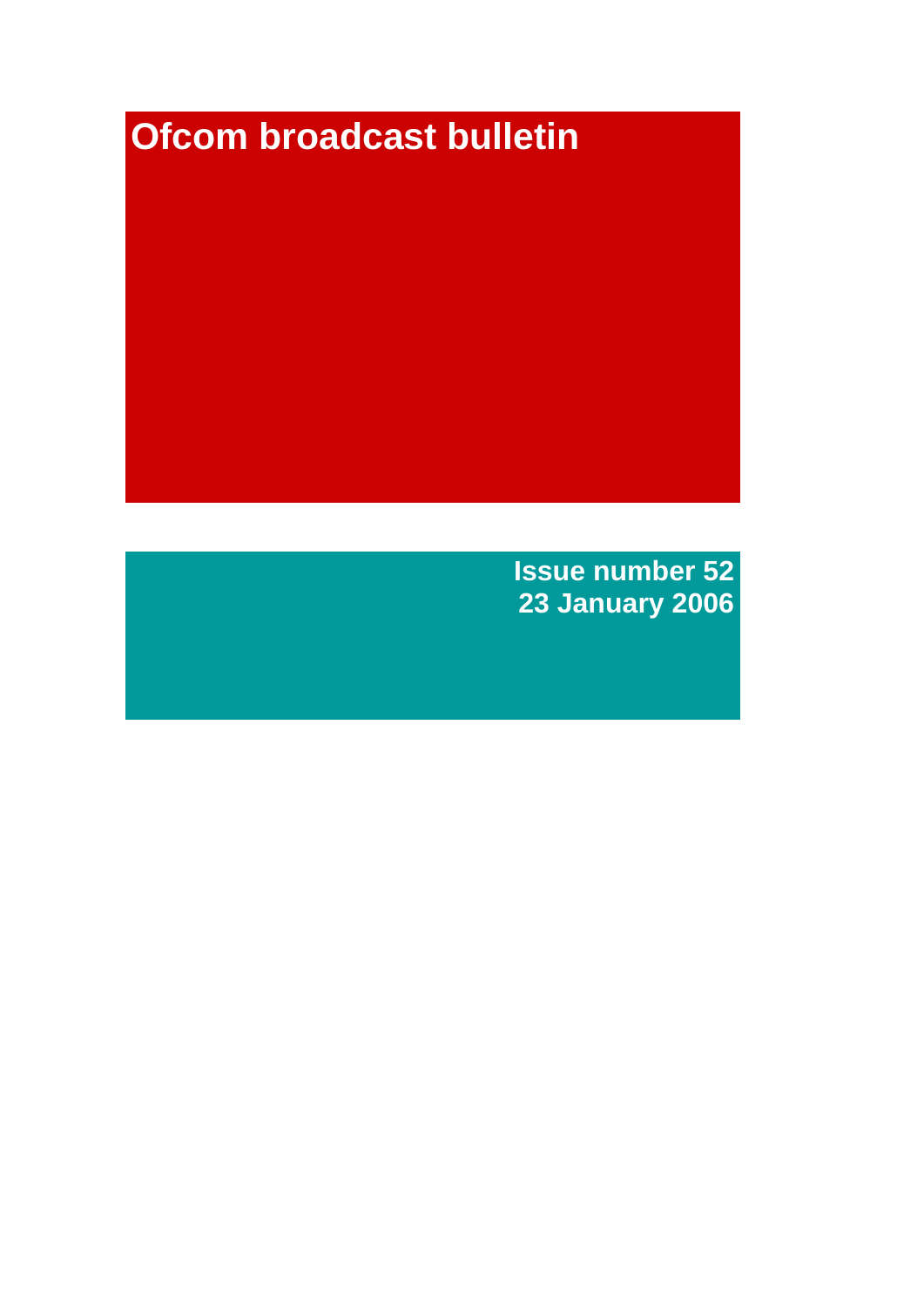Ofcom broadcast bulletin 52 23 January 2006

# **Contents**

| Introduction                                 | 3  |
|----------------------------------------------|----|
| <b>Standards cases</b>                       |    |
| In Breach                                    | 4  |
| Resolved                                     | 9  |
| <b>Fairness and Privacy cases</b>            |    |
| Resolved                                     | 15 |
| Not Upheld                                   | 16 |
|                                              |    |
| Other programmes not in breach/outside remit | 43 |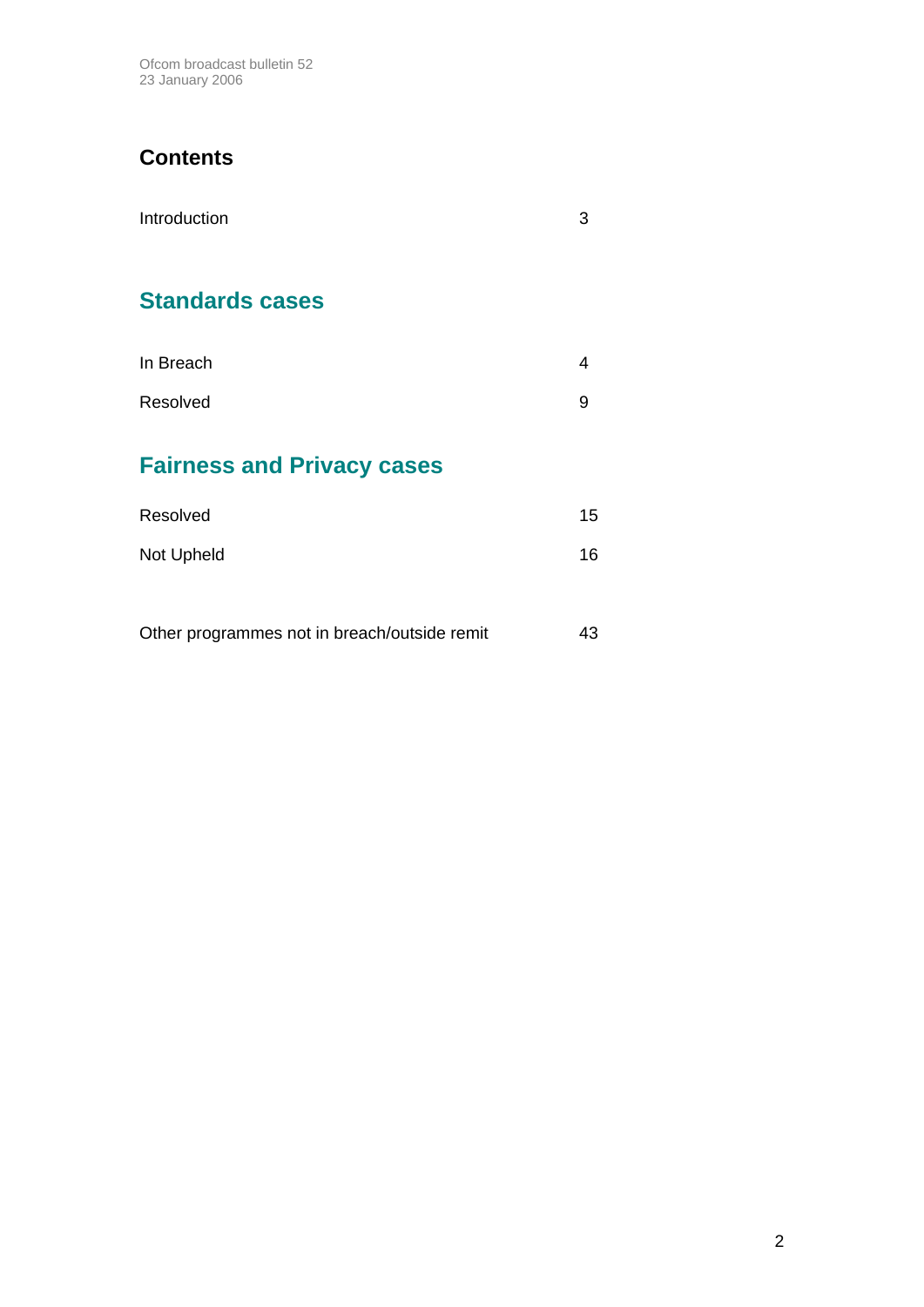### **Introduction**

Ofcom's Broadcasting Code took effect on 25 July 2005 (with the exception of Rule 10.17 which came into effect on 1 July 2005). This Code is used to assess the compliance of all programmes broadcast on or after 25 July 2005. The Broadcasting Code can be found at http://www.ofcom.org.uk/tv/ifi/codes/bcode/

The Rules on the Amount and Distribution of Advertising (RADA) apply to advertising issues within Ofcom's remit from 25 July 2005. The Rules can be found at http://www.ofcom.org.uk/tv/ifi/codes/advertising/#content

The Communications Act 2003 allowed for the codes of the legacy regulators to remain in force until such time as Ofcom developed its own Code. While Ofcom has now published its Broadcasting Code, the following legacy Codes apply to content broadcast before 25 July 2005.

- Advertising and Sponsorship Code (Radio Authority)
- News & Current Affairs Code and Programme Code (Radio Authority)
- Code on Standards (Broadcasting Standards Commission)
- Code on Fairness and Privacy (Broadcasting Standards Commission)
- Programme Code (Independent Television Commission)
- Programme Sponsorship Code (Independent Television Commission)
- Rules on the Amount and Distribution of Advertising

From time to time adjudications relating to advertising content may appear in the bulletin in relation to areas of advertising regulation which remain with Ofcom (including the application of statutory sanctions by Ofcom).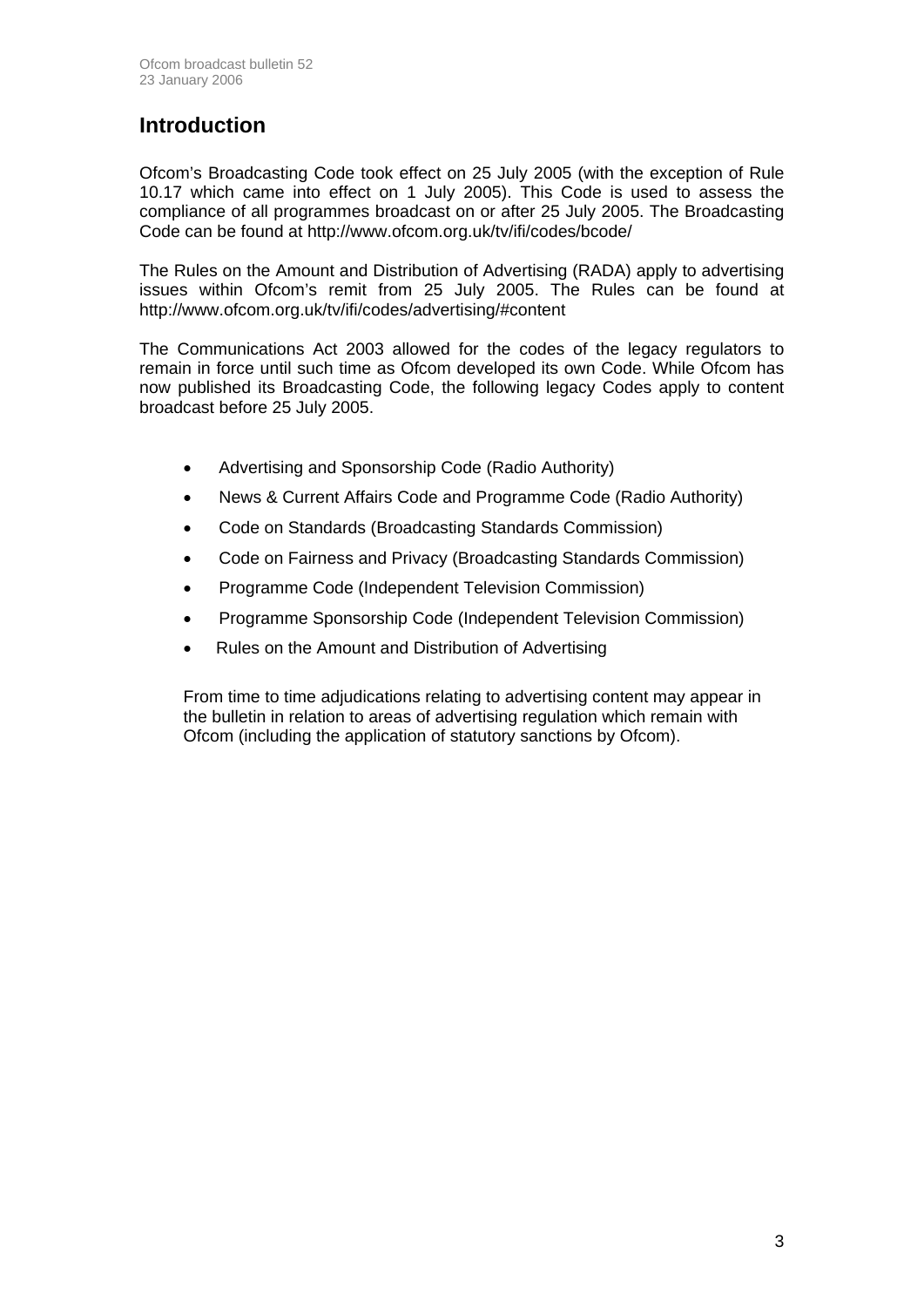# **Standards cases**

### **In Breach**

### **Charlie Wolf**

*talkSPORT, 4 December 2005, 05:30* 

### **Introduction**

Two listeners objected to a presenter referring to a young American woman, who was killed by a military bulldozer while protesting in the Gaza strip, as "scum". The complainants thought that, whatever the presenter's politics, comments such as this were unnecessary when talking about a civilian who was killed while protesting.

### **Response**

TalkSPORT accepted that the presenter's comments were inappropriate. However, in mitigation, it pointed out that he had also expressed compassion for her: *"I have a lot of compassion that the poor girl died. What I don't have compassion for is that she died of her own stupidity."* This was, in the presenter's view, because she placed herself in danger in what was a war zone. Furthermore, he had allowed a subsequent caller to challenge his comments and put the view that she was a peaceful demonstrator. Nevertheless, the presenter had been told that such intemperate language was not acceptable and he regretted using the word.

### **Decision**

Within the context of a discussion about those who choose to protest, we thought that the presenter was entitled to state that such actions, in his view, were misguided. We welcome the broadcaster's comments and the subsequent action it has taken. However, we thought that to use such an extreme term as "scum" to describe the woman was not justified in a discussion focussing on a peaceful demonstration in a war zone and was seriously ill-judged.

### **Breach of Rule 2.3 (Generally accepted standards)**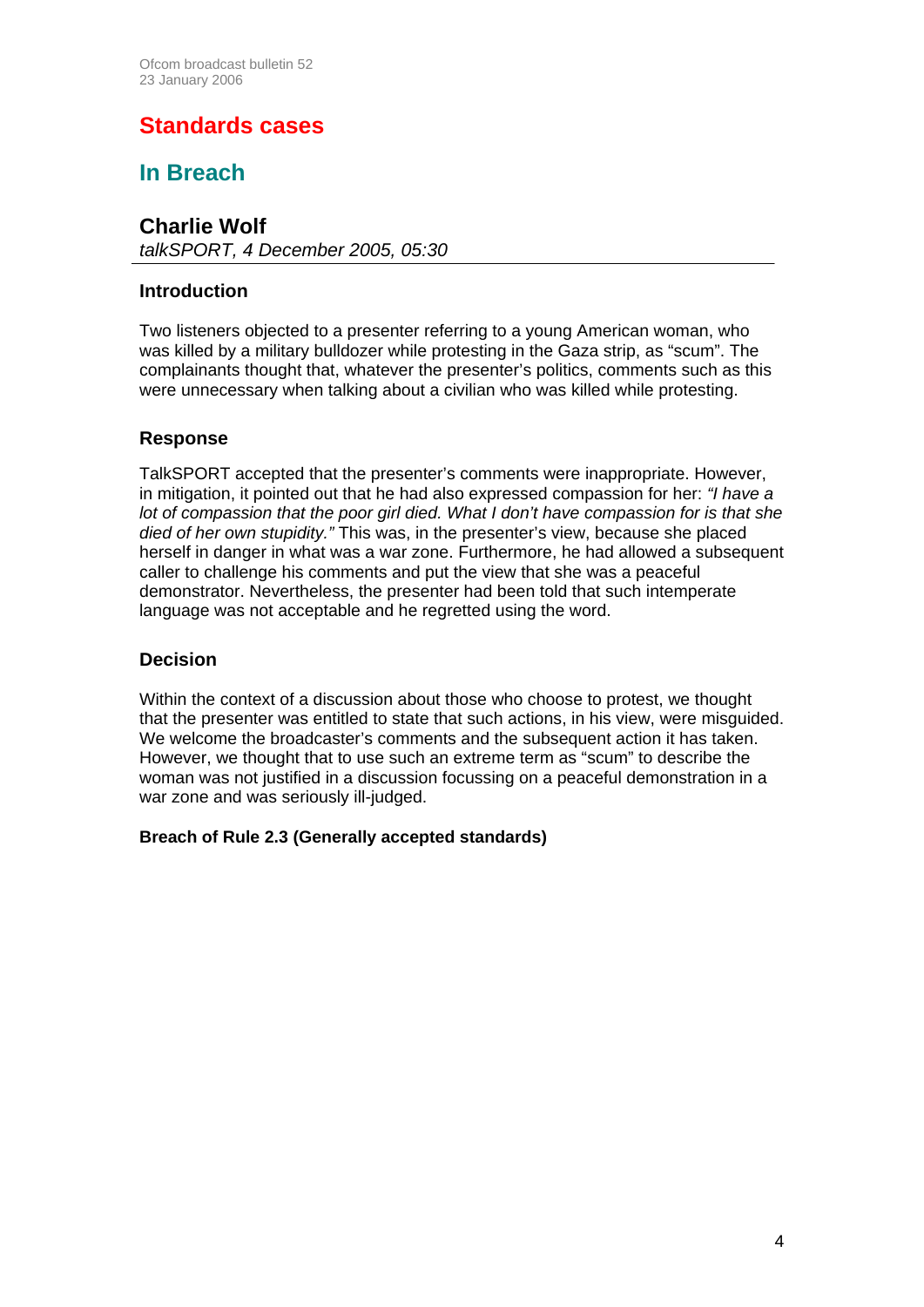### **Alex Belfield**  *Capital Gold, 19 October 2005, 22:30*

### **Introduction**

Two listeners objected to a presenter's remarks during a phone-in discussion and the offensive language ("cunt") used by two callers who contributed to it. The topic under discussion was teenage pregnancies and the presenter referred to a newspaper article that had reported on a 16 year old girl who had given birth to triplets.

### **Response**

GCap Media, the station's parent company, apologised for any offence to listeners and fully acknowledged that the presenter's comments had been inappropriate and unacceptable. It assured us that this matter had been taken very seriously. The phone-in element was suspended for the rest of the programme that evening and internal measures had since been put in place to address the issues raised by the broadcast.

### **Decision**

The topic of teenage pregnancy is a perfectly legitimate subject for debate. However the presenter was vociferous in his condemnation of this individual and young, single mothers in general. He used expressions such as *"dirty little tart"* and *"dirty little slapper*". Two callers, who considered his views to be obnoxious, were heard referring to him as a *"cunt"*.

We note that the matter was dealt with at the time of the broadcast and immediate action was taken with the presenter to make him aware of the unacceptability of his comments. We welcome the broadcaster's prompt action and the seriousness with which it viewed the matter. However the presenter's handling of the discussion was seriously ill-judged and the broadcaster should have taken appropriate steps to prevent callers from using such language live on air.

### **Breach of Rule 2.3 (Generally accepted standards)**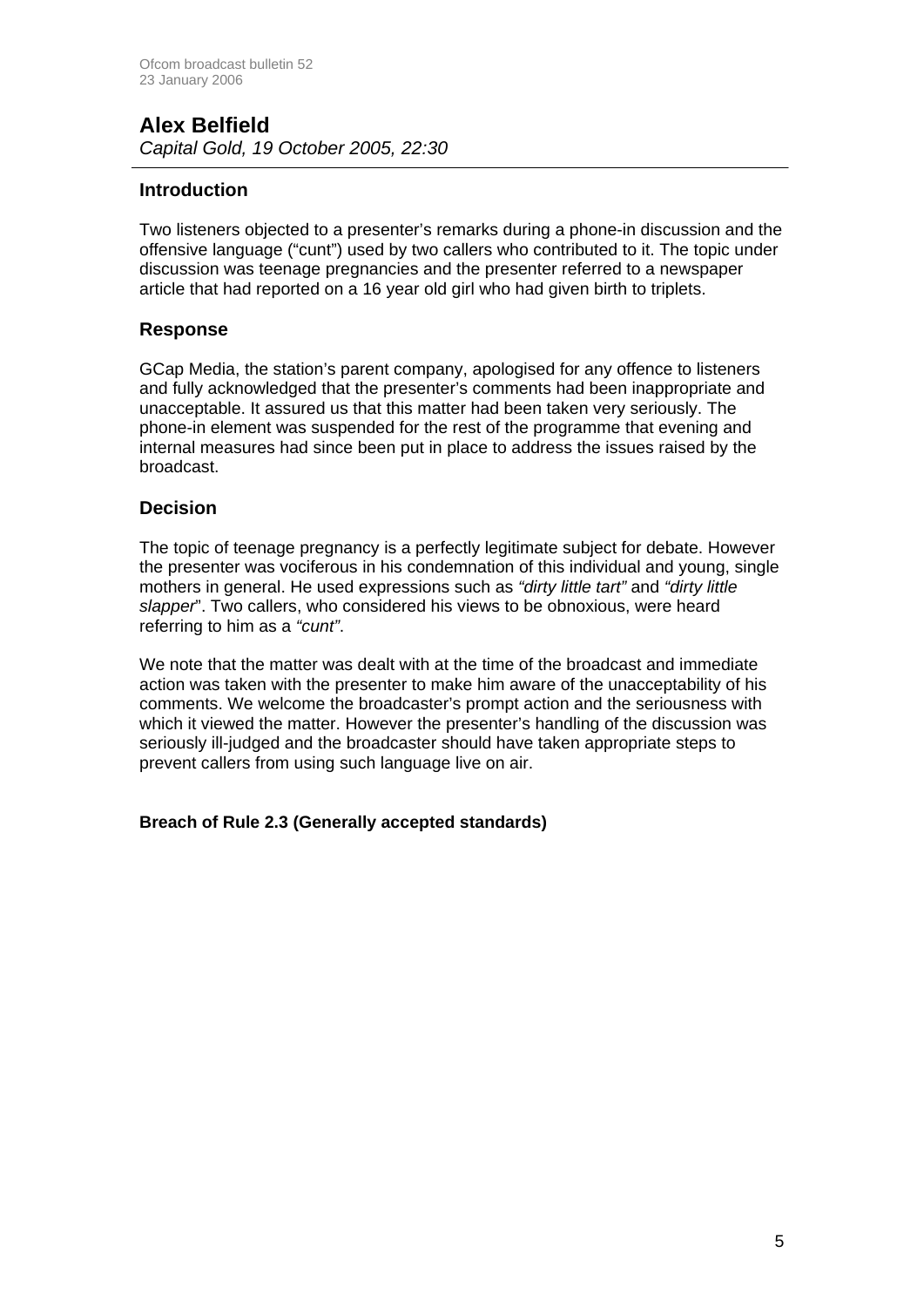### **Rich Kids' Cattle Drive**  *E! Entertainment, 25 October 2005, 12:50*  **True Hollywood Story: Snoop Dog**  *E! Entertainment, 17 November 2005, 20:00*

### **Introduction**

A viewer objected to the inclusion of offensive language ("motherfucker") in the programme *Rich Kids' Cattle Drive*. Another complainant objected to the same language appearing in *True Hollywood Story: Snoop Dog*. Both complainants considered the language unacceptable for the time of broadcast. We also noted other swearing within the programmes.

### **Response**

E! Entertainment said that it took its obligations under the Code very seriously and had a range of procedures in place to ensure that programming was not broadcast at inappropriate times. It acknowledged that the transmissions of *Rich Kids Cattle Drive*  and *THS: Snoop Dog* breached the Code and explained that these breaches were the result of human error. E! stated that prior to transmission every effort is made to ensure that recordings intended for broadcast before the watershed are bleeped and/or dipped and/or masked as appropriate. In the case of these two episodes, the safety checks were not completed in full and for this the broadcaster apologised.

Following notification of the complaints, E! instigated a further review of the processes involved in preparing transmission material for air. Every episode of *Rich Kids Cattle Drive* had subsequently been double checked and, as a safety precaution, all other series that E! airs in daytime were being double checked in advance of their transmission. E! also said that it intends to introduce further safety checks to ensure that this sort of breach does not recur.

### **Decision**

The programmes contained frequent usage of very strong language ("motherfucker" "fuck" etc) which was unsuitable for the time at which they were shown. The programmes therefore breached the Code.

We acknowledge that the inclusion of this language was a result of human error but are concerned that sufficiently robust systems were not in place to prevent these mistakes, despite E! having assured us that it had instigated new procedures following an earlier breach for the same reason (see Bulletin 10). On this occasion the breaches occurred only three weeks apart and the broadcaster appears to have introduced further compliance checks only after it was made aware of the complaints.

We would not expect any further repetition of swearing of this nature in prewatershed programmes shown by the broadcaster.

### **Breach of Rule 1.14 (Offensive language)**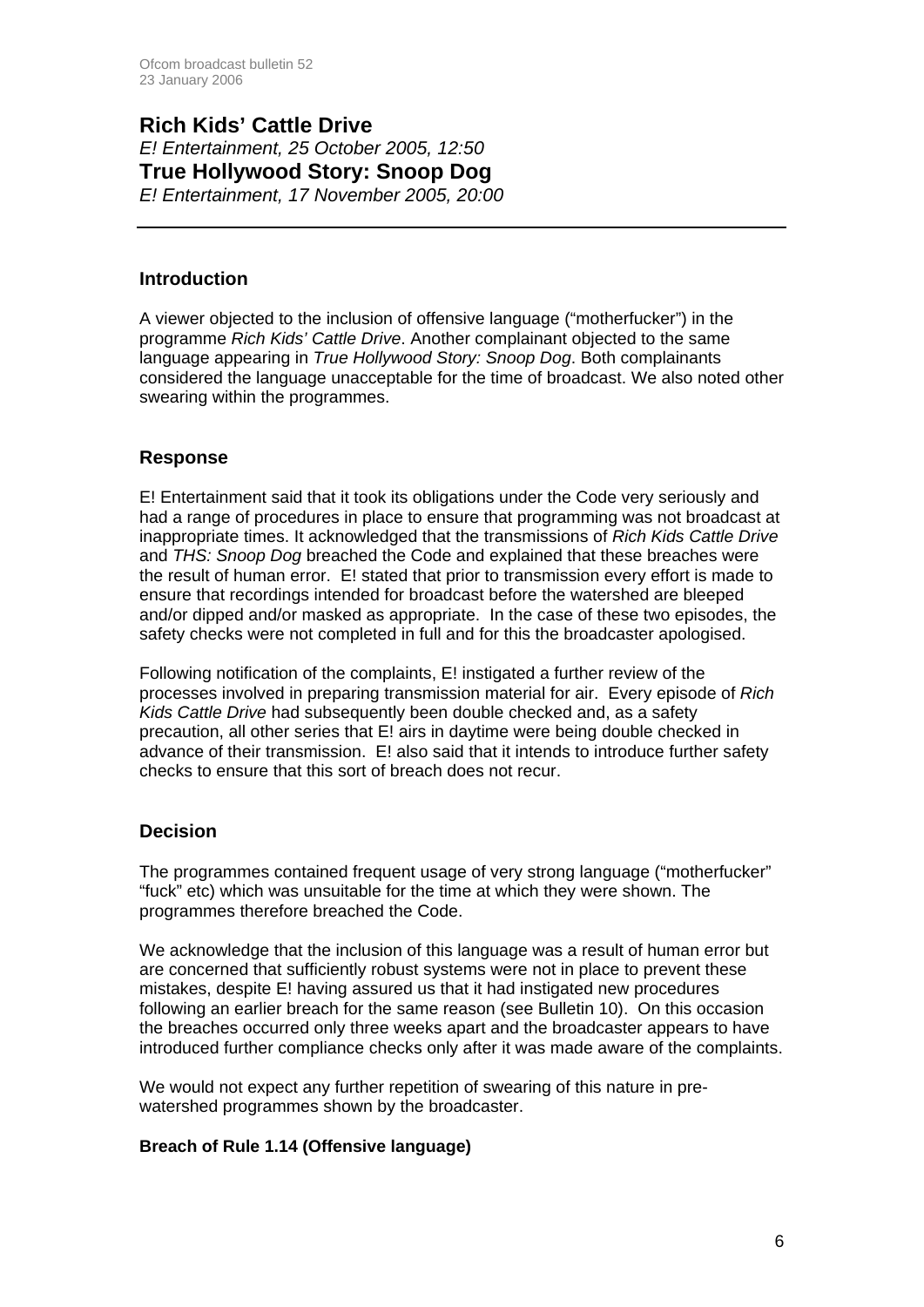### **North East Tonight**  *ITV 1, 11 October 2005, 18:25*

### **Introduction**

This regional news programme featured a report on a local ice hockey club, the "Newcastle Vipers". The item focused on the 'hard-man' image of some of the players and the aggressive reputation the team had developed. The sequence included a montage of clips of players fighting, accompanied by the track '*I Predict a Riot*' by the Kaiser Chiefs. The report ended with the reporter commenting on the team's aggressive style and saying "so tough – yes, but successful also, and as the saying goes – if something isn't broke, don't fix it".

A viewer complained that the content of the report was too violent for the time of broadcast.

### **Response**

ITV Tyne Tees said that the item reported the fact that one of the Newcastle Vipers' key players had an extremely poor disciplinary record on the ice, one of the worst in the league. The report aimed to show, that far from being disturbed about this, the Vipers regarded the physical side of their game as very important. An illustration of this was the fact that part of their training regime involved punch bags and this was shown in the report. One of the players interviewed claimed that the teams "tough" reputation gave them an advantage over visiting players, and this was reflected by their success in the league. The broadcaster claimed that illustrating this "toughness" without showing some scenes of confrontation would be impossible.

The report featured one fight at the start. This involved a general melee of players and while there was a great deal of activity, only two punches were actually thrown. Later in the report, a clip showing two players in soft focus was shown. Both players were wearing full helmets and full body armour, and although they were striking a number of blows with their fists, it was mainly to their helmets and armour, and the blows had no discernable effect on their well-being. Certainly neither player was harmed in the fight. The broadcaster stated that injuries from fighting in ice hockey were extremely rare, due to the high level of protection. It believed the report left the impression that although fighting and intimidation was commonplace in the sport, neither the players nor the spectators took the matter too seriously, similar to the old Saturday afternoon wrestling and the current WWF bouts shown on television.

### **Decision**

The Broadcasting Code requires that violence, its after-effects and descriptions of violence, whether verbal or physical, must be appropriately limited in programmes broadcast before the watershed and must also be justified by the context. There are times when, in the context of a news programme, appropriately edited scenes of violence may be legitimately shown.

The report about the on-pitch behaviour and reputation of the players was obviously legitimate in this regional sports programme and we believe that viewers would not be surprised by the inclusion of some violent scenes within a news programme. However, we consider that the amount of fighting shown (which included scenes from a DVD which was devoted to footage of one of the players fighting), coupled with the music and the closing remarks by the reporter was excessive and appeared to endorse the players' violent behaviour.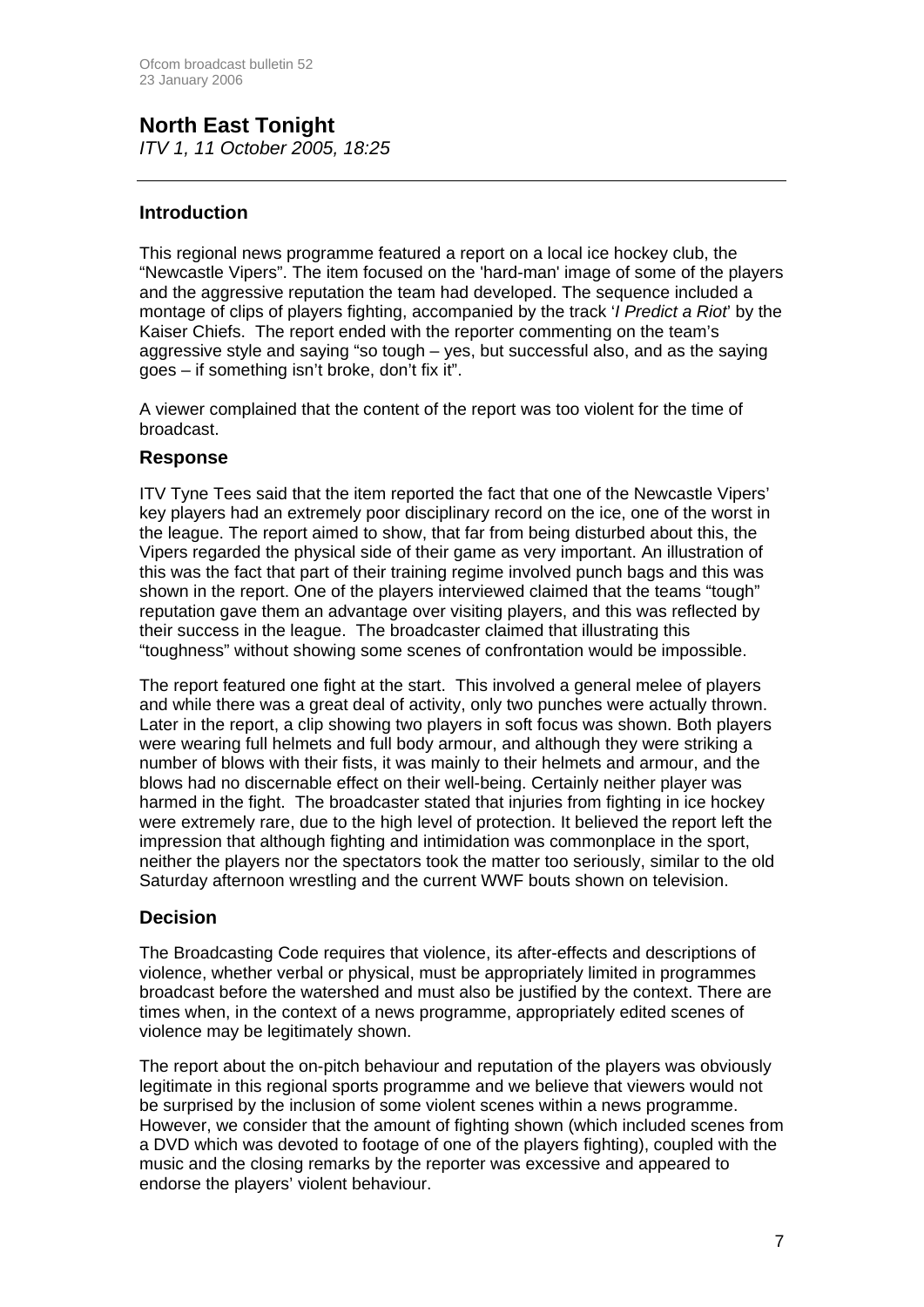Although the item appeared in a news programme, it was shown in the early evening at a time children were likely to be present in the audience without, in our view, sufficient editorial justification in the context of a piece about violence in sport. Because of this, we consider it breached the Code.

### **Breach of Rule 1.11 (Violence and dangerous behaviour)**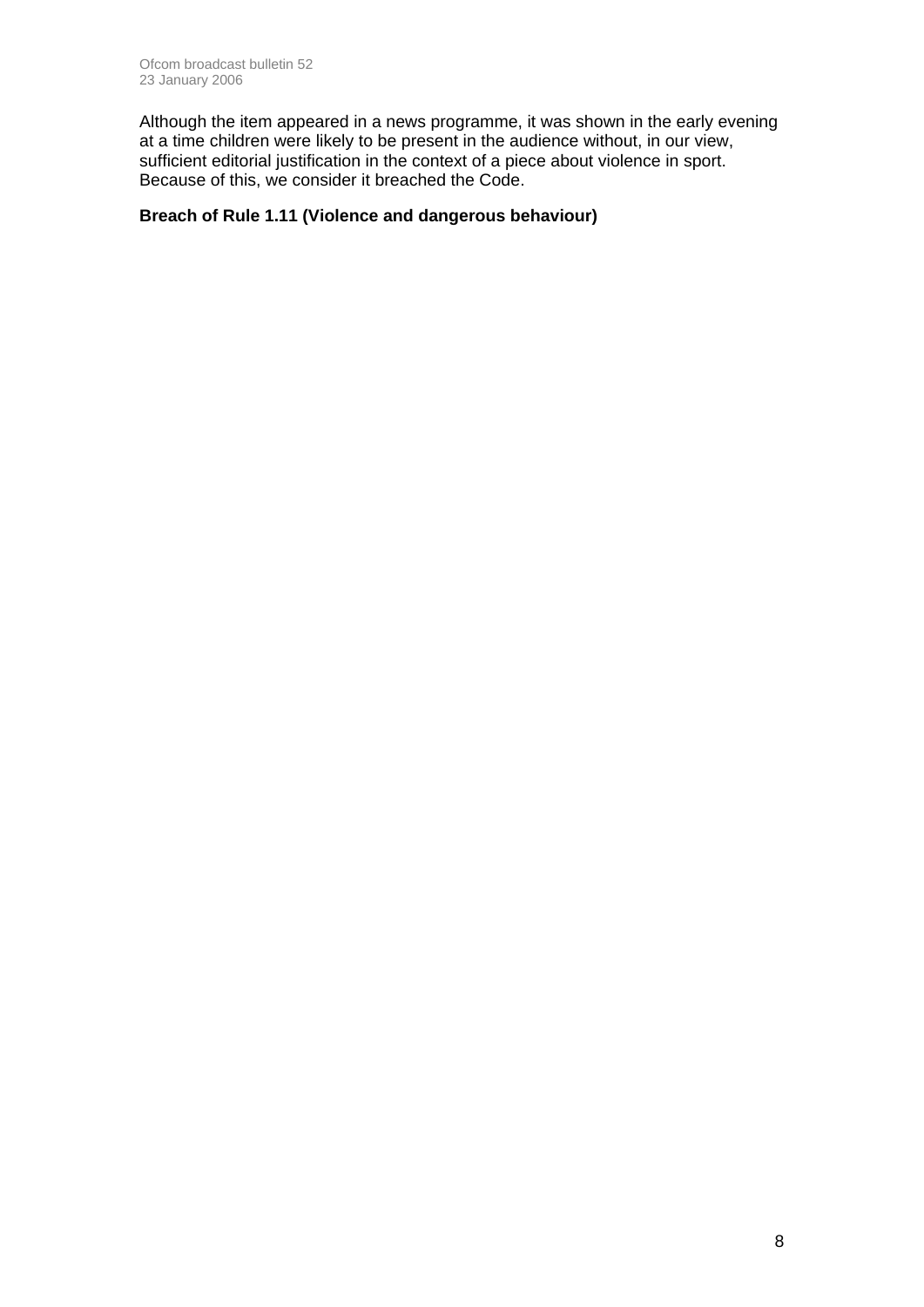# **Resolved**

### **World's Fastest Bikes 2**

*Men and Motors, 28 August 2005, 17:40*  **Bikes Aloud**  *Men and Motors, 13 August 2005, 16:30* 

### **Introduction**

Men and Motors is a channel owned by ITV. *World's Fastest Bikes 2* and *Bikes Aloud*  are programmes in the channel's motorcycling strand.

During *World's Fastest Bikes 2*, a group of professional riders test the performance of a selection of superbikes. The riders are seen on public roads in the Isle of Man, travelling at speeds of 150mph, doing 'wheelies', overtaking each other on bends and tugging and kicking each other while riding.

During *Bikes Aloud*, riders were seen performing 'wheelies' as they overtook the camera crew.

Two viewers complained that the programmes condoned and encouraged dangerous and illegal riding practices.

### **Response**

ITV stated that this genre of programming served a committed 'interest group' in the audience that could be divided into two groups: one the 'born again biker' and the other younger, 'street' bikers.

Regarding *World's Fastest Bike 2*, ITV stated that the riding shown took place in the Isle of Man, where there are no speed restrictions on roads outside built up areas. While the riders did ride, overtake and corner at high speed, they did not break the law by doing so or overtly encourage others to follow suit.

ITV pointed out that there is a strict mandatory training regime in place for those new to motorcycling. ITV believed the positive influences of that regime (to gain and keep a driving licence) would outweigh the influences of any media presentation to the inexperienced motorcyclist.

However as a result of the complaints it had reviewed its guidelines with the objective of maintaining a responsible broadcast standard but enabling reasonable flexibility to avoid unnecessary restriction on its programming. In future, any demonstration of such activity will be conducted only in an enclosed location where permission has been obtained and due safety measures have been put in place.

Programmes scheduled for repeat from the Men & Motors' archive would be reviewed and edited as necessary to ensure compliance with new guidance notes it had issued.

### **Decision**

These are established, specialist programmes catering for bike enthusiasts. While we accept that such programmes will focus on the bikes' performance, this should not be done in such a way as to condone, encourage or glamorise dangerous riding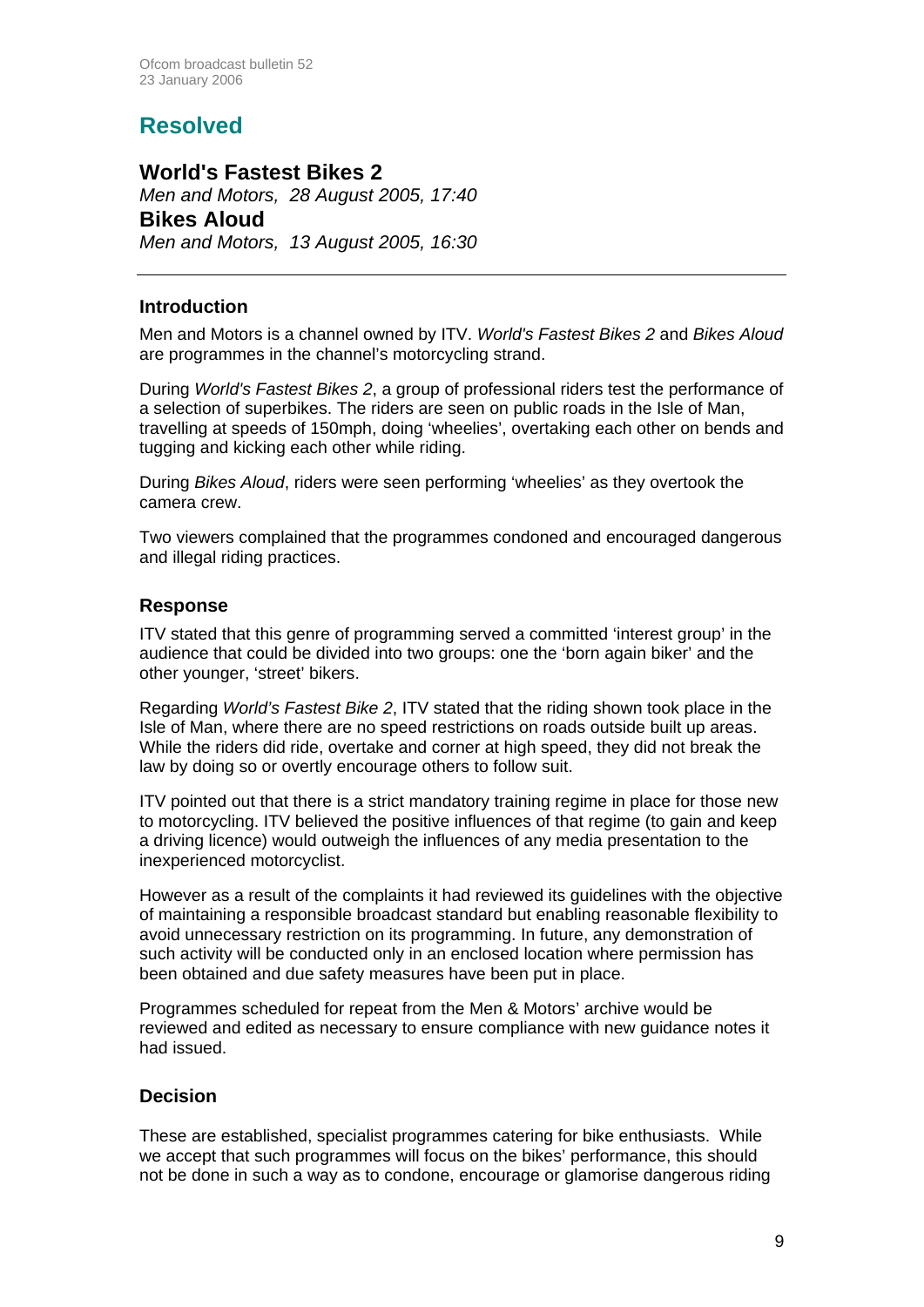#### practices.

During *World's Fastest Bikes 2*, it was made clear to viewers that the road tests took place on the Isle of Man where, although there are speed restrictions in built up areas, outside these areas there are none. We consider the presentation of the programme reflected this situation; during the clips of the bikers following the TT Motorcycle Race route through town, comments were made that on the day of the TT race speeds would reach in excess of 150 mph, but "today it isn't a race and there is a speed limit in force". Trials conducted outside these restricted areas were preceded by the advice that the road tests were undertaken by professional riders on roads where there are presently no speed limits, and that viewers should not try to copy them.

However, some of the practices shown, such as 'wheelies' and riders pulling at each other, were potentially dangerous and, in the case of 'wheelies', illegal. We welcome ITV's assurances and the additional safeguards put in place through the revised guidelines.

In view of ITV's revision of its editorial policy we considered the complaints resolved.

### **Complaints resolved**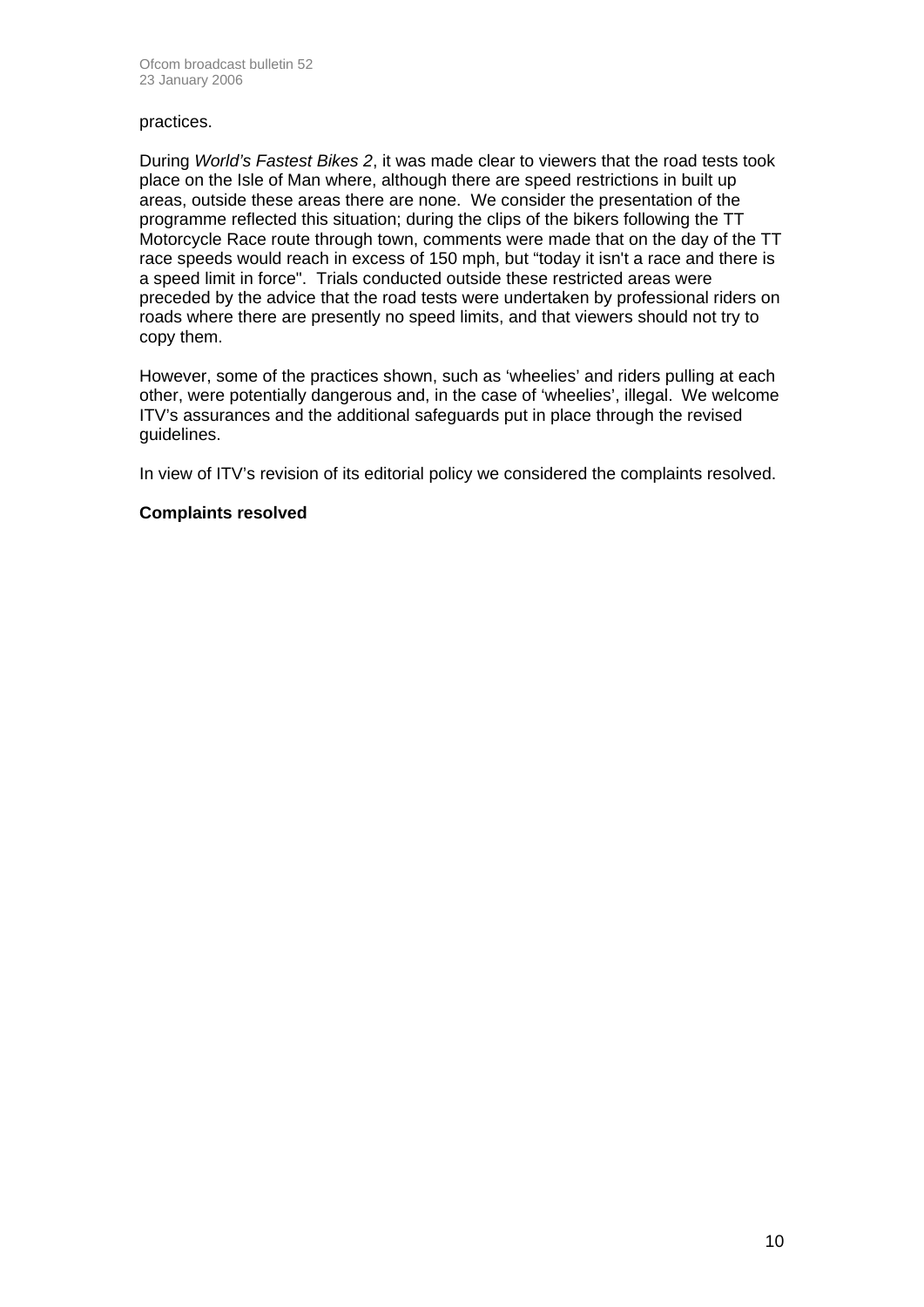# **American Chopper**

*Discovery, 7 November 2005, 20:00*

### **Introduction**

This US series follows the creation of a motorbike. The relationships within the workshop, and the tight deadlines the team face, mean that the team members' tempers are often frayed.

One complainant was concerned that words such as "spastic" were used, which he felt were offensive to people with disabilities. He was also concerned that, despite direct contact with the broadcaster and assurances that the programmes would subsequently be edited, nothing appeared to have been done.

### **Response**

Discovery said that although the term "spastic" was not used in an aggressive or derogatory manner, it accepted that it did not meet current generally accepted UK standards. The programme had been cleared for broadcast a number of years ago, without the hindsight of more recent research into attitudes in such matters.

The channel said that it had already apologised to the complainant directly. However, due to an oversight which led to the Scheduling Department not being informed, the material had been shown again. When Discovery realised its error, it rang the complainant to apologise.

The relevant episodes had now been barred from transmission. The broadcaster had reminded staff of the procedures regarding scheduling amendments.

### **Decision**

It is unfortunate that the broadcaster, having recognised its error and promised the complainant that the programme would be edited, failed to do so. However Discovery has now taken appropriate steps to ensure that such an error does not recur. In these circumstances, we consider the matter resolved.

### **Complaint resolved**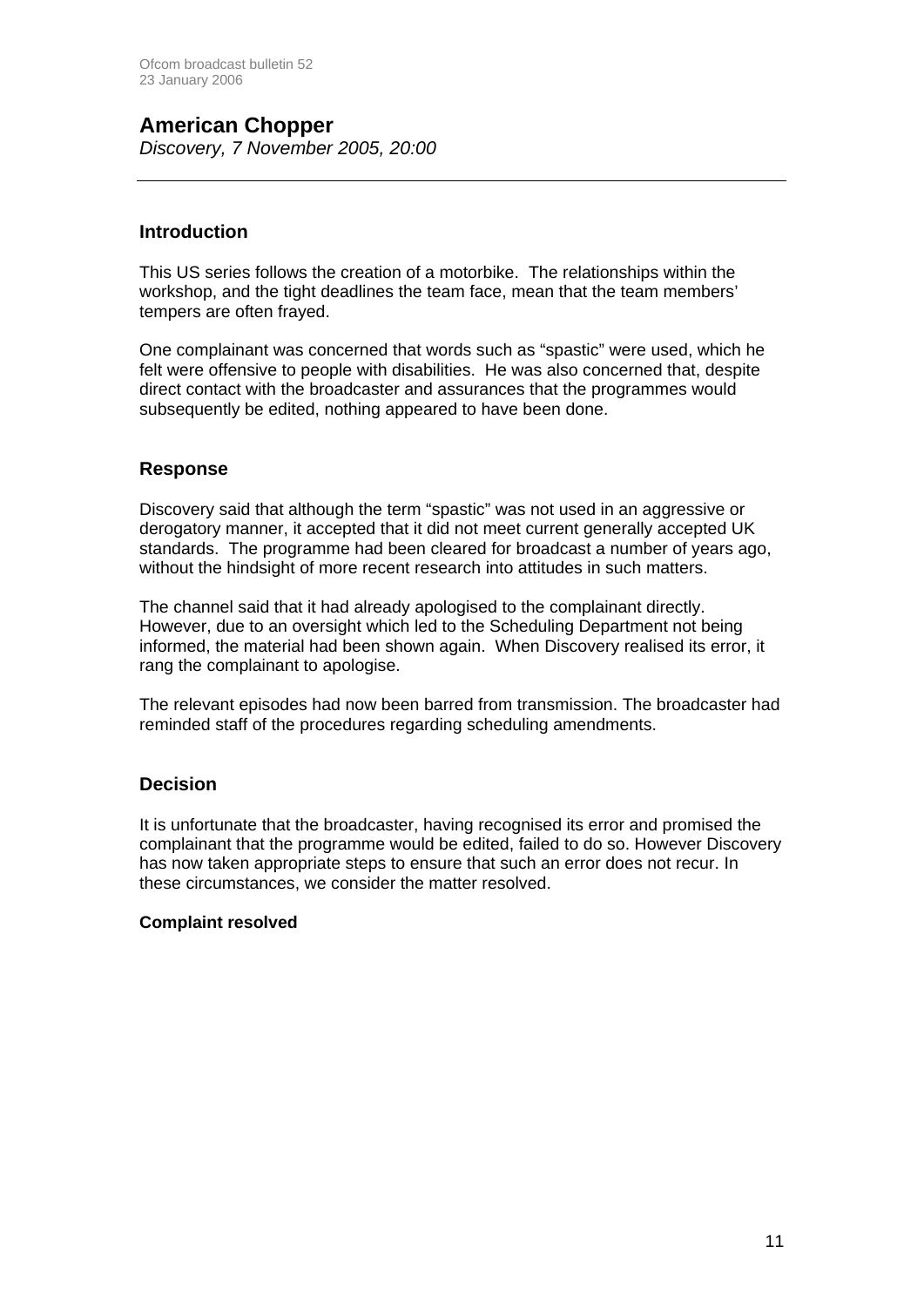# **World Wide Quiz**

*Jackpot TV, 26 October 2005, 13:00*

### **Introduction**

In this quiz, the letters "S", "U", "L", "A", "S" and "C" were shown on screen and viewers were asked: "What is the word we are looking for?" A viewer complained that the letters shown were incorrect, as the solution was revealed as "CASUAL".

### **Response**

Telecoms TV, which owns Jackpot TV, admitted that it had made a significant mistake, a second "S" being listed instead of the intended "A". It apologised for the error but added that this was a rare occurrence, as it had "produced over four thousand similar questions and run several quiz shows and only ever had a couple of mistakes."

The broadcaster assured us that it has a thorough and precise procedure, with questions and answers being checked by more than one person. It added that it was investigating how the mistake had occurred and would review its procedures to ensure no recurrence.

### **Decision**

The error was clear when the answer was revealed to viewers, and one caller did give the correct answer. We welcome the broadcaster's apology and actions. Together with its assurance of no recurrence, we believe this resolves the matter.

### **Complaint resolved**

**Information about the ICSTIS consultation concerning TV quiz channels/programmes using premium rate lines was published in Bulletin 46**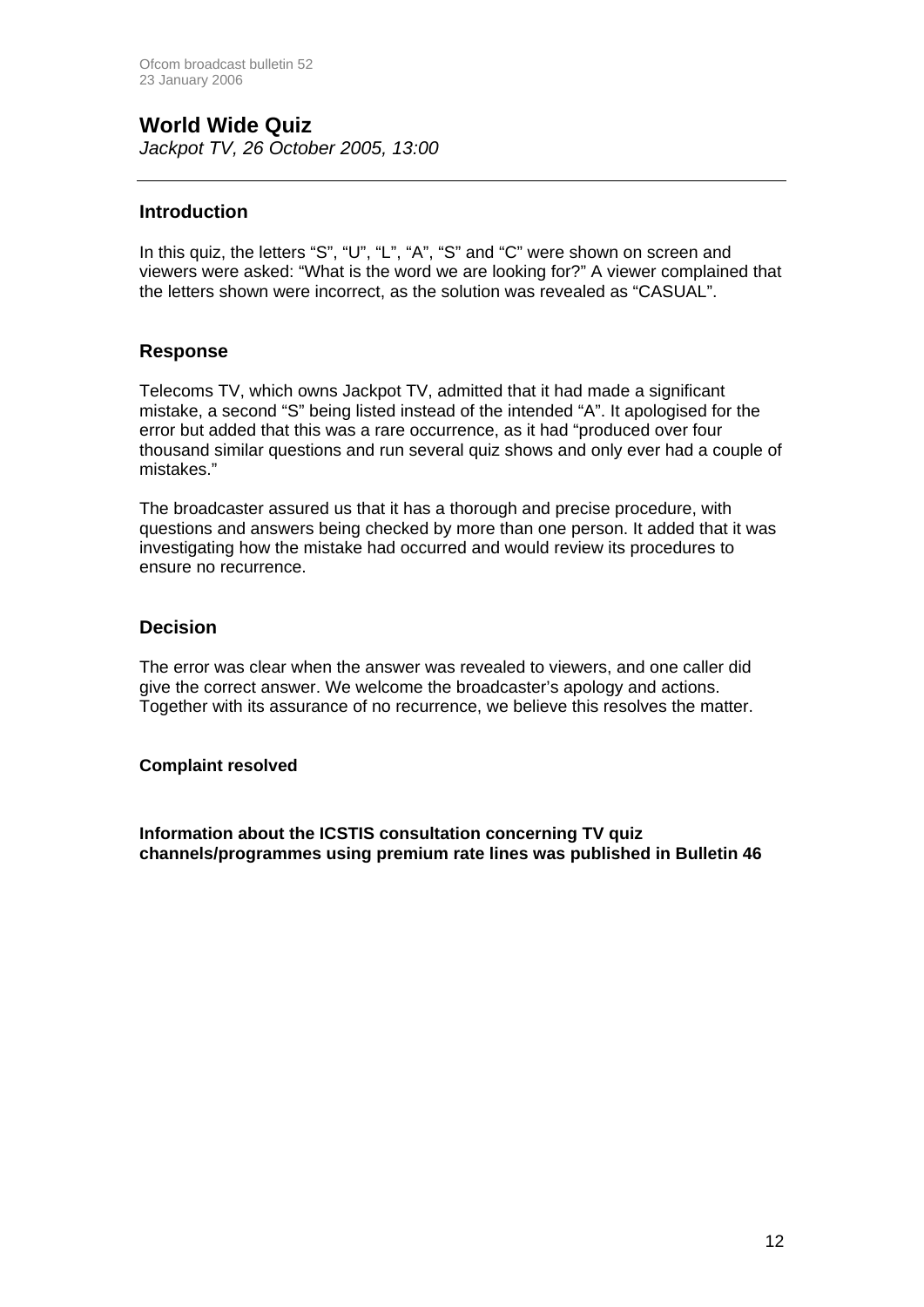### **CBeebies**  *29 October 2005, 06:30*

### **Introduction**

CBeebies' birthday dedication slot was scheduled to be broadcast between *Teletubbies* and *Tikkabilla*. However a programme intended for broadcast after the watershed on BBC3, which took a comic look at the events of the last seven days, was broadcast instead.

The BBC3 programme involves stand-up comedians' satirical take on the week's news accompanied by relevant images. Amongst the subjects under review were the potentially fatal dangers of Bird Flu and drug abuse.

One viewer, watching with her children, complained that the material was unsuitable for the channel and the time of day.

### **Response**

The BBC accepted that the programme was unsuitable for broadcast on CBeebies and apologised to the complainant. A combination of human error and reduced staffing levels at that time of day meant that the wrong tape was used and insufficient checks had been made to prevent such a mistake.

While the images and references were either very brief or humorous, the BBC said that it was clearly a very serious operational error and its gravity had been fully recognised by the playout team. All staff working in the relevant area had been told how serious the mistake was, and wide-ranging measures had been taken to guard against recurrence.

### **Decision**

This was clearly a regrettable error and we welcome that the BBC has taken significant steps to guard against any recurrence. We consider that we do not need to intervene further in this matter.

### **Complaint resolved**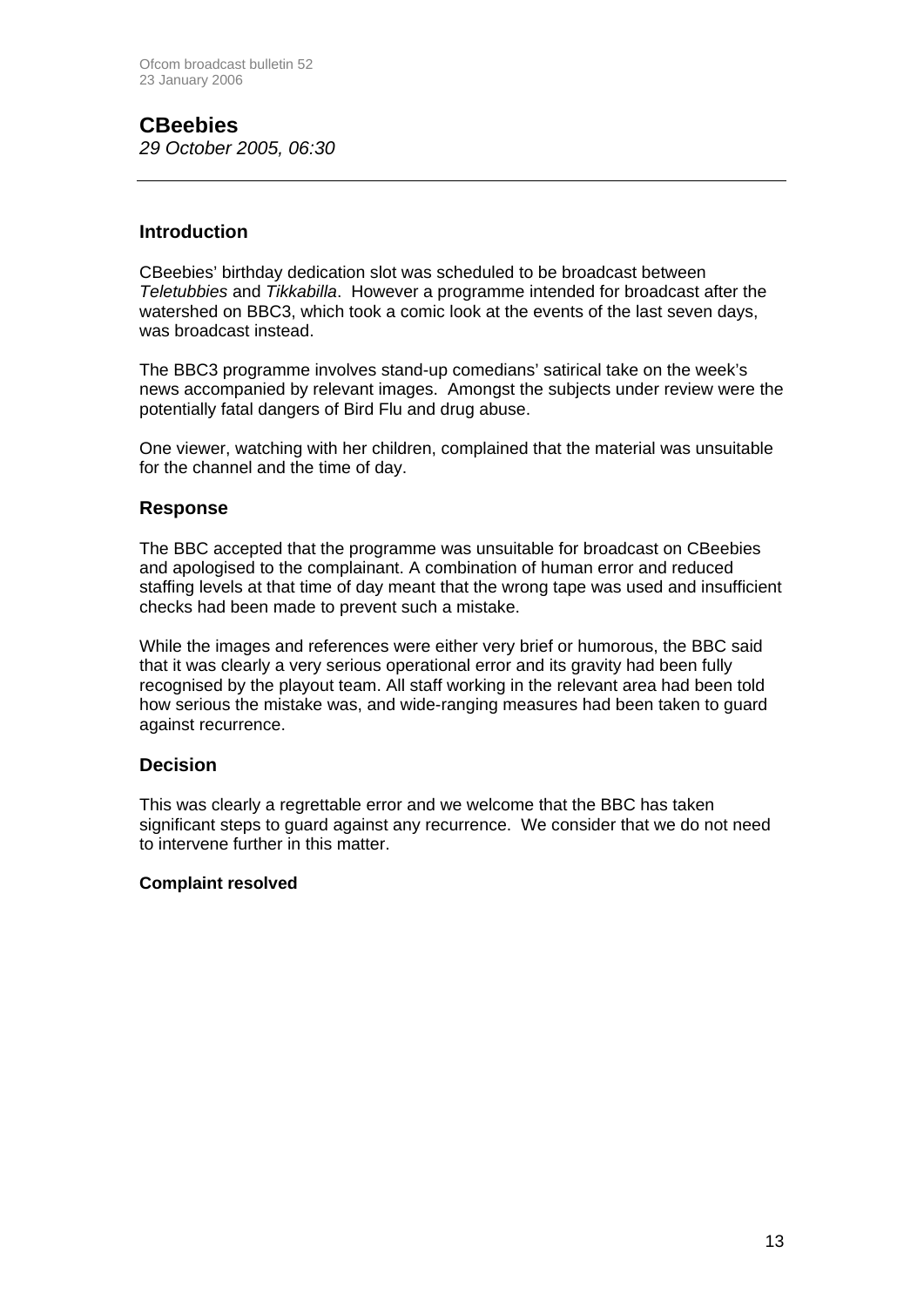# **Road Signs**

*Quiz Call, 2 October 2005, 20:19*

### **Introduction**

The *Road Signs* game showed eight signs that can be found in the Highway Code, some of which had been altered. The on screen graphics asked: "Which signs are correct?". A viewer believed that a weak bridge sign was so small that the writing was illegible, adding that it looked as if it had been deliberately blurred.

### **Response**

Channel 4 said that it tried to ensure that the elements in its quizzes and competitions were readily legible. It added that for all its games there was "a rigorous checking process, which includes a graphical check of each game and rules on minimum font sizes". However, on reviewing its recording of this particular challenge, the broadcaster noted that the text on the weak bridge sign was smaller than the minimum font size it had laid down for its games.

Although it was readable on digi-beta (high quality original recording), the broadcaster agreed that it could have been less clear on a viewer's television or on recordings of lesser quality and acknowledged that this should have been noticed in the regular checking process. Channel 4 assured us that steps had been taken to minimise the risk of future recurrence.

### **Decision**

The challenge was won by a caller who claimed he had referred to his Highway Code for comparison. However, the weak bridge sign was unclear to the complainant and on the recording sent to us by the broadcaster. We therefore welcome the broadcaster's observation and assurances, which we believe resolves the matter.

### **Complaint resolved**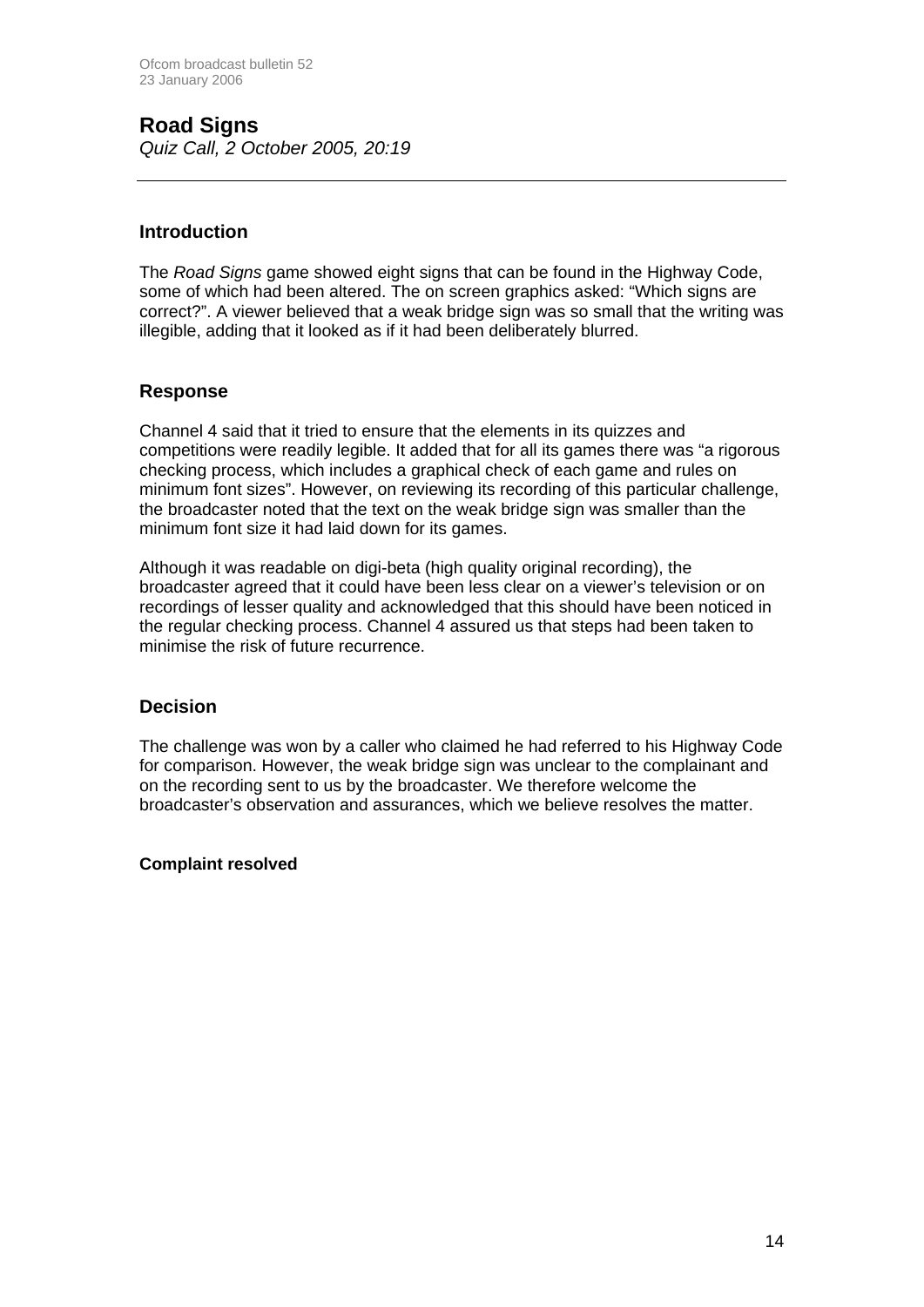# **Fairness and Privacy Cases**

### **Resolved**

### **Confidential Complainant**

*BBC Wales Today, BBC 1 (Wales), 21 September 2005*

Ofcom received a complaint from the complainant that their child's privacy was unwarrantably infringed in an edition of the news bulletin *BBC Wales Today* broadcast on 21 September 2005.

The programme included footage of the complainant's child leaving school on the day children were sent home due to illness at the school. The complainant had not given permission for their child, whose identity and location was to be kept legally confidential, to be included in the footage to be broadcast.

The BBC stated that they had stopped using the pictures of the child as soon the concerns were made known to the programme's Editor and did not re-broadcast them in any of their bulletins later that day. The BBC apologised to the complainant for any distress inadvertently caused and undertook to ensure that the library footage including the complainant's child would not be used in any future broadcast. The complainant accepted this.

Ofcom welcomed the broadcaster's actions which seemed reasonable in the circumstances and decided it would not be appropriate to proceed further with the complaint.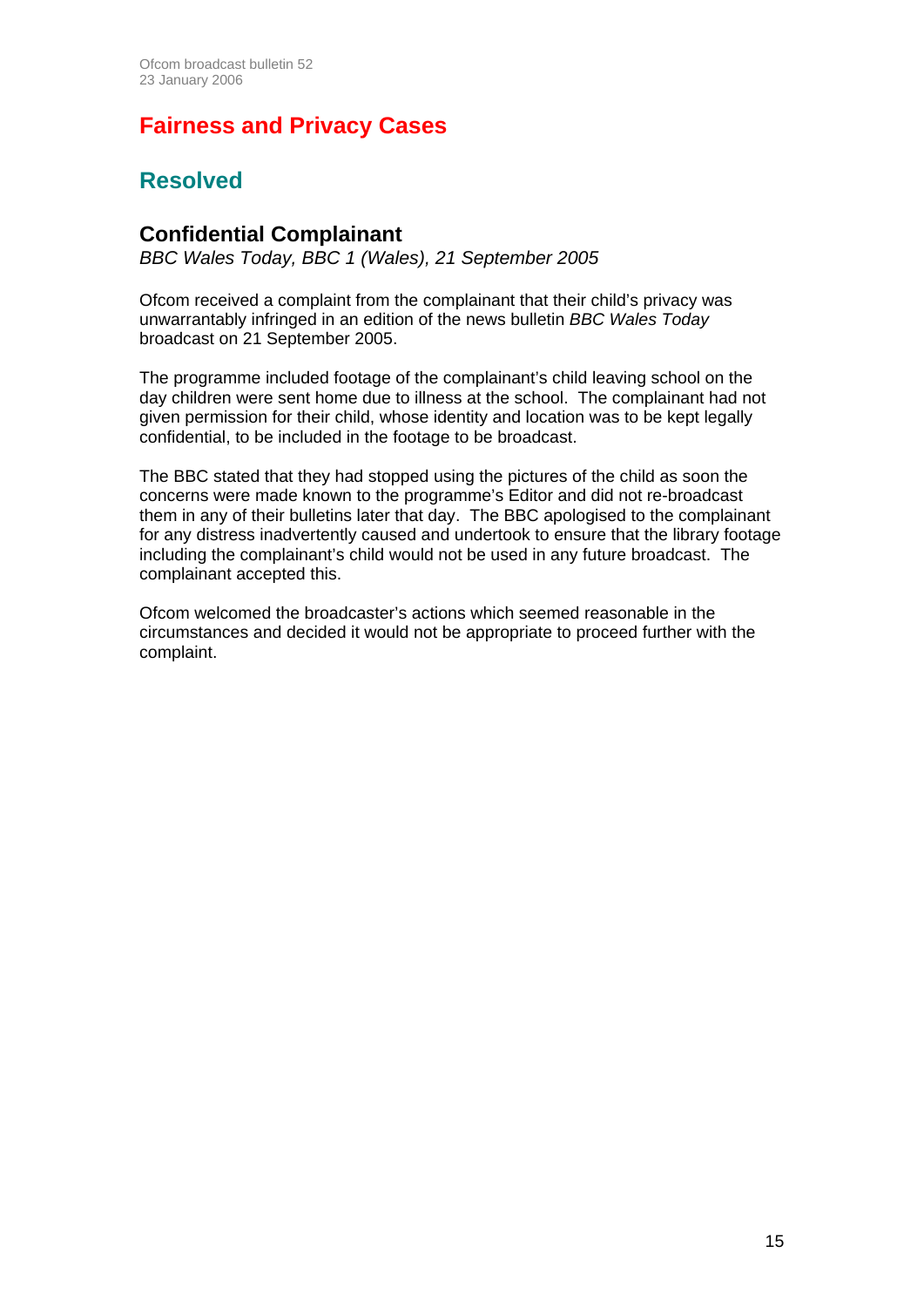# **Not Upheld**

### **Complaint by Mr Stuart Toshach**

*Week in Week Out, BBC 1 (Wales) 15 February 2005* 

**Summary:** Ofcom has not upheld a complaint of unwarranted infringement of privacy in the above programme as broadcast. The programme examined the alleged crisis in the Child Support Agency (CSA). Mr Toshach was one of the fathers featured in the programme who was affected by the workings of the CSA and he spoke about his experiences with the agency. He was interviewed at home and on location. Mr Toshach complained that his privacy was unwarrantably infringed because the programme's commentary referred to him as working on and off "in education in North Wales" which was in breach of an undertaking signed by the producer that the programme would make no reference to his present employment whatsoever.

In the particular circumstances of this case, Ofcom considered that the programme's reference to him as being "on and off in education in North Wales" was not in itself inherently private information and, given all the other information that was included in the programme, the inclusion of this information did not in itself lead to an unwarrantable infringement of Mr Toshach's privacy.

### **Introduction**

This edition of the current affairs series *Week In Week Out*, subtitled 'Maintenance Meltdown', examined the alleged crisis in the Child Support Agency (CSA). The programme included interviews with agency representatives, politicians, lawyers, and spouses affected by the workings of the CSA. Mr Stuart Toshach was one of the fathers whose experience was featured. The commentary that immediately preceded his story stated that "delays and bureaucratic chaos have robbed some fathers of any faith in the system and some have learned to live as CSA fugitives"*.* Telling his own story Mr Toshach stated that "I haven't got an issue with paying the 15% of my salary" required under the new CSA rules.

At another point the programme's commentary stated that "Stuart now works on and off in education in North Wales. His pay is so low he says he can't afford maintenance and everybody in this situation is worse off*".*

Mr Toshach complained that his privacy was unwarrantably infringed in the programme as broadcast.

### **Complaint**

### **Mr Toshach's Case**

In summary, Mr Toshach complained that his privacy was unwarrantably infringed in that the programme's commentary about him working in education in Wales (see quote above) breached an undertaking signed by the programme's producer, Mr Davies, relating to confidentiality. Mr Toshach claimed that the relevant "privacy clause" in the written undertaking explicitly stated that the programme should make "no reference to his present employment whatsoever". Mr Toshach denied giving a verbal permission on the day of filming for the above phrase to be used in the programme, in spite of Mr Davies proposals for him to do so "throughout the day of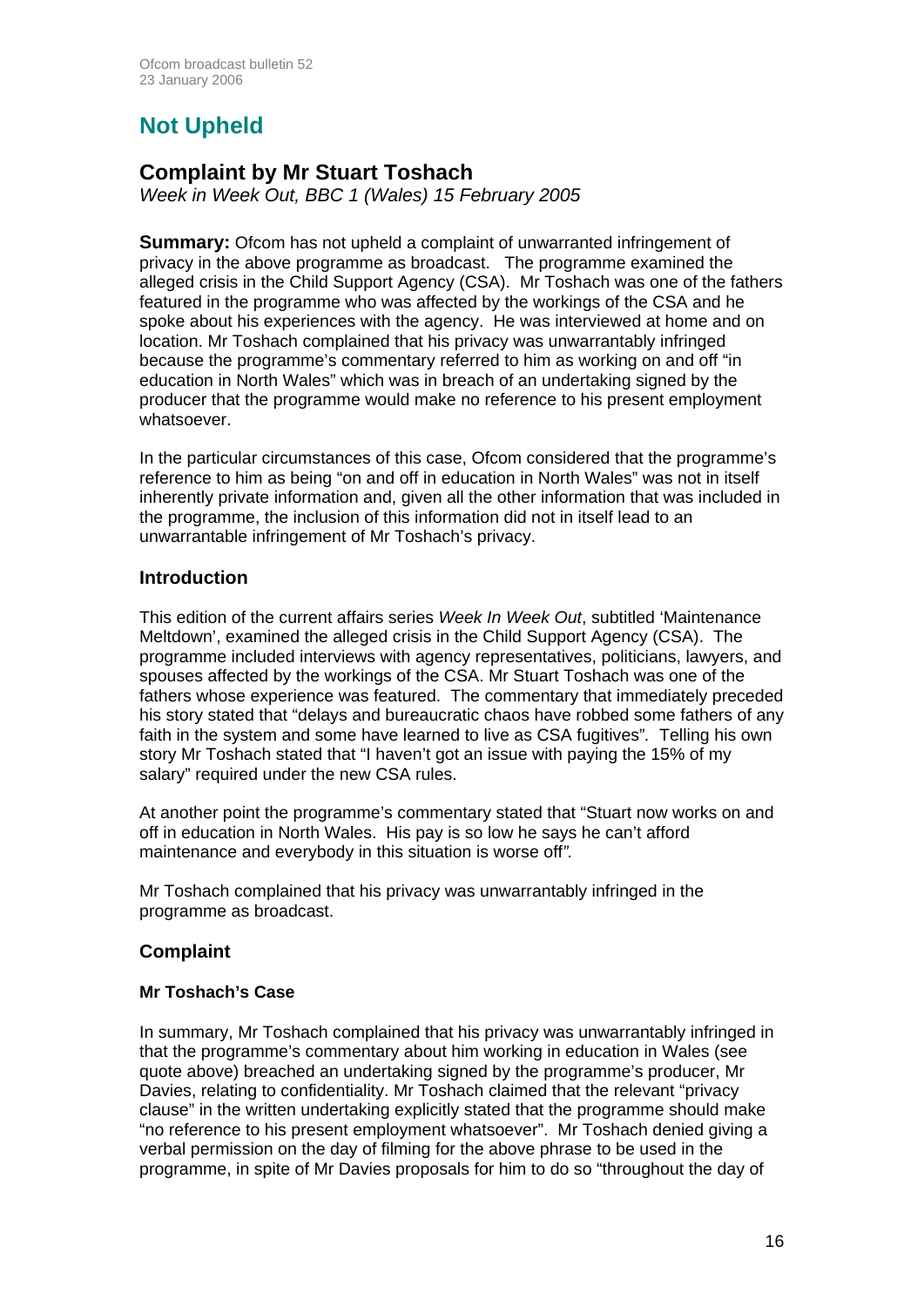filming". Mr Toshach said that throughout an exchange of text messages between him and Mr Davies on 14 February 2005, he maintained that the programme should not mention that he was a part-time teacher, as Mr Davies suggested.

### **The BBC's Case**

In summary the BBC said that Mr Davies observed the signed undertaking agreeing not to identify Mr Toshach's job, place of work, home town, car registration or surname. However, he claimed that Mr Toshach subsequently, agreed verbally to the reference to his part-time work being in education and thus Mr Davies believed that the term "education in North Wales" was general enough not to identify Mr Toshach and did not contravene the spirit or intention of the undertaking given.

The BBC stated that Mr Davies sent a text to Mr Toshach on 14 February 2005 to check whether Mr Toshach might agree to a reference to him being a part-time teacher, to which Mr Toshach responded that he did not want to be described as *"*a part-time teacher*".* Mr Davies thus used the line *"*But Stuart now works on and off in education*"* which he believed Mr Toshach had verbally agreed to in the conversation on the day of filming.

The programme-makers received no expression of dissatisfaction from Mr Toshach after the programme was broadcast and Mr Davies recalled that all dealings with him were amicable.

### **Decision**

Ofcom's statutory duties include the application, in the case of all television and radio services, of standards which provide adequate protection to members of the public and all other persons from unfair treatment and unwarranted infringements of privacy in programmes included in such services.

In carrying out its duties, Ofcom has regard to the need to secure that these standards are applied in a manner that best guarantees an appropriate level of freedom of expression. Ofcom is also obliged to have regard in all cases, to principles which require regulatory activities to be transparent, accountable, proportionate, consistent and targeted only at cases in which action is needed.

In this case, Mr Toshach complained that his privacy was unwarrantably infringed because the programme's commentary referred to him as working on and off "in education in North Wales" which was in breach of an undertaking signed by the producer that the programme would make no reference to his present employment whatsoever.

It was clear from the written submissions before Ofcom that Mr Toshach believed that the programme's producer had breached a signed undertaking not to refer to his present employment. It was equally clear from the written submissions that the programme-makers did not believe that the programme contravened the spirit or intention of the undertaking given regarding any reference to Mr Toshach's employment.

Ofcom invited the parties to a hearing at which Ofcom's Fairness Committee heard the parties' contrasting submissions about a disputed conversation between Mr Toshach and the producer in which the BBC had understood him to give permission for the programme to mention that he worked in 'Education'.

Ofcom found the following: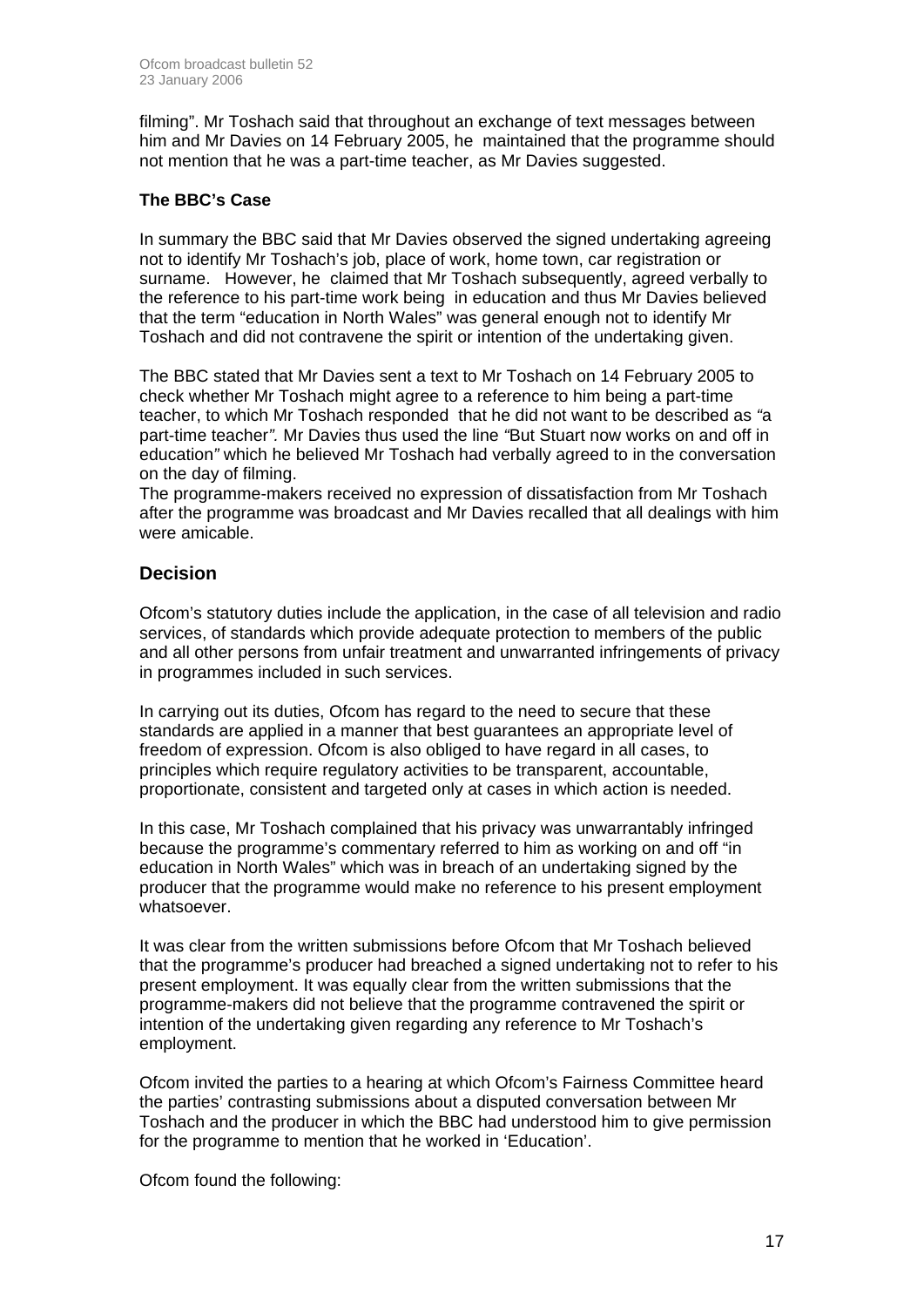Ofcom was not able to resolve whether or not Mr Toshach had agreed to the reference to him working in "education in North Wales". However, Ofcom was satisfied that the broadcaster would not have referred to this if the programmemakers had not genuinely believed that he had.

In considering whether there had been an unwarrantable infringement of Mr Toshach's privacy, Ofcom took into account the fact that Mr Toshach had been quite happy to be named and interviewed in the programme and that so much of his life had been exposed, including some very personal matters which he had readily discussed. In this context, Ofcom considered that the programme's reference to him as being "on and off in education in North Wales" was not in itself inherently private information. Given all the other information that was included in the programme, Ofcom took the view that the disclosure of information concerning his sector of employment did not in itself lead to an unwarrantable infringement of Mr Toshach's privacy.

However, in considering the facts of this case, Ofcom had regard to the need for programme-makers to take all reasonable steps to ensure that guarantees given to contributors were honoured. Ofcom noted how unusual it was for a broadcaster to be asked by a participant to sign an undertaking (outlining conditions) before agreeing to appear in a programme. Ofcom considered that this should have alerted the programme-makers to the need to keep a thorough record of any subsequent conversations with Mr Toshach and ensure that changes they thought had been agreed to were agreed in writing. Ofcom was concerned to ensure that broadcasters noted the importance of this in avoiding such disagreements over guarantees arising in the future.

In all the circumstances, Ofcom concluded that although Mr Toshach's specific written request may not have been honoured, his privacy was not unwarrantably infringed in the programme as broadcast.

**Accordingly, the complaint of unwarranted infringement of privacy was not upheld.**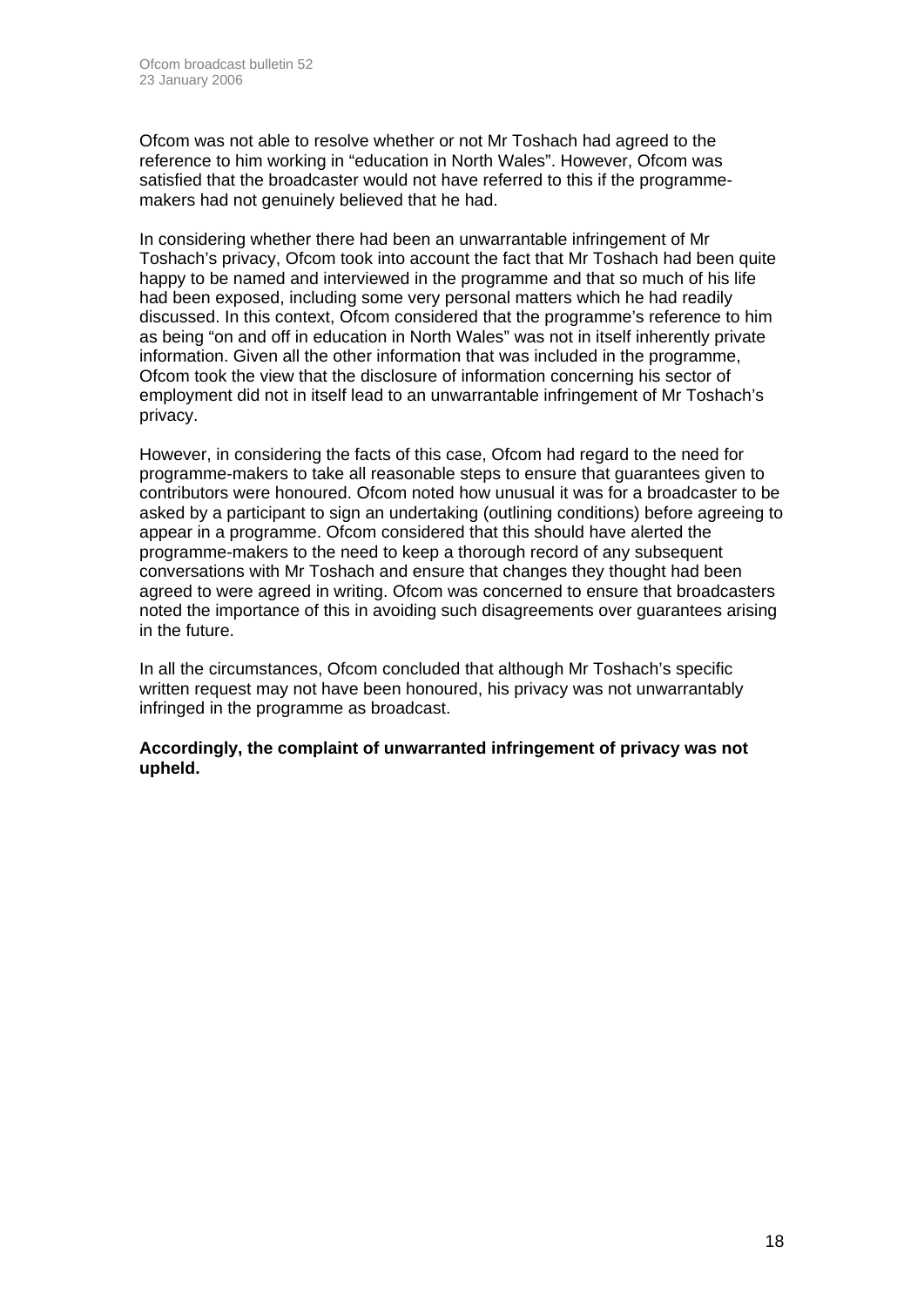# **Complaint by Ms Julie Taylor on behalf of Mr James Taylor**

*Lunchtime News, UTV, 3 March 2005* 

**Summary:** Ofcom has not upheld this complaint of unfair treatment. Julie Taylor complained on behalf her brother, James Taylor, that he was treated unfairly in this edition of UTV's Lunchtime News. The item complained of reported on the appearance in court of Mr Taylor, charged with murdering Darren Thompson. Mr Thompson died of gunshot wounds. The report stated that the victim's father, Gilbert Thompson, confronted Mr Taylor when he appeared in court, calling him "scum" as he was led away from the dock. The reporter said that Mr Taylor pointed at the victim's father and said "Bang, bang".

Ofcom concluded that, given the risk of mishearing what Mr Taylor said, the reporter took sufficient and appropriate steps to check what was said and to obtain independent corroboration from others present in court. In these circumstances, the broadcaster took reasonable care to verify the story and was entitled to report the court appearance as it did.

### **Introduction**

This news item reported on the appearance in court of James Taylor, charged with murdering Darren Thompson. Mr Thompson died of gunshot wounds. The report stated that the victim's father, Gilbert Thompson, confronted Mr Taylor when he appeared in court, calling him "scum" as he was led away from the dock. The reporter said that Mr Taylor, in response, pointed at the victim's father and said "Bang, bang".

### **Complaint**

### **Ms Taylor's case**

In summary, Ms Taylor complained that Mr Taylor had been treated unfairly in that he had not at any time in court said "Bang, bang". The inaccurate reporting led to an inference that Mr Taylor was threatening Mr Thompson's father and acknowledging his involvement with the murder.

### **UTV's case**

UTV said, in summary, that their reporter was present in court at the hearing. He was reasonably sure that he heard Mr Taylor say "Bang, bang" but, because of the risk of mishearing, he checked with Mr Thompson while in court. Mr Thompson confirmed that Mr Taylor said "Bang, bang". The reporter also spoke to the investigating officer in the case, who asked the prison guards what Mr Taylor said. They also confirmed that he said "Bang, bang". In the circumstances, the reporter was satisfied that his version of events was correct. He wrote a note of the steps he had taken on 7 March 2005. In July 2005, when dealing with the complaint, UTV asked a freelance journalist who was also present in court at the time to provide his description of what had occurred. The journalist had had no doubt that Mr Taylor had said "Bang, bang", but had checked with a prison guard and a police officer in the immediate vicinity of Mr Taylor. Both had separately confirmed that Mr Taylor had said "Bang, bang". This journalist's story was distributed to the radio and to newspapers.

### **Ms Taylor's response**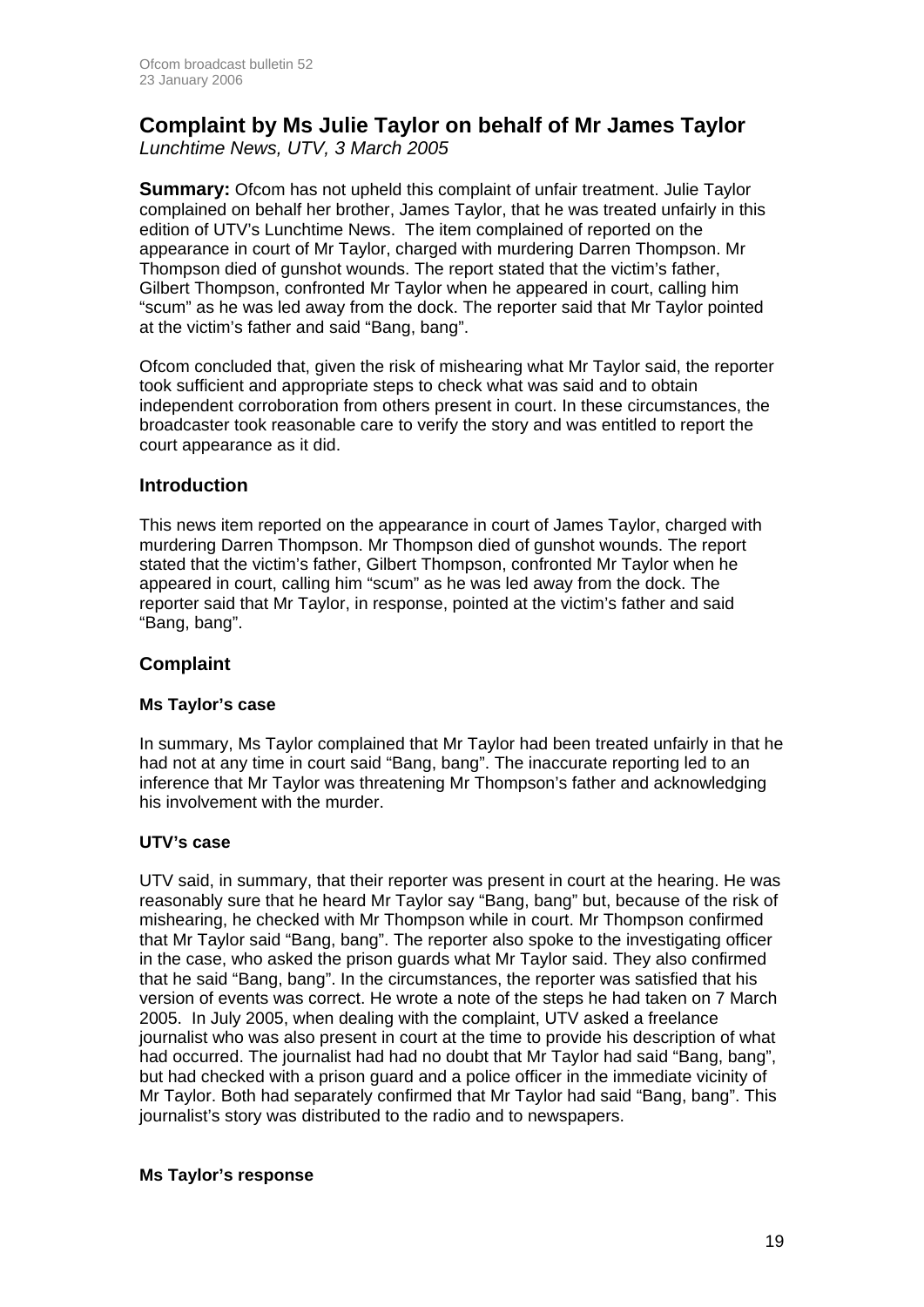In response to UTV's statement, Stelfox Solicitors, on behalf of Mr Taylor, said that a solicitor from their office was present in court at the time in question and did not see Mr Taylor make any gestures towards anybody in the court. Mr Taylor was questioned by police in connection with the matter and no further action was taken, as there was not enough evidence to support the allegations.

### **UTV's response**

UTV made no further comments.

### **Decision**

Ofcom's statutory duties include the application, in the case of all television and radio services, of standards that provide adequate protection to members of the public and all other persons from unfair treatment and unwarranted infringements of privacy in programmes included in such services.

In carrying out its duties, Ofcom has regard to the need to secure that these standards are applied in a manner that best guarantees an appropriate level of freedom of expression. Ofcom is also obliged to have regard in all cases, to principles that require regulatory activities to be transparent, accountable, proportionate, consistent and targeted only at cases in which action is needed.

Ofcom is not a fact finding tribunal and is not in a position to determine whether or not Mr Taylor said "Bang, bang" to Mr Thompson, nor is it its role to do so.

Ofcom was not, therefore, able to resolve the conflict between the parties' accounts of events in court. In these circumstances, Ofcom's function was to consider whether, notwithstanding this conflict, the programme-makers had taken all reasonable care to satisfy themselves that the material facts had been considered and so far as possible were fairly presented.

Ofcom took the view that, given the risk of mishearing what Mr Taylor said, the reporter took sufficient and appropriate steps to check what was said and to obtain independent corroboration from others present in court. In these circumstances, the broadcaster took reasonable care to verify the story and was entitled to report the court appearance as it did.

**Accordingly, Ofcom found that there was no unfairness to Mr Taylor in the programme. The complaint was not upheld.**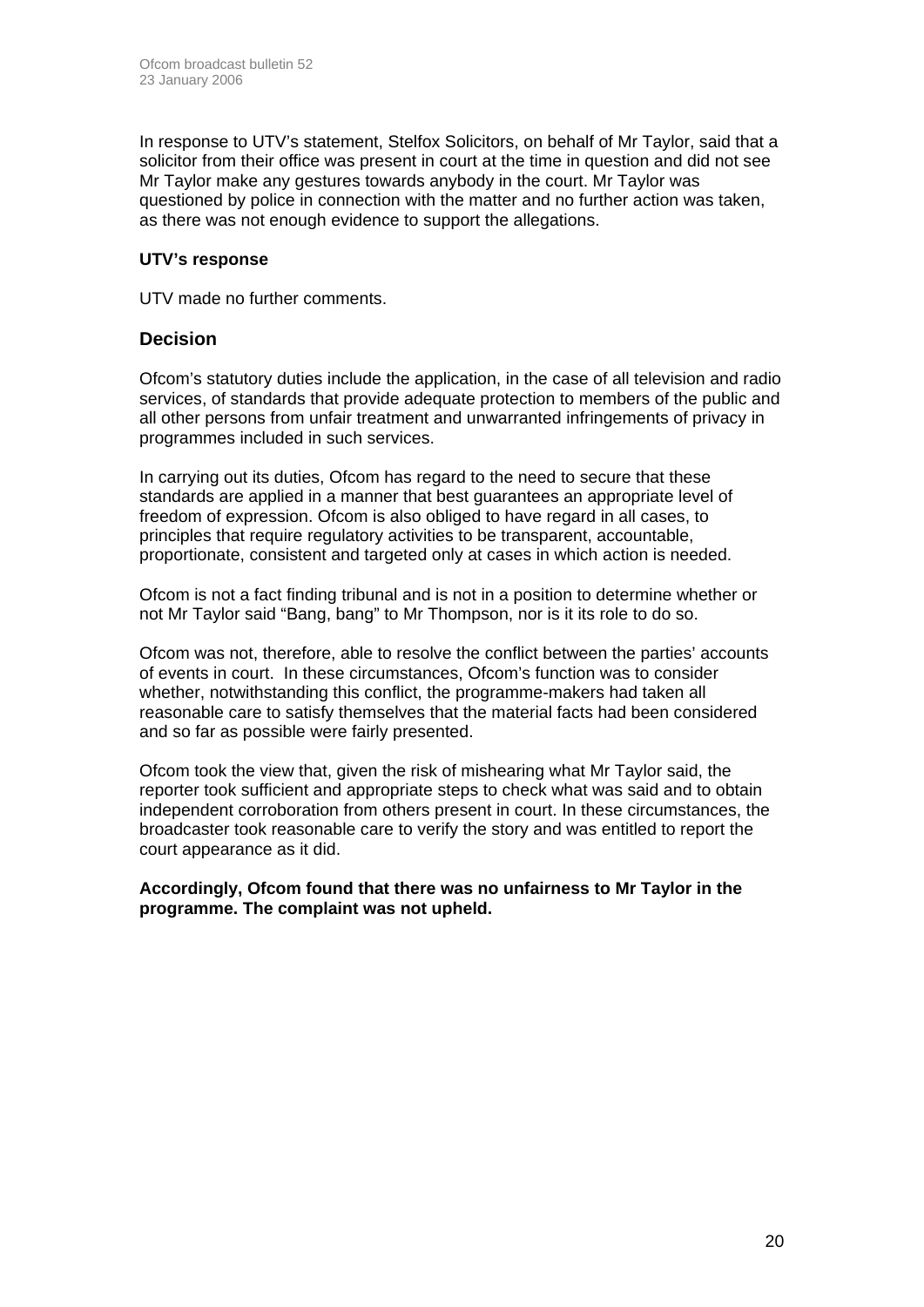### **Mr Imtiaz Valli**

*Dispatches: Third Class Post, Channel 4, 29 April 2004* 

**Summary:** Ofcom has not upheld this complaint of unfair treatment and unwarranted infringement of privacy in both the making and broadcast of the programme.

Mr Valli was secretly filmed apparently arranging the sale of a pair of training shoes that were later found to be counterfeit and commenting on his own work practices and experiences. He complained that he had been portrayed as a "professional slacker" and being habitually concerned with supplying counterfeit goods at work.

Ofcom noted that the programme had not referred to Mr Valli as a "professional slacker", and considered that it was clear from both the unedited secretly recorded footage and the programme itself that Mr Valli carried out his duties in a manner that viewers would have seen as inappropriate for a public service employee. The programme was not unfair in the way it portrayed Mr Valli and represented his behaviour.

Ofcom considered that the obtaining and broadcasting of secretly filmed footage of Mr Valli infringed his privacy in both the making and broadcast of the programme. Ofcom considered that it was legitimate to obtain and broadcast secretly filmed footage and that the infringements were warranted. Specifically, Ofcom considered that there was a significant public interest in highlighting the failings of Royal Mail as well as the problems faced by Royal Mail, and that Mr Valli's own conduct was illustrative of those failings and problems.

### **Introduction**

This edition of *Dispatches* was subtitled "Third Class Post" and investigated alleged incompetence and dishonesty among Royal Mail employees. The programme used footage secretly filmed by Mr Simon Barnes, an undercover reporter, who had gained employment in the London sorting office where Mr Valli worked. Mr Valli was secretly filmed apparently arranging the sale of a pair of trainers that the programme claimed were counterfeit and was shown commenting on work practices and his work experiences. Mr Valli was referred to by name in the programme and his face was not obscured.

Mr Valli complained to Ofcom that he was treated unfairly in the programme and that his privacy was unwarrantably infringed in the both the making and broadcast of it.

### **The Complaint**

### **Mr Valli's case**

In summary, Mr Valli complained that:

a) The programme depicted him as a "professional slacker" and stated that he was "never going to win Employee of the Month". In the programme, Mr Valli was heard to say that he had found an undelivered letter on the floor of the post room that was over a year old. He claimed that the reference to the letter was included in the programme as "proof" that he had been an integral part of the problems facing the sorting office in which he worked. Mr Valli said that during his time with Royal Mail, he had never been disciplined, warned or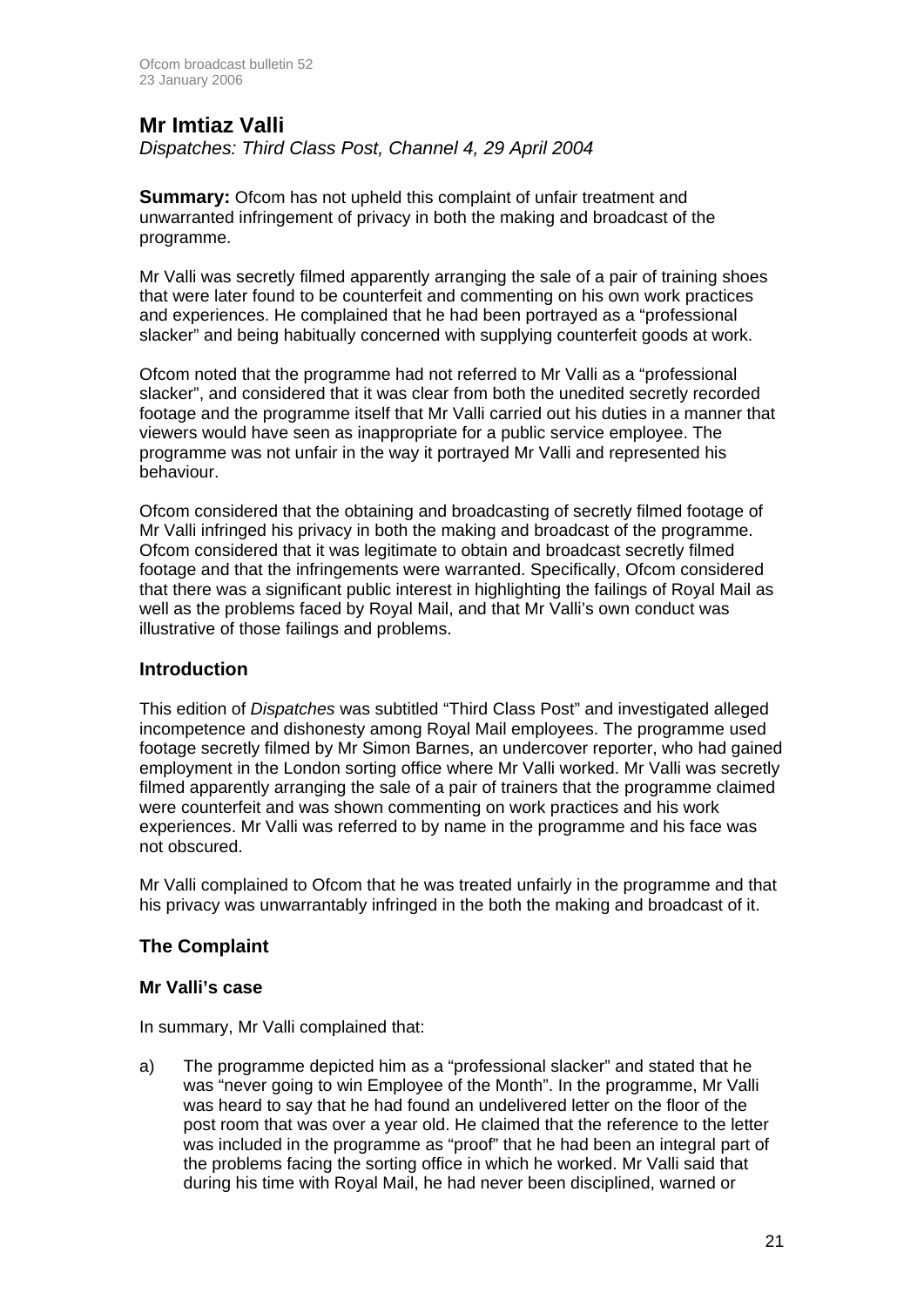investigated for sick leave or work related matters. The inclusion of such comments in the programme was unfair to him;

b) The programme portrayed Mr Valli as being habitually concerned at work with the supply of counterfeit goods. In particular, he was featured showing a pair of training shoes to a fellow colleague while on a staff break, with the accompanying commentary stating that Mr Valli would "spend time on-duty flogging trainers". In another part of the programme one individual said that "theft of mail within the depot is often confined to more popular items such as trainers". Mr Valli said that the inevitable inference was that he had committed such an offence.

 The programme also suggested that he sold a pair of counterfeit training shoes to Mr Barnes. However, Mr Barnes had in fact bought a pair of training shoes from another member of staff who was not named or otherwise identified in the programme. Mr Valli said that the programme failed to make it clear that he had told Mr Barnes that the training shoes he had were bought at a market legitimately; and,

c) Mr Valli complained that his privacy was unwarrantably infringed in both the making and broadcast of the programme in that he was secretly filmed and that the footage was included in the programme without his knowledge or his consent. Also, he was identified in the programme by name and his face was not obscured in the way other employees had had their faces obscured.

### **Channel 4's case**

In summary, Channel 4 responded that:

a) At no time during the programme was Mr Valli referred to as a "professional slacker". However, there were instances in the programme that demonstrated that Mr Valli was less than a perfect employee. Mr Valli discouraged Mr Barnes from working hard at his job and was secretly filmed instructing other workers to "make it stretch". Mr Valli was also secretly filmed admitting that he had once gone to play snooker when he was supposed to be at work. Although Mr Valli claimed that he had never been disciplined or warned over his sickness record, he did tell Mr Barnes, who secretly recorded the conversation, that he was investigated by management who suspected him of feigning illness after taking three months off. Channel 4 said that these instances, taken with the other examples of Mr Valli's bad behaviour while on duty that were secretly recorded and shown in the programme, demonstrated clearly Mr Valli's attitude and that it was not unfair for the programme to have said that Mr Valli was "never going to win Employee of the Month".

 Channel 4 said that the programme made no express or implied suggestion that Mr Valli was responsible for the year old letter which was found and no reasonable viewer would have inferred this. Mr Valli had been depicted as clearly offering an example of the chaotic working methods of the sorting office.

b) Although Mr Valli claimed that he was showing a friend a pair of training shoes while on a staff break, the secretly filmed footage confirmed that Mr Valli was involved in the selling of training and other shoes while he was meant to be on duty working. During the programme, Mr Barnes interviewed a convicted criminal who admitted to mail theft. He referred to stealing "all sorts of things, including trainers". Channel 4 said that there was no express or implied link to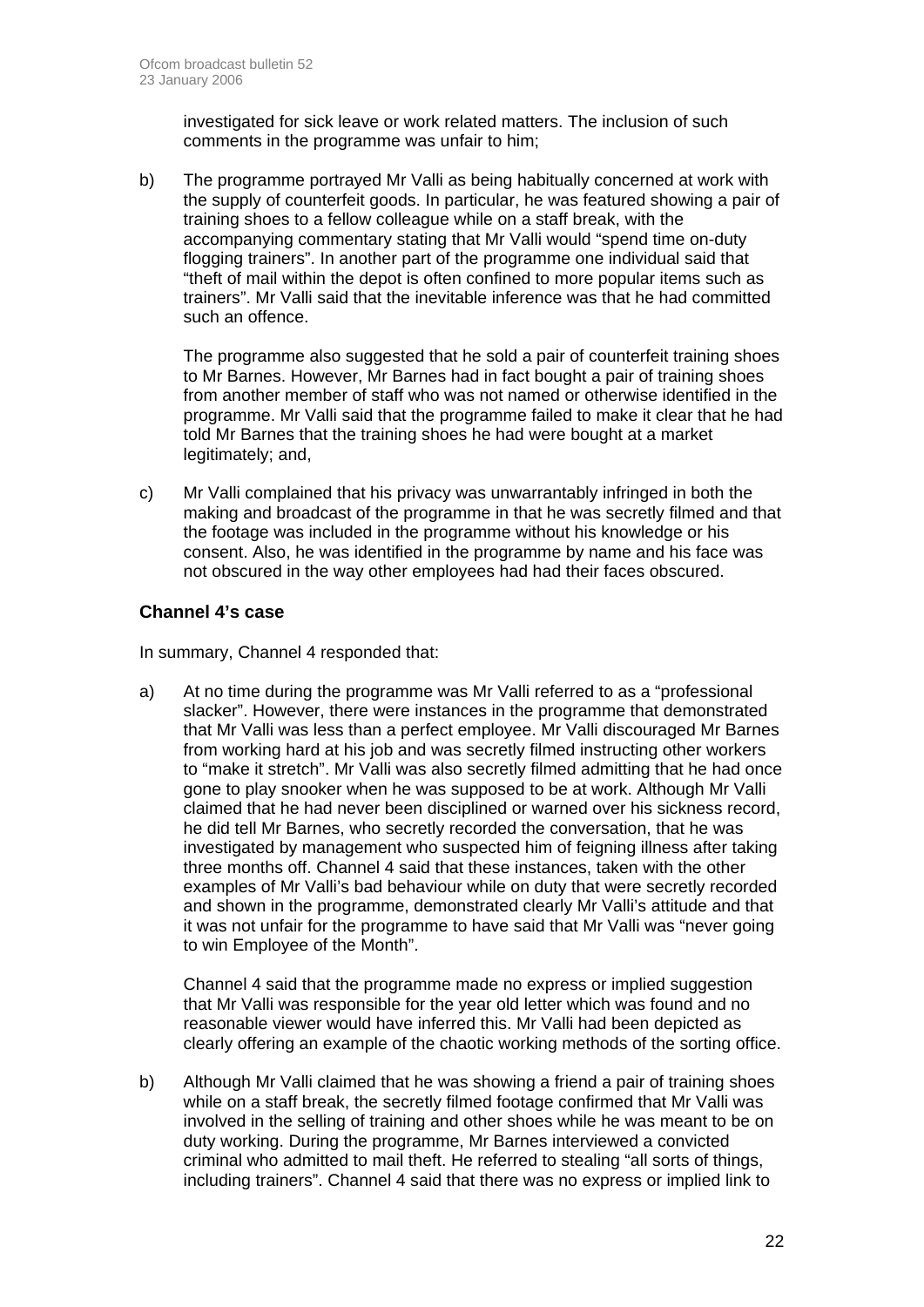Mr Valli in this section that clearly stood-alone. The programme-makers were very careful not to go beyond the proven facts that Mr Valli sold counterfeit training shoes while on duty. It was beyond the bounds of reason to suggest that the inclusion of the comment inevitably inferred that Mr Valli had has committed such an offence, i.e. theft.

 Channel 4 said that on a number of occasions, Mr Valli told Mr Barnes that he obtained his stock of items from "a friend" and gave two contradictory accounts of where his "friend" got his stock. Mr Valli was well known within the sorting office for his selling activities and it was apparent that he sold training shoes and clothes to a number of colleagues while on duty. Mr Barnes was offered training shoes and other items on a number of occasions, and he purchased a pair of training shoes that, on further investigation, were proven, by Nike (UK) Limited, to be counterfeit. Mr Valli was secretly recorded selling or offering two types of Nike-branded training shoes, among other items. Although Mr Barnes did not purchase the training shoes directly from Mr Valli, they were the same pair that Mr Valli had been filmed offering for sale the previous day.

c) Channel 4 said that Mr Valli was secretly filmed carrying out duties as a public servant. Although his conversations with Mr Barnes were secretly recorded, they did not refer to anything that personal or private to Mr Valli. He was shown in both the unedited footage and the programme itself engaged in entrepreneurial activity during work and at least one instance of this activity has been proved to have been illegal, namely the selling of counterfeit goods. Given the public interest involved this was not a situation in which Mr Valli could have had a legitimate expectation of privacy.

 Both the programme-makers and Channel 4 considered that those employees shown to be indulging in serious criminal behaviour would be identified as would those who were shown performing their public service duties in a manner inconsistent with the standards that a reasonable person would expect of public servants entrusted with the post. Mr Valli demonstrated such a level of bad practice in the course of his work that the public interest demanded his identity not to be obscured.

### **Decision**

Ofcom's statutory duties include the application, in the case of all television and radio services, of standards which provide adequate protection to members of the public and all other persons from unfair treatment in programmes included in such services.

In carrying out its duties, Ofcom has regard to the need to secure that the application of these standards is in the manner that best guarantees an appropriate level of freedom of expression. Ofcom is also obliged to have regard in all cases, to the principles under which regulatory activities should be transparent, accountable, proportionate and consistent and targeted only at cases in which action is needed.

In this case, Ofcom found the following:

a) Ofcom noted that the programme did not refer to Mr Valli as a "professional slacker". Ofcom was satisfied that Mr Valli's comment about finding a letter over a year old would not have led viewers to believe this to have been "proof" of his role in the failings of the sorting office. However, it was evident from the unedited secretly filmed footage - viewed by Ofcom - and the programme itself that Mr Valli displayed an attitude and approach to his work that viewers would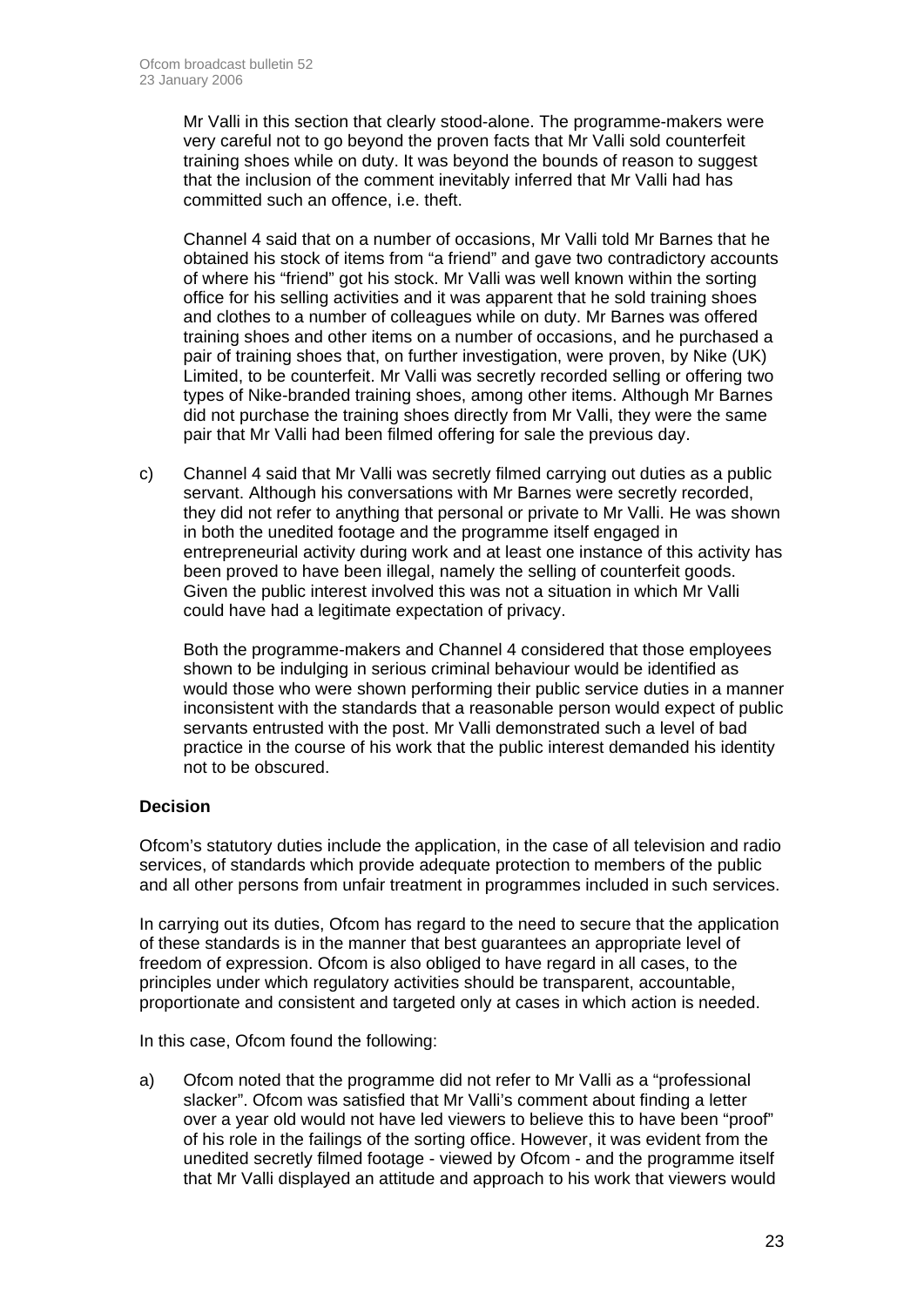have seen as failings and inappropriate for a public service employee to be engaged in while on duty. Whether or not Mr Valli's sickness record had been investigated, it was irrelevant to Ofcom's consideration whether the programme was unfair to him. Ofcom considered that, in light of clear examples of Mr Valli's inappropriate behaviour captured in the unedited secretly filmed footage, it was not unfair for the programme to have commented that Mr Valli would "never win Employee of the Month" or that the programme misrepresented his behaviour. Ofcom found no unfairness to Mr Valli in this respect.

- b) Although Ofcom recognised that Mr Valli did not sell Mr Barnes the training shoes directly, it was evident from the unedited secretly filmed material and the programme itself that the training shoes were the same that Mr Valli had shown to Mr Barnes on the previous day. It was also evident that Mr Valli was engaged in selling training shoes while at work. In these circumstances, Ofcom took the view that it was not materially misleading if viewers understood Mr Valli to have been "habitually selling trainers". Ofcom was also satisfied, that the training shoes bought by Mr Barnes were counterfeit. A letter from Nike (UK) Limited confirmed that the training shoes were not authentic. Ofcom found no unfairness to Mr Valli in this respect.
- c) In Ofcom's view the line to be drawn between the public's right to information and the citizen's right to privacy can sometimes be a fine one. In considering complaints about the unwarranted infringement of privacy, Ofcom will therefore, where necessary, address itself to two distinct questions: First, has there been an infringement of privacy? Second, if so, was it warranted?

 Programme-makers should not normally obtain information or pictures through deception unless the disclosure is in the public interest and the material could not be obtained by any other means. In the circumstances of this programme, Ofcom recognised that the programme had set out to examine some of the issues surrounding the problems that were faced by Royal Mail and the reasons for the poor service it was delivering to the public. In doing this, Ofcom considered that it was legitimate for the programme-makers to secretly film Royal Mail employees and to highlight examples of dishonesty, incompetence and bad behaviour. It was also clear that it was very unlikely that the programme would have been able to secure this footage by any other means.

With specific regard to Mr Valli, Ofcom considered that the obtaining and broadcasting of secretly filmed footage of Mr Valli infringed his privacy in both the making and broadcast of the programme. Ofcom went on to consider whether or not the infringements were warranted.

 As already stated, the use of secret filming should only be considered where it is necessary to the credibility of a story. Ofcom considered (as stated above) that it was legitimate to obtain and broadcast secretly filmed footage in the particular circumstances of this case and therefore the infringements of Mr Valli's privacy in the making and broadcast of the programme were warranted. Specifically, Ofcom considered that there was a significant public interest in highlighting the failings of Royal Mail as well as the problems faced by Royal Mail. Mr Valli's own conduct was illustrative of those failings and problems. Ofcom further considered that Mr Valli was far from incidental in the programme and the secretly recorded footage of him clearly demonstrated the seriousness of his inappropriate conduct while on duty. In the circumstances, Ofcom considered that it was legitimate not to obscure Mr Valli's identity.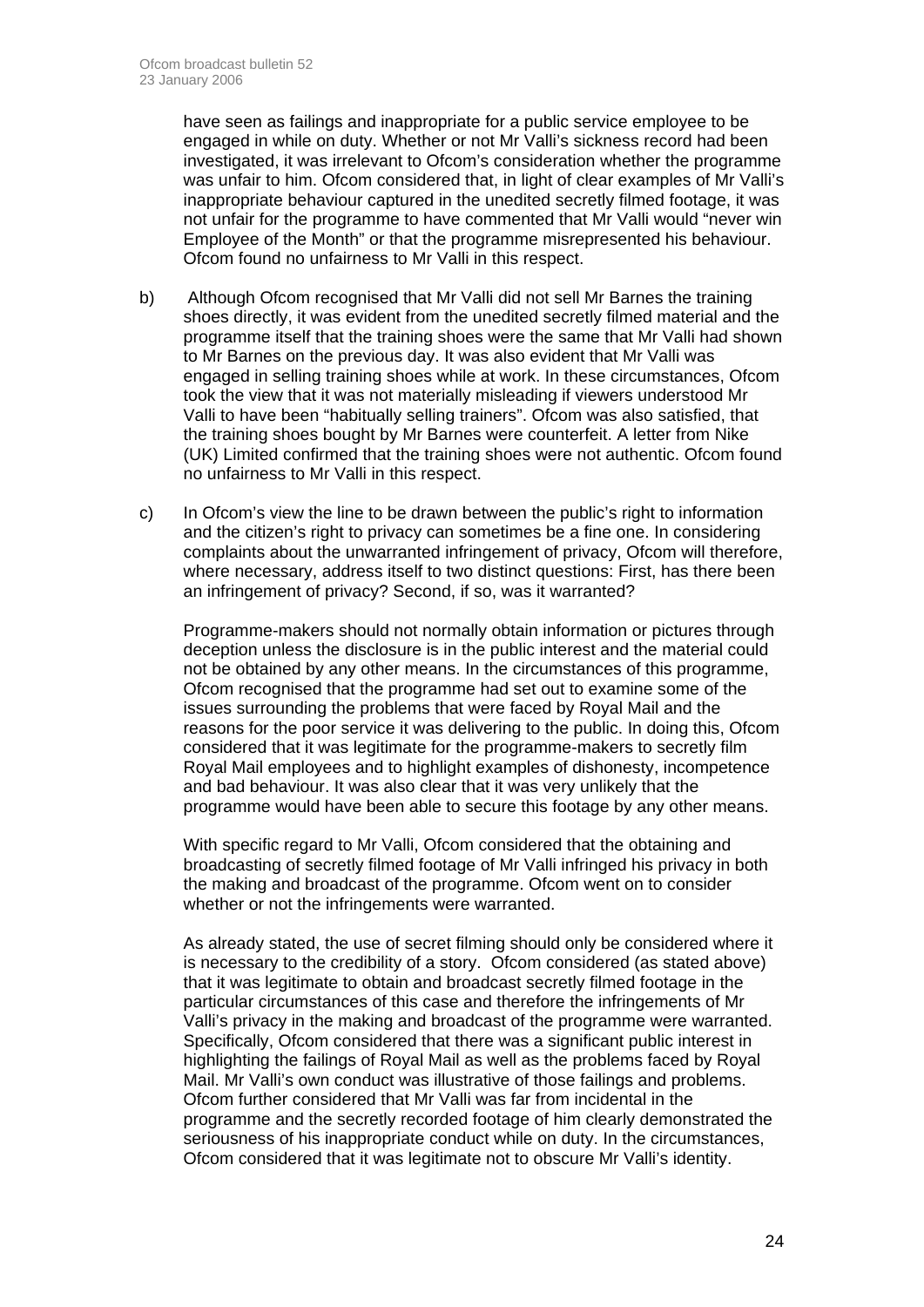**Accordingly, the complaints of unfair treatment and unwarranted infringement of privacy were not upheld.**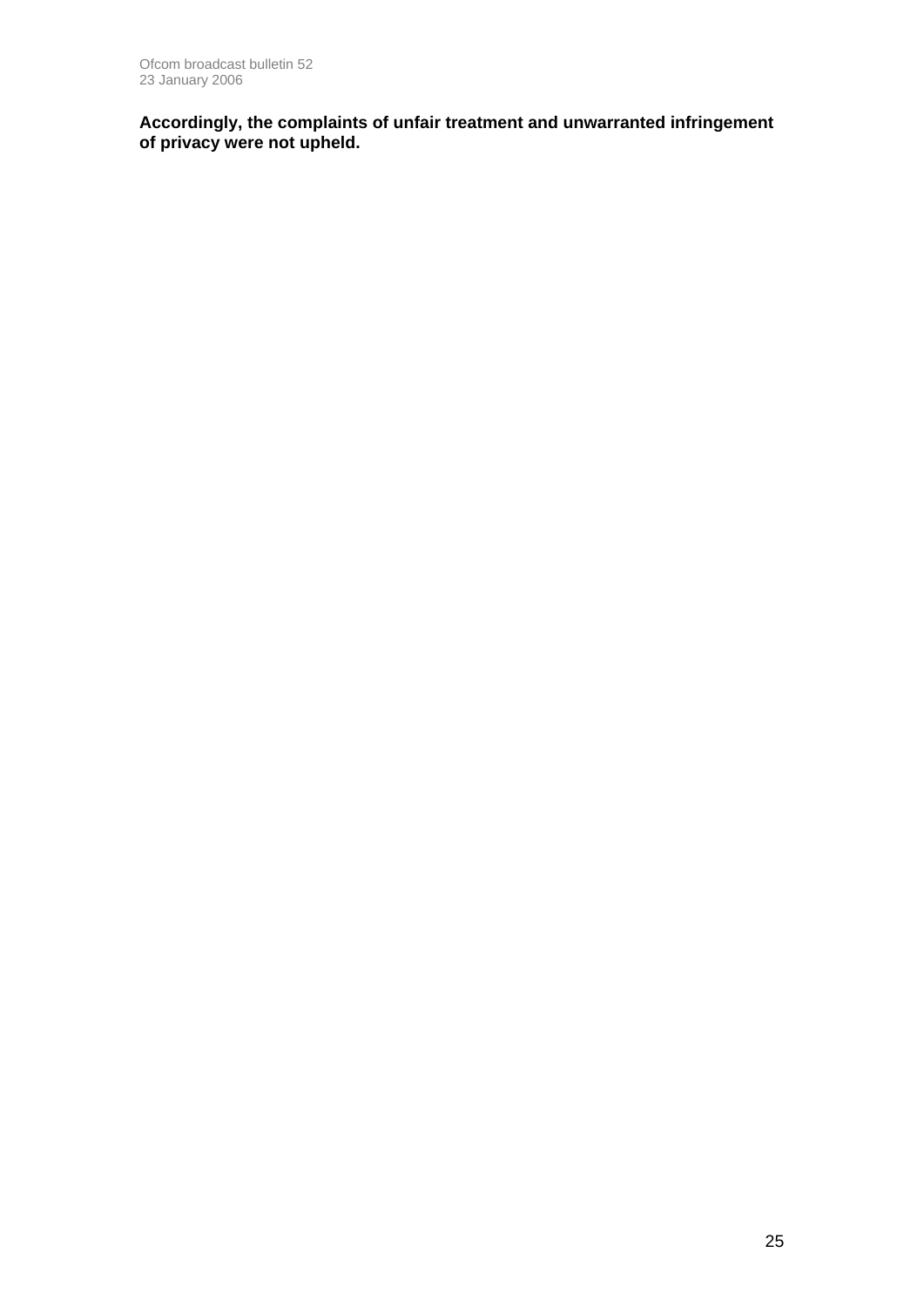### **Mr Michael Bekoe**

*Dispatches: Third Class Post, Channel 4, 29 April 2004* 

**Summary:** Ofcom has not upheld this complaint of unfair treatment and unwarranted infringement of privacy. Mr Bekoe was secretly filmed delivering mail. He complained that he was treated unfairly in that the programme implied that he could barely read or write English, that he was "irresponsible, negligent and lazy"; that it associated him with credit card theft; that he had a "bad character"; and that he had been "used". He also complained that his privacy was unwarrantably infringed in both the making and broadcast of the programme as, he was identified in the programme and filmed without his knowledge or consent.

Ofcom considered that the programme had not given the impression that Mr Bekoe could neither read nor write English and that it was clear from both the unedited secretly filmed material and the programme itself that Mr Bekoe had not carried out his duties in a responsible and diligent way. It was satisfied that the programme in no way inferred that Mr Bekoe was associated with criminality and it considered that it was legitimate for the programme-makers to have used the technique of secret filming to highlight the level of incompetence displayed by him.

Ofcom considered that obtaining and broadcasting of secretly filmed footage of Mr Bekoe infringed his privacy in both the making and broadcast of the programme. Ofcom considered that it was legitimate to obtain and broadcast secretly filmed footage and that the infringements were warranted. Specifically, Ofcom considered that there was a significant public interest in highlighting the failings of Royal Mail as well as the problems faced by Royal Mail and that Mr Bekoe's own conduct was illustrative of those failings and problems.

### **Introduction**

This edition of *Dispatches* was subtitled "Third Class Post" and investigated alleged incompetence and dishonesty among Royal Mail employees. The programme used footage secretly filmed by Mr Simon Barnes, an undercover reporter, who had gained employment in the London sorting office where Mr Bekoe worked. Mr Bekoe, a Ghanian student working as a temporary postman, was featured briefly at the end of the first part of the programme and again in the second part of the programme delivering mail. He was shown, for a long time, experiencing what appeared to be difficultly in delivering the mail and returning to the depot with some of it undelivered. Mr Bekoe was referred to by his first name in the programme and his face was not obscured.

Mr Bekoe complained to Ofcom that he was treated unfairly in the programme and that his privacy was unwarrantably infringed in the both the making and broadcast of it.

### **The Complaint**

### **Mr Bekoe's case**

In summary, Mr Bekoe complained that:

a) The programme's commentary introduced him and a colleague as "posties who could barely read or write English and certainly can't deliver". Mr Bekoe said that this was unfair to him as he could read and write English and that if he had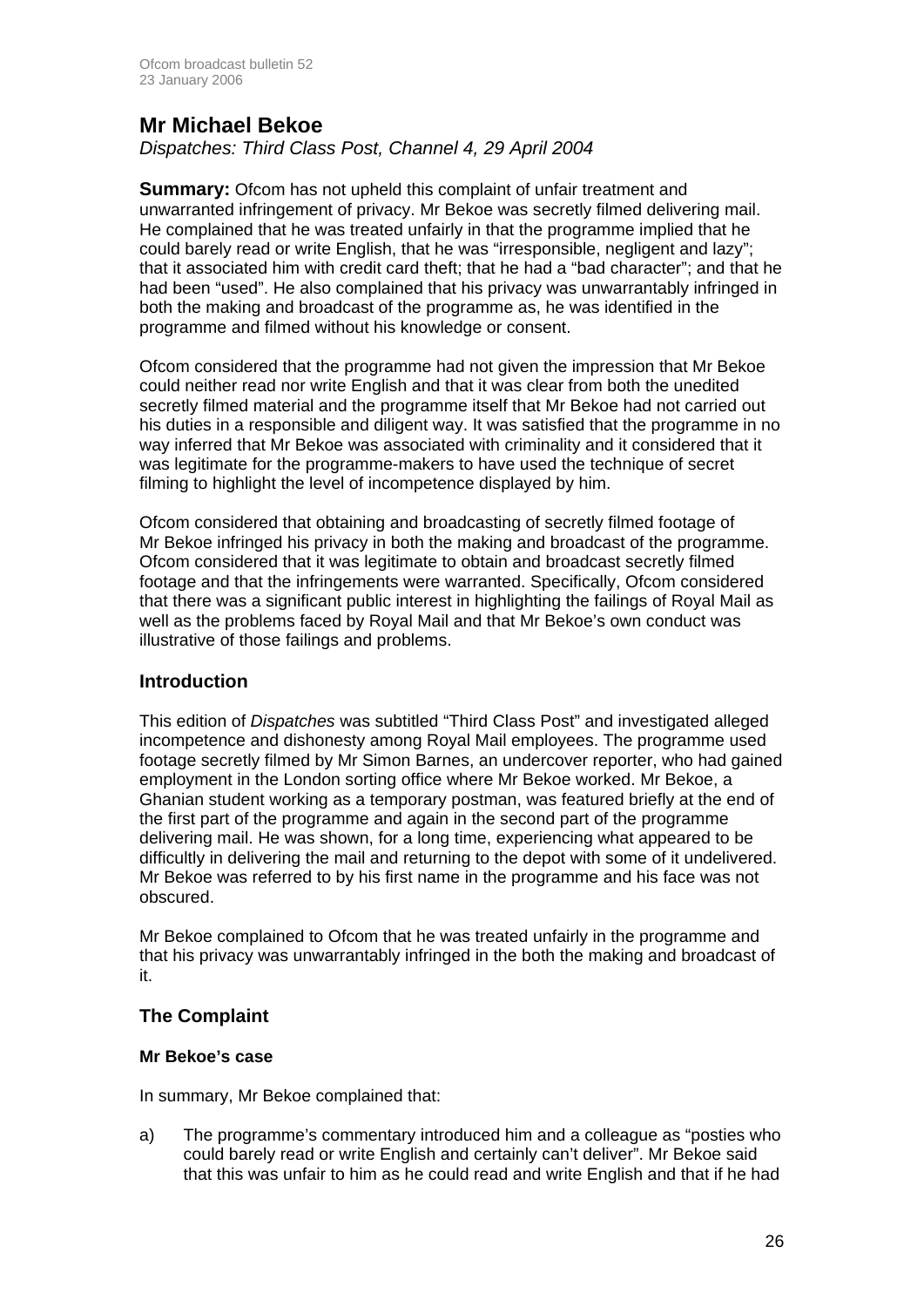been trained properly in how to deliver the mail he would not have found it as difficult as he did;

- b) The programme portrayed Mr Bekoe as "irresponsible, negligent and lazy" and failed to show that he had expressed his unwillingness to his managers to deliver mail unless he was given training. The programme also failed to explain that there had been a strike at the depot and that no one with experience was available to accompany him on the delivery round. Mr Bekoe said that the programme suggested that delivering mail was a relatively simple task and that his failure to deliver the entire round of post was incompetent. However, Mr Barnes had also experienced difficulties delivering the mail without training, yet no comparison was drawn between his efforts and Mr Bekoe's;
- c) The programme portrayed Mr Bekoe as a "disloyal" worker and involved in criminal activity. Mr Bekoe said that the programme featured other Royal Mail employees who stole credit cards and, as a result of being featured in the programme, he had been associated unfairly with credit card theft;
- d) The programme questioned Mr Bekoe's "honour". In particular, at the conclusion of the section featuring Mr Bekoe, the programme's commentary stated "…untrained, unvetted agency staff are being sent out on their own with stacks of letters". Mr Bekoe said that this suggested that he was "unvetted" which gave the clear implication that vetting would have uncovered a problem with his background and/or character; and,
- e) Mr Barnes's undercover reporting methods had left Mr Bekoe feeling betrayed as he had regarded him as a friend. Mr Bekoe said that he had been "used" by the programme-makers to criticise his employers, Royal Mail.
- f) The programme infringed Mr Bekoe's privacy in both the making and the broadcast of the programme. Mr Bekoe's identity was "exposed" without his permission, knowledge or consent and there was no public interest justification in identifying him. It was not necessary to show his face or to name him when other employees in the programme had their identities obscured.

### **Channel 4's case**

In summary, Channel 4 responded that:

a) Mr Bekoe and his colleague were featured briefly at the end of part one of the programme along with the accompanying commentary "Next, the posties who can barely read or write English, and certainly can't deliver". The corresponding pictures showed, firstly, the blurred faces of agency workers who Mr Barnes discovered were employed despite lacking basic necessary skills for the job (i.e. '…the posties who can barely read or write English…') and, secondly, a brief shot of Mr Bekoe and his colleague ('…and certainly can't deliver.'). Channel 4 said that this had been carefully and fairly cut to show that Mr Bekoe and his colleague would appear in the section of part two of the programme that illustrated incompetent delivery – rather than the section that highlighted the problem of basic literacy skills. Despite Mr Bekoe's concerns Channel 4 said that there was no express or implied assertion in the programme that he could "barely read or write English". Mr Bekoe was clearly seen reading letter addresses and English language signs without any problem, as well as copying down an apartment address list;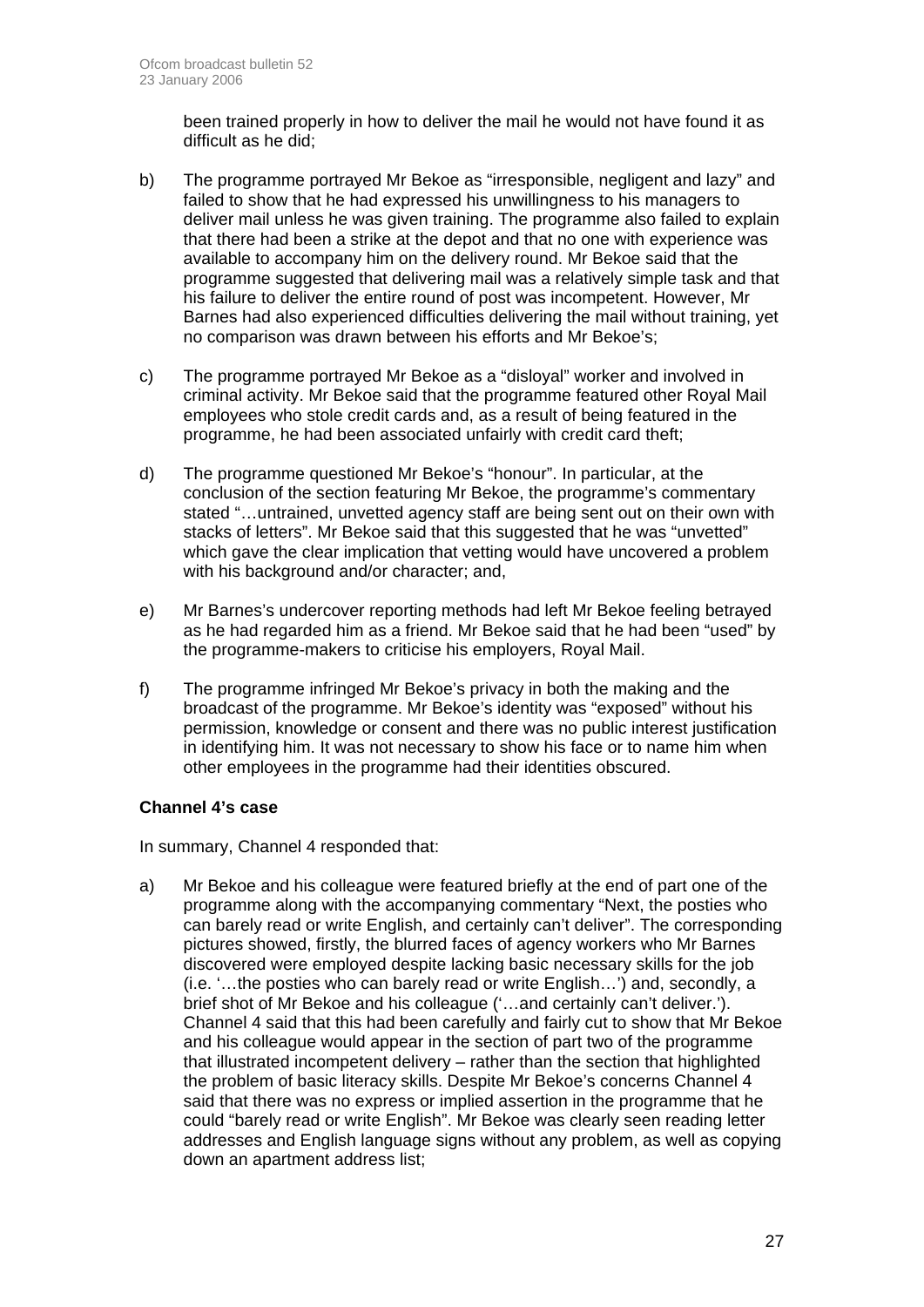b) Mr Bekoe's failure to perform a relatively simple task was highly relevant to an investigation of how incompetence and general laziness was responsible for the late delivery of millions of letters a year. The letters that Mr Bekoe was filmed delivering were mostly first class letters destined for non-business customers. However, the sequence showed how Mr Bekoe and his colleague only tried to deliver a small portion of the round and after only three hours returned well over half of the letters to the sorting office, where they would have to wait to be reposted.

 Although the footage featured Mr Bekoe's first time delivering mail, as stated clearly in the programme, he had been working at the Royal Mail as a sorter for some time before. Mr Bekoe should have been aware of the importance of mail security and delivering mail properly and on time. Channel 4 said that the programme had made it clear that Mr Bekoe and his colleague were "untrained", were in "a learning stage" and had been given "no clear job description". The official and unofficial strikes at Paddington sorting office referred to by Mr Bekoe had finished by the time he was secretly filmed.

 Channel 4 said that Mr Barnes had faced the same challenges as Mr Bekoe and his colleague when trying to deliver mail without specific training. However, the crucial difference between the two delivery efforts was that Mr Barnes fully, diligently and correctly completed his round without any help whatsoever, working late to make sure all the mail he was responsible for was delivered to the right address;

- c) Mr Bekoe's complaint that the programme implicated him with involvement in the criminal activity featured in other parts of the programme was unfounded. The section in which Mr Bekoe and his colleague were featured was a distinct part of the programme used to illustrate the incompetence and poor training of agency workers. There was nothing in the programme, implied or express, that linked Mr Bekoe to any criminal activity;
- d) The programme's reference to the fact that agency staff were "unvetted", was explained in the programme: by law, the Royal Mail was unable to check the criminal records of any of its employees. Mr Bekoe, like all permanent, temporary and agency staff at Royal Mail at the time of the film, was "unvetted" because no agency staff then were checked for a criminal record. The programme made no express or implied claim that Mr Bekoe had a criminal past; and
- e) Channel 4 said that the programme-makers had set out to investigate why the Royal Mail lost millions of the letters every day and was failing to hit any of its official targets for delivering mail on time. Mr Barnes met Mr Bekoe as he and his colleague prepared to make their first deliveries and followed them to record how they treated the letters they had been entrusted with. The secret filming of the way in which Royal Mail agency workers, like Mr Bekoe, delivered the post, formed a crucial part of this investigation into the causes of poor service. In the programme Mr Bekoe was clearly seen engaged in incompetent working behaviour, the type of which, had been identified as causing so much of the country's lost and delayed mail. Although Mr Bekoe may have considered Mr Barnes a "friend" he did not reveal anything more on screen than would be normal for any colleagues discussing their jobs. Given the public interest involved, it was legitimate for the programme-makers to secretly film Mr Bekoe carrying out his job.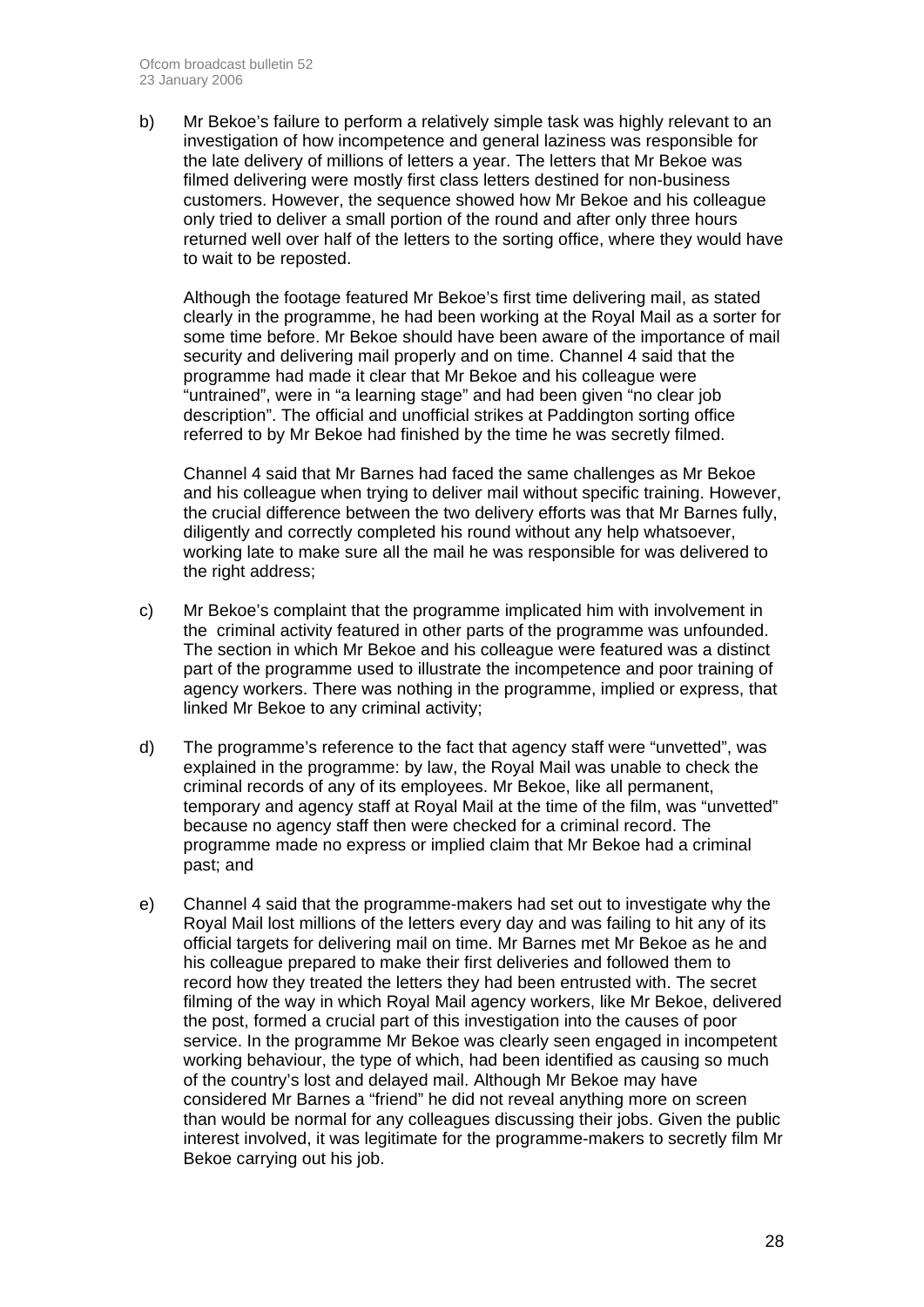f) Channel 4 said that Mr Bekoe was secretly filmed carrying out his duties as a public servant, in public places. Although Mr Bekoe's conversations with Mr Barnes were secretly filmed they did not refer to anything personal or private to Mr Bekoe. The conversations were all restricted to the Royal Mail and the specific job that Mr Bekoe and his colleague were carrying out that day. Given the public interest involved this was clearly not a situation where Mr Bekoe could have had a legitimate expectation of privacy.

 Although it was clear that those employees indulging in criminal behaviour would be identified, it was also decided by the programme-makers that all individuals who could clearly be seen performing their public service roles in an incompetent manner, inconsistent with the standards that a reasonable person would expect of public servants entrusted with the mail, would not have their identities obscured. Channel 4 said that both Mr Bekoe and his colleague had demonstrated such a level of incompetence in attempting to perform a relatively straightforward task that the public interest demanded their identity not be obscured.

### **Decision**

Ofcom's statutory duties include the application, in the case of all television and radio services, of standards which provide adequate protection to members of the public and all other persons from unfair treatment in programmes included in such services.

In carrying out its duties, Ofcom has regard to the need to secure that the application of these standards is in the manner that best guarantees an appropriate level of freedom of expression. Ofcom is also obliged to have regard in all cases, to the principles under which regulatory activities should be transparent, accountable, proportionate and consistent and targeted only at cases in which action is needed.

In this case Ofcom found the following:

- a) Ofcom was satisfied that it would have been sufficiently clear from the programme that the part of the programme which included Mr Bekoe dealt with incompetent delivery of mail rather than problems with basic literacy among Royal Mail employees. The programme made no comments regarding Mr Bekoe's level of literacy and it was very unlikely that viewers would have gained any impression that he had difficulty with reading or writing given that he was clearly shown in the programme reading addresses without difficulty. There was no unfairness to Mr Bekoe in this respect.
- b) In Ofcom's view, the focus of the part of the programme in which Mr Bekoe appeared aimed to highlight a genuine problem of incompetence and failings of Royal Mail employees in carrying out their fundamental duties. Ofcom took the view that, notwithstanding whether or not Mr Bekoe had declared his unwillingness to deliver mail without training and that he had only gone out on a delivery round because of strike action, it was clear from the unedited secretly filmed material and the footage used in the programme itself that Mr Bekoe had made very little effort to ensure that he completed his round and deliver the mail in a responsible and diligent way. This was also put into stark contrast when compared to the manner in which Mr Barnes carried out his first delivery round. In these circumstances, Ofcom considered that the programme accurately and fairly represented Mr Bekoe's attempt to deliver the mail and had not portrayed him unfairly.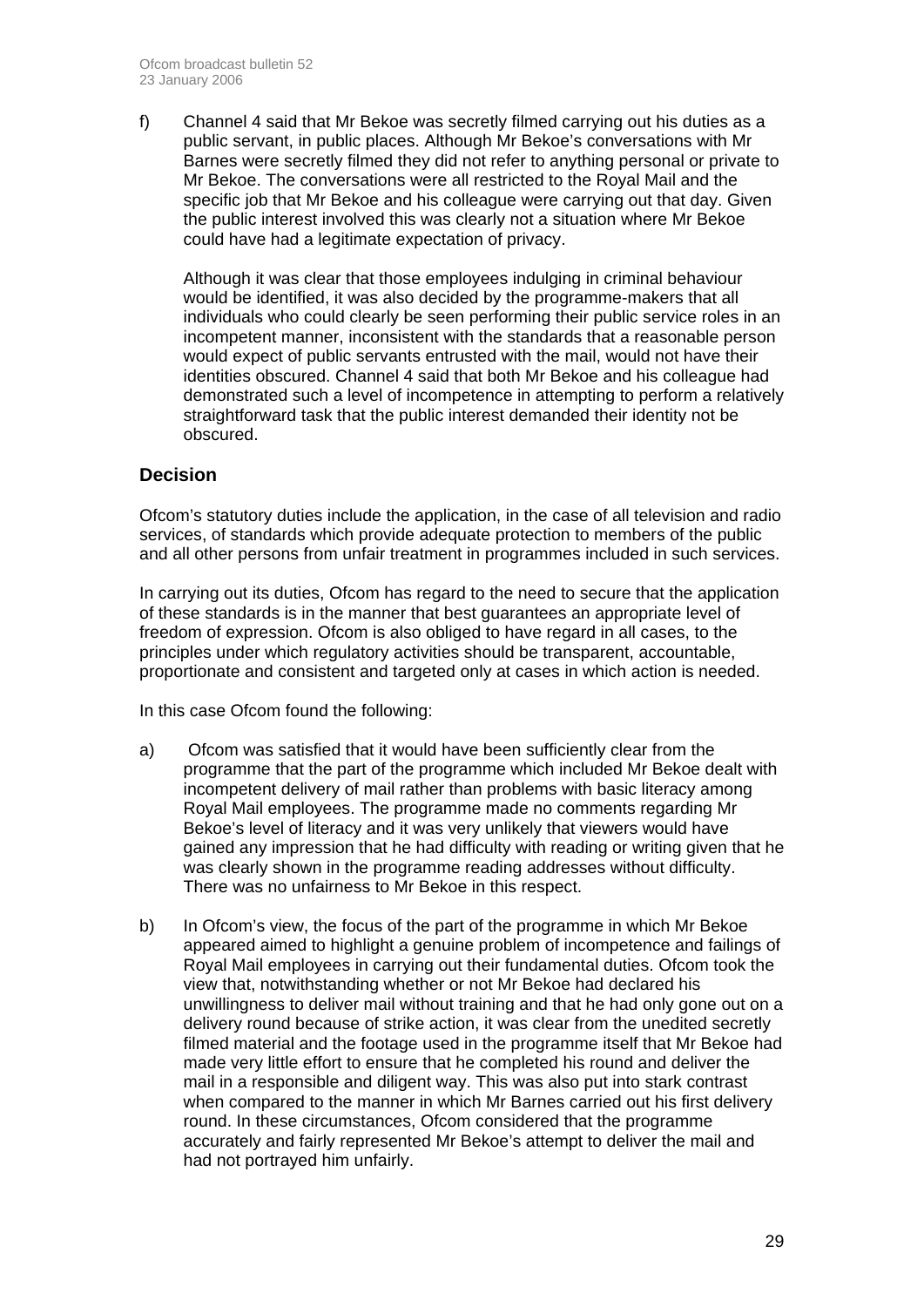- c) Ofcom noted that the programme did not show Mr Bekoe carrying out criminal acts. Ofcom was further satisfied that the programme in no way inferred or associated Mr Bekoe with the criminality uncovered in other parts of the programme. The manner in which the programme was edited would have left viewers in no doubt that the footage of Mr Bekoe was used to highlight the levels of incompetence and lack of training of some Royal Mail employees and not to illustrate criminal activity. Ofcom considered that these parts of the programme were very distinct from each other and that no unfairness resulted to Mr Bekoe by including footage of him in it, or that it implied criminal behaviour on his own part.
- d) Ofcom noted that the programme explained the significance of referring to the fact that neither the employment agencies nor Royal Mail could check whether a potential employee had a criminal record. This was said at the start of the programme to demonstrate the ease with which Mr Barnes could gain temporary employment as a postman and in the context of how no criminal record checks were made for a job where registered mail and credit cards would be handled. Ofcom considered that this reference to criminal record checks in no way inferred that Mr Bekoe himself was of bad character or had a criminal record. The programme was stating a fact. There was no unfairness to Mr Bekoe in this respect.
- e) Programme-makers should not normally obtain information or pictures through deception unless the disclosure is in the public interest and the material could not be obtained by any other means. In the circumstances of this particular case, Ofcom considered that it was legitimate for the programme-makers to secretly film Mr Bekoe and his colleague delivering mail. It accepted that one of the focuses of the programme had been to investigate the reasons for the loss of millions of letters a year and poor delivery times. To illustrate the reasons for such poor service, it was reasonable for the programme-makers to secretly film Mr Bekoe who, like other temporary agency staff, displayed an incompetent working style that had been identified as being part the problems faced by Royal Mail. It was also clear that it was very unlikely that the programme would have been able to secure this footage by any other means.
- f) In Ofcom's view the line to be drawn between the public's right to information and the citizen's right to privacy can sometimes be a fine one. In considering complaints about the unwarranted infringement of privacy, Ofcom will therefore, where necessary, address itself to two distinct questions: First, has there been an infringement of privacy? Second, if so, was it warranted?

 In this case, Ofcom considered that obtaining and broadcasting of secretly filmed footage of Mr Bekoe infringed his privacy in both the making and broadcast of the programme. Ofcom went on to consider whether or not the infringements were warranted.

 The use of secret filming should only be considered where it is necessary to the credibility of a story. Ofcom considered (as stated above) that it was legitimate to obtain and broadcast secretly filmed footage in the particular circumstances of this case and therefore the infringements were warranted. Specifically, Ofcom considered that there was a significant public interest in highlighting the failings of Royal Mail as well as the problems faced by Royal Mail. Mr Bekoe's own incompetence when delivering less than half of the mail entrusted to him on his round was illustrative of those failings and problems. Ofcom also considered that Mr Bekoe was far from incidental in the programme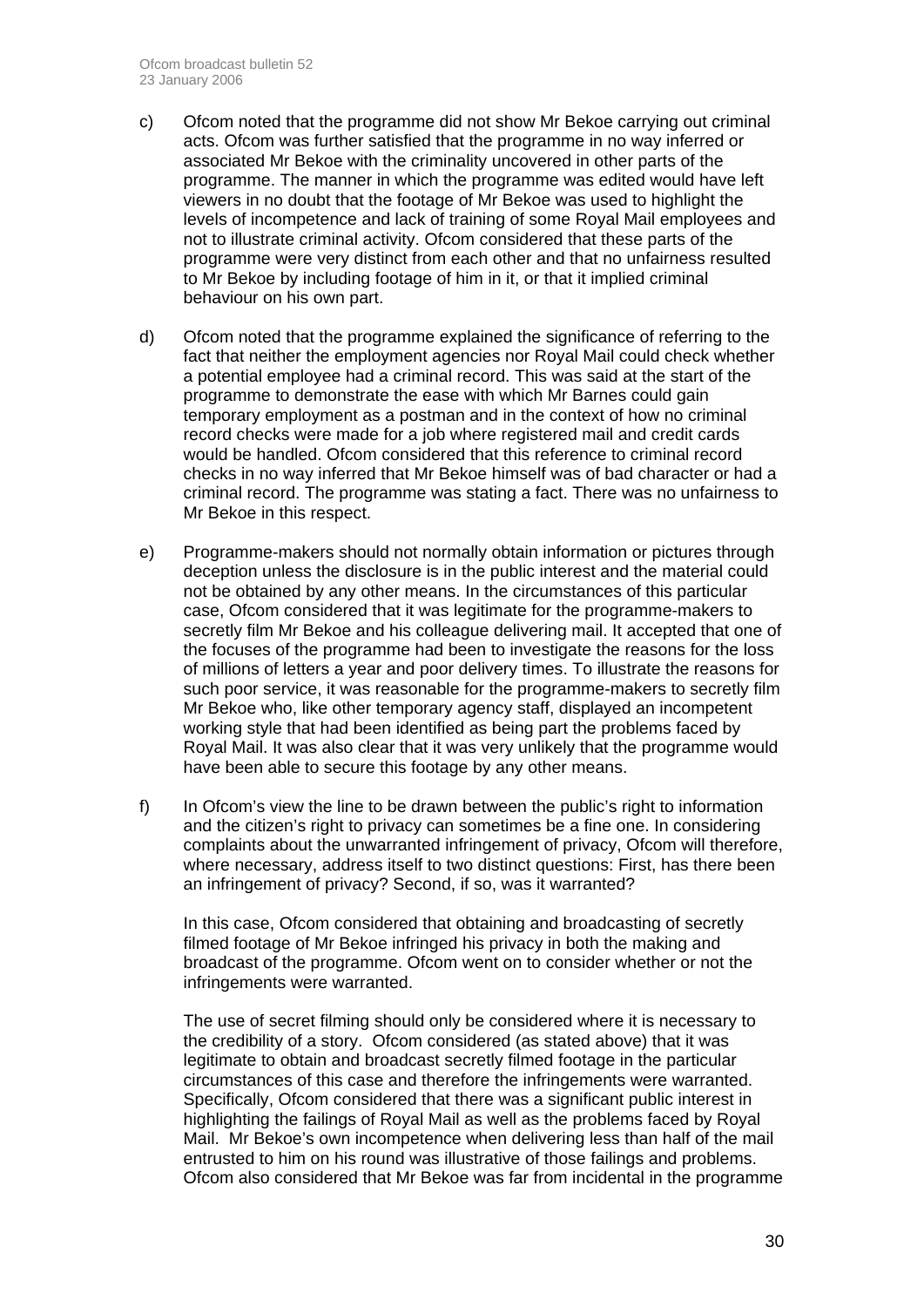and the secretly recorded footage of him clearly demonstrated the seriousness of his incompetence. In the circumstances, Ofcom considered that it was legitimate not to obscure Mr Bekoe's identity.

**Accordingly, the complaints of unfair treatment and unwarranted infringement of privacy were not upheld.**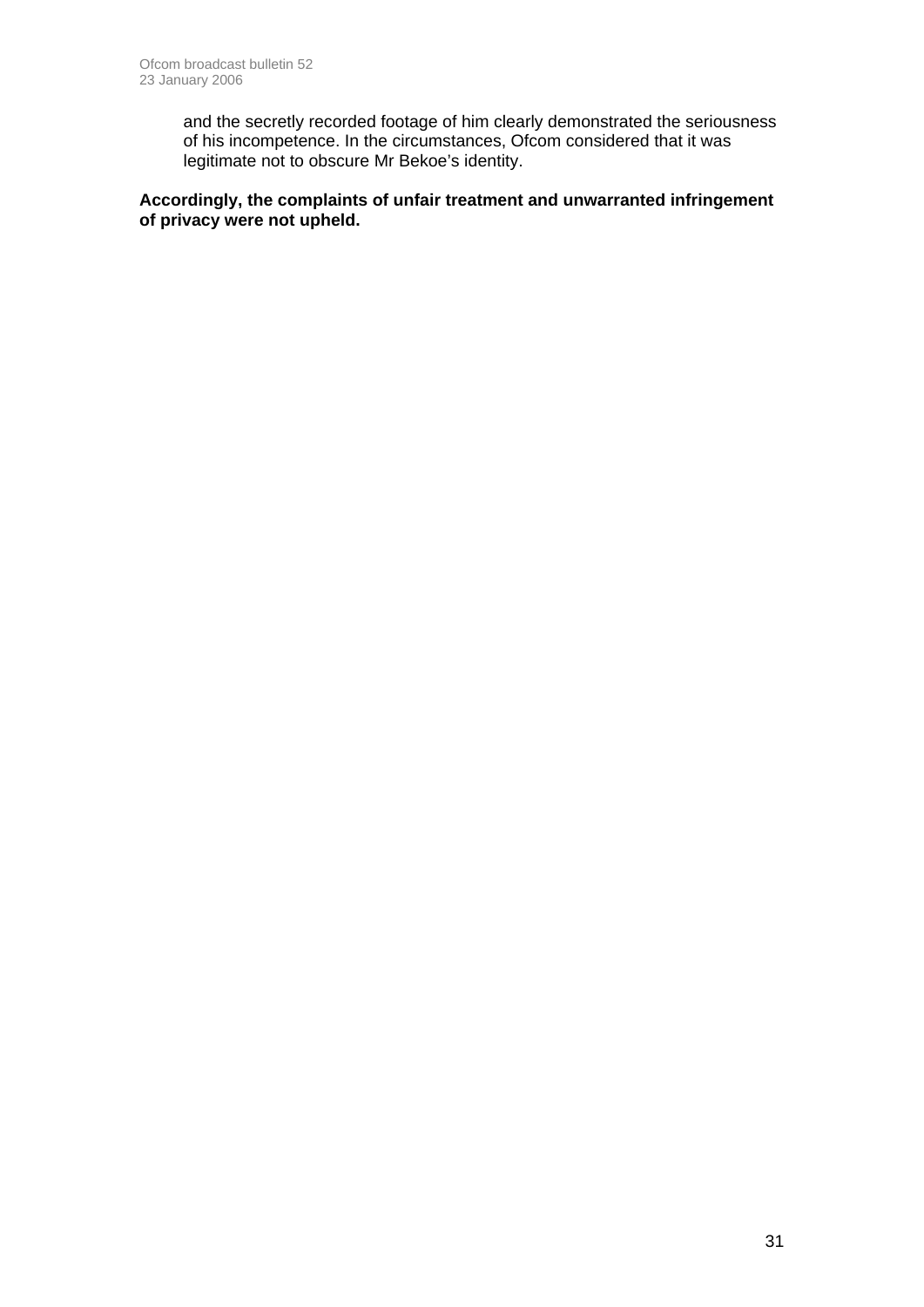### **Complaint by Highley Parish Council**

*Toughest Villages in Britain, Sky One, 1 November 2004* 

**Summary:** Ofcom has not upheld this complaint of unfair treatment about this programme which looked at a number of British villages that, it was alleged, had reputations for toughness. One of the villages featured in the programme was Highley in Shropshire. Highley Parish Council complained that the village was portrayed as a tough and difficult place in which to live.

Ofcom appreciated the Council's concerns about the manner in which it perceived the village to have been depicted in the programme. However, Ofcom considered that it was likely that viewers would have recognised that the programme was intended to be light-hearted in its approach and was not intended to be a serious critique of the village itself or the work of the Council. Further, Ofcom considered that the programme did not materially misrepresent the village of Highley in a way that was likely to result in unfairness.

### **Introduction**

This programme looked at a number of British villages that, it was alleged, had reputations for toughness. One of the villages featured in the programme was Highley in Shropshire. Some of Highley's residents were shown attending a fun day at a local public house and others were interviewed about the village and their experiences of living there.

Highley Parish Council ("the Council") complained that the village was treated unfairly in the programme as broadcast.

### **The Complaint**

### **Highley Parish Council's case**

In summary, the Council said that the village was portrayed as a tough and difficult place in which to live. The Council said that it was unfair to describe the village in this way and that it did not reflect real village life. Highley had a low crime rate, had won Britain in Bloom Awards and a considerable amount of money had been spent on a community centre. On the day of filming, the whole village had joined together for the fun day event. However, the programme-makers had edited the footage of the day unfairly.

### **BSkyB's case**

In summary, BSkyB responded by saying that the programme did not seek or claim to give a complete profile of the villages featured in it. The programme clearly indicated to viewers that it was a "humorous debunking" of the myth of village life through interviews with residents and showing alternatives to the "post-card" images shown in the introduction to the item. Although the Council considered that such views and images undermined its work, the programme accurately reflected the views of those interviewed and scenes witnessed in the village. As the programme was not intended to give a full profile of the village it did not portray Highley unfairly.

BSkyB said that the decision to include Highley in the programme was justified. The Council itself had said in its complaint to Ofcom that "the Parish Council together with many local organisations have been working hard to rid the village of unjust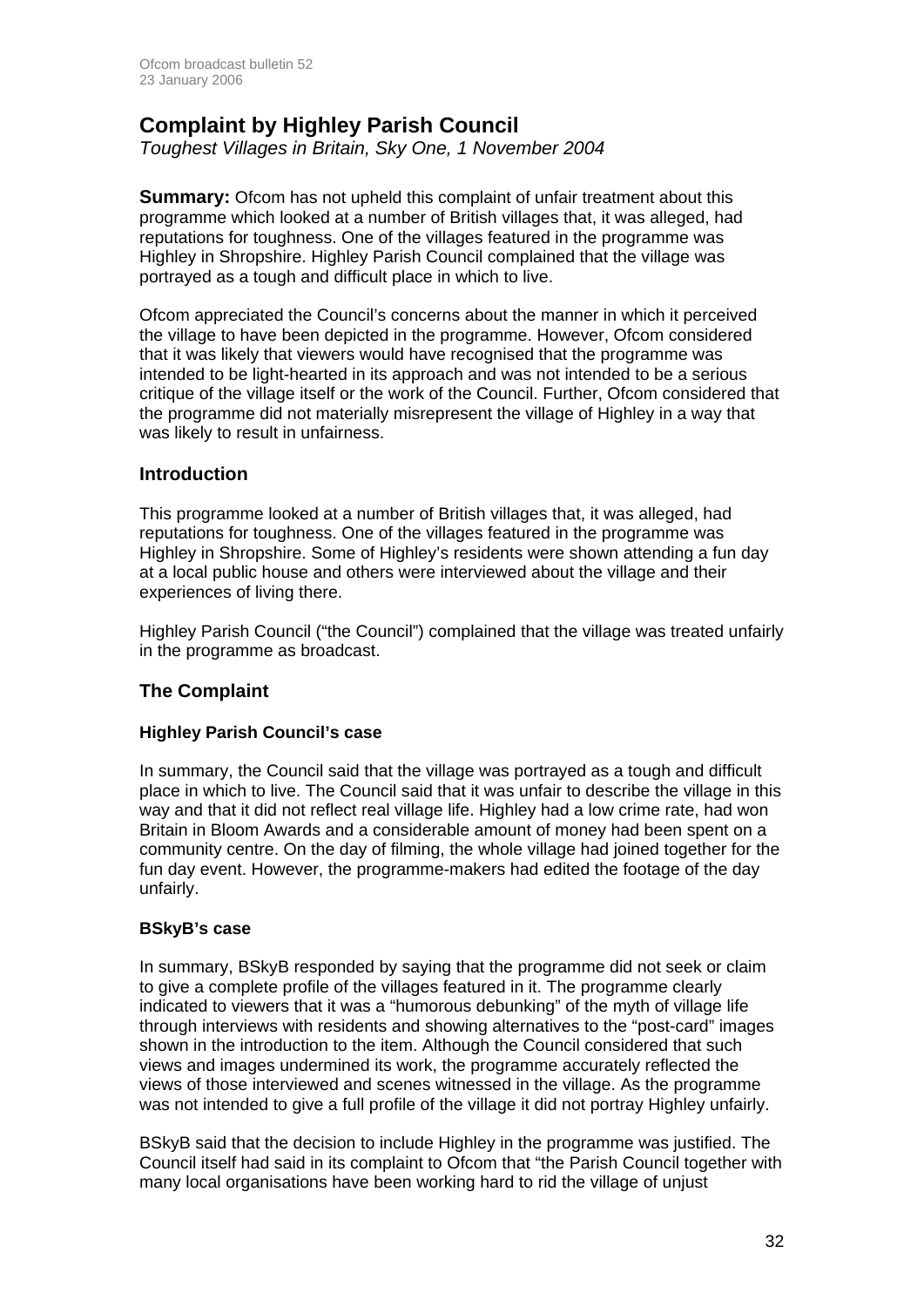accusations as being a hard place to live". The implication of this statement was that, such accusations of Highley being a difficult place in which to live existed prior to the broadcast of the programme.

### **Decision**

Ofcom's statutory duties include the application, in the case of all television and radio services, of standards which provide adequate protection to members of the public and all other persons from unfair treatment in programmes included in such services.

In carrying out its duties, Ofcom has regard to the need to secure that the application of these standards is in the manner that best guarantees an appropriate level of freedom of expression. Ofcom is also obliged to have regard in all cases, to the principles under which regulatory activities should be transparent, accountable, proportionate, consistent and targeted only at cases in which action is needed.

In this case, Ofcom found the following:

Ofcom recognised that the Council was concerned about the manner in which it perceived the village to have been depicted in the programme. However, Ofcom considered that it was likely that viewers would have recognised that the programme was intended to be light-hearted in its approach and was not intended to be a serious critique of the village itself or the work of the Council. In these circumstances, it was not incumbent on the programme, in the interests of fairness, to refer to positive aspects of life in Highley and the efforts of the Council to improve facilities in the area.

Ofcom noted that, during interviews provided to the programme, some residents of Highley talked openly of their experiences of living in Highley and about the tough reputation the village had. In Ofcom's view, these contributors had a right to express their personal views and it was legitimate for the programme to include their comments.

Further, there did not appear to be any evidence before Ofcom to support the Council's complaint that footage of the fun day was edited unfairly in the programme as broadcast. The programme's treatment of the fun day appeared to be straightforward and in Ofcom's view was unlikely to have led viewers to react critically to Highley.

In all the circumstances, Ofcom considered that the programme did not materially misrepresent the village of Highley in a way that was likely to result in unfairness.

### **Accordingly, the complaint of unfair treatment was not upheld.**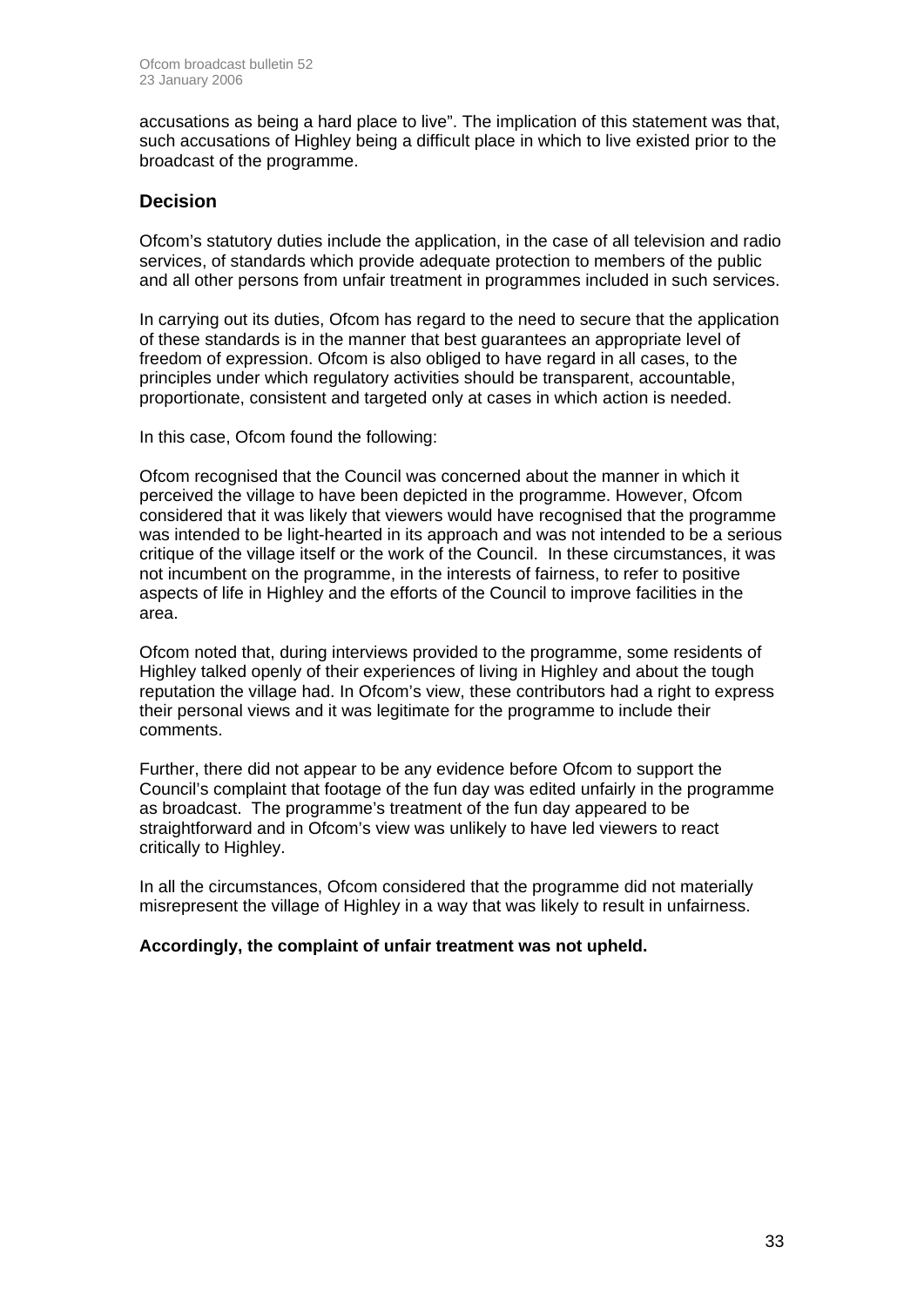### **Complaint by Reverend David Chislett**

*Toughest Villages in Britain, Sky One, 1 November 2004* 

**Summary:** Ofcom has not upheld this complaint of unfair treatment about this programme which looked at a number of British villages that, it was alleged, had reputations for toughness. One of the villages featured in the programme was Highley in Shropshire. Reverend David Chislett complained that his son, Michael, was "tricked" and "lied to" by the programme makers and was portrayed as a "stupid young village yobbo". He also complained that his own crockery smashing stall was shown in a "condescending light".

Ofcom found no unfairness to Michael in his inclusion itself or in the presentation of his contribution in the programme as broadcast. Ofcom also found no unfairness to Reverend Chislett in the programme as broadcast. Specifically Ofcom took the view that:

- a) Reverend Chislett had provided no evidence that his son was misled. Further, Michael was simply shown sliding down a slide at the fun day and viewers were unlikely to have reacted to Michael, on the basis of the footage shown, in a way which was unfair to him.
- b) The programme did not suggest, either explicitly or implicitly, that Michael was a "stupid young village yobbo".
- c) The programme presented the crockery smashing stall in a straightforward factual manner as the type of attraction at the fun day. Although the programme's general treatment of matters was light-hearted the stall was not, in Ofcom's view, depicted in a "condescending light".

### **Introduction**

This programme looked at a number of British villages that, it was alleged, had reputations for toughness. The village of Highley in Shropshire was featured along with some of its residents attending a "Beach Party" themed fun day at a local public house. Michael Chislett (a minor) was briefly shown at the event sliding down a slide. A crockery smashing stall run by Reverend David Chislett, Michael Chislett's father, was also shown briefly in the programme.

Reverend Chislett complained on his own behalf and on behalf of his son, Michael Chislett, that the programme treated them unfairly.

### **The Complaint**

### **Reverend Chislett's case**

In summary, Reverend Chislett complained that:

- a) Michael was "tricked" and "lied to" by the programme makers into agreeing to be filmed sliding down a slide. The programme-makers told Michael that the filming was for a video celebrating the village and village life;
- b) the programme portrayed Michael as a "stupid young village yobbo"; and,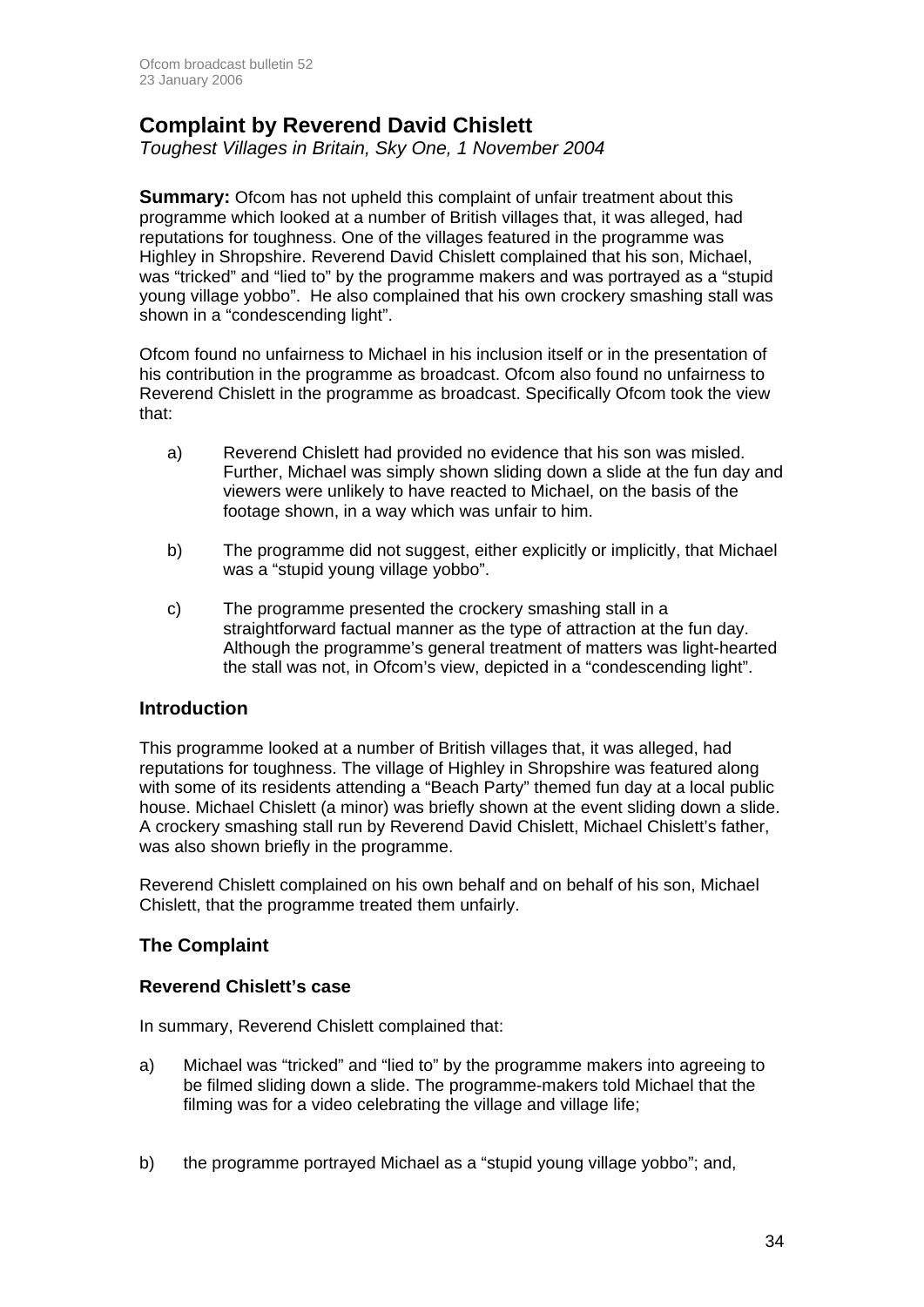c) the crockery smashing stall run by Reverend Chislett was shown in a "condescending light".

### **BSkyB's case**

In summary, BSkyB responded by saying that:

- a) Michael was neither "tricked" nor "lied" to by the programme-makers. Michael was already playing on the slide when they asked him to go down it again so that he could be filmed having fun and enjoying the day. The programmemakers told Michael that the footage would be used to illustrate the village celebrations that were taking place at the fun day event.
- b) Michael was not shown as a "stupid young village yobbo". The very brief footage of him clearly showed a boy enjoying going down a slide among a series of other images of the event. No audible sound was attributable to Michael. The accompanying commentary described the fun day event generally as "the theme is a beach party and no expense has been spared transforming the village into a replica of a seaside resort. Everyone is expecting a day to remember". Neither the commentary nor the footage of Michael and the other images shown in this brief sequence could be interpreted as portraying him as anything other than a boy enjoying sliding down a slide.
- c) The crockery smashing stall was included in the programme to illustrate the attractions of the fun day event and was not shown in a "condescending light". The stall was shown for less than two seconds without any specific commentary referring to it. Neither was there any reference to Reverend Chislett, nor to the fact that the stall belonged to him. BSkyB said that the footage accurately reflected the events at the fun day and that it was used as a "wallpaper" to preface the section of interviews with the "characters" of the village that followed. The pause in the commentary and the change in focus from an overview of the fun day to interviews with several of those attending made this clear. There was nothing in the programme to suggest that any of these individuals were in any way connected with the crockery stall or Reverend Chislett.

### **Decision**

Ofcom's statutory duties include the application, in the case of all television and radio services, of standards which provide adequate protection to members of the public and all other persons from unfair treatment in programmes included in such services.

In carrying out its duties, Ofcom has regard to the need to secure that the application of these standards is in the manner that best guarantees an appropriate level of freedom of expression. Ofcom is also obliged to have regard in all cases, to the principles under which regulatory activities should be transparent, accountable, proportionate, consistent and targeted only at cases in which action is needed.

In this case Ofcom considered the following:

Broadcasters should ensure that all programme-makers understand the need to be straightforward in their dealings with potential participants in factual programmes, in particular by making clear, wherever practicable, the nature of the programme and its purpose. Where a participant is under 16 years old programme-makers should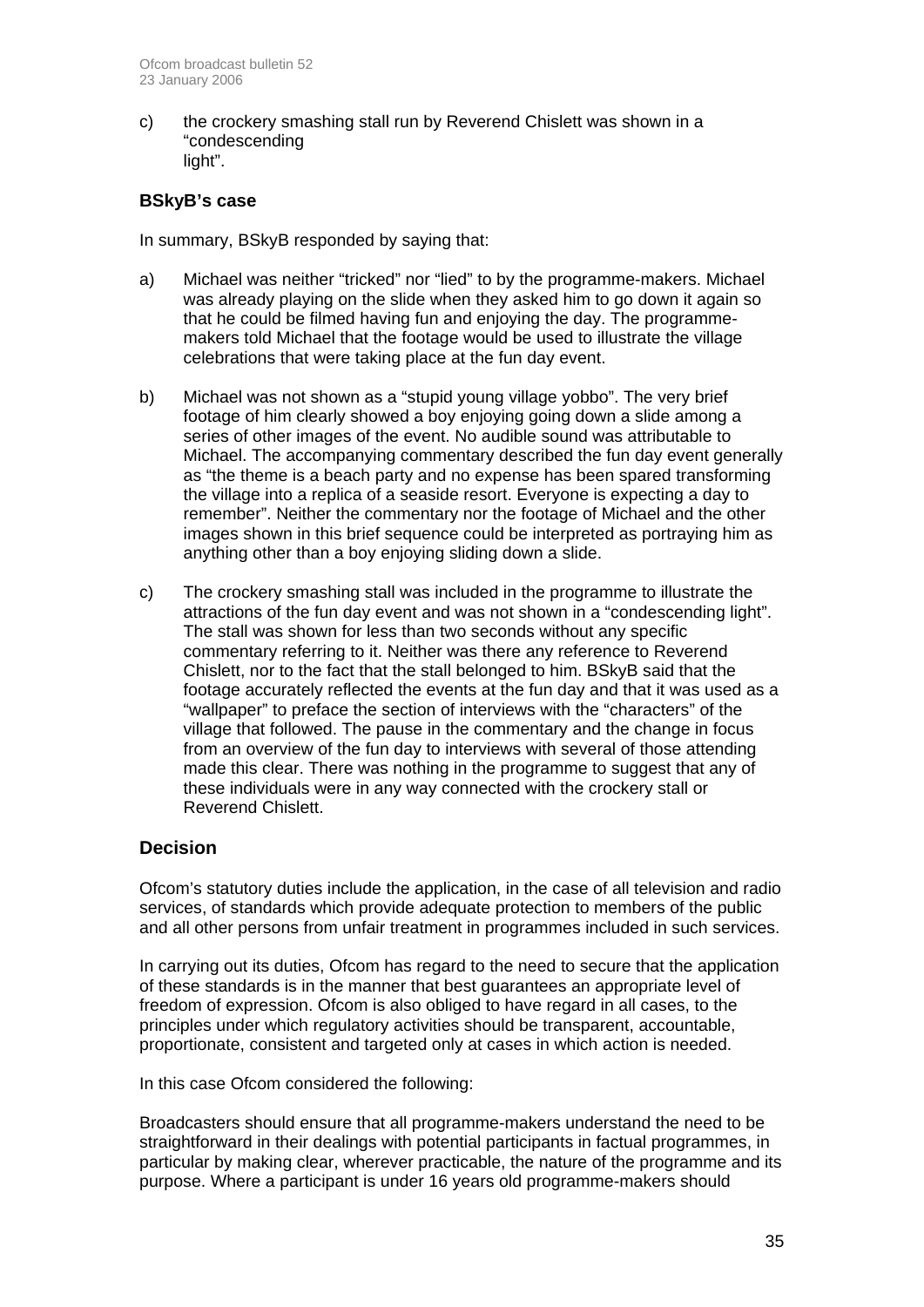normally seek the consent of a parent or guardian unless the subject matter is trivial or uncontroversial and the participation minor.

It was clear from the written submissions before Ofcom that Reverend Chislett genuinely believed that his son, Michael, was misled about the nature and likely content of the programme. It was equally clear from the written submissions that the programme-makers did not believe that they misled Michael.

Ofcom is not a fact finding tribunal and was not able to resolve the conflict (referred to above) between the parties' accounts of events at the time filming took place. Ofcom's function was to consider whether, notwithstanding this conflict, Michael was treated unfairly in the programme through his inclusion and/or presentation of, his contribution.

Ofcom noted that the overall purpose of the sequence was to show the activities at the fun day and to provide a backdrop to some of the characters who were later interviewed. The footage of the fun day was presented in a light-hearted manner and did not, in Ofcom's view, attempt to misrepresent those at the fun day. Ofcom found no unfairness to Michael in his inclusion itself or in the presentation of his contribution in the programme as broadcast. Ofcom also found no unfairness to Reverend Chislett in the programme as broadcast.

Specifically Ofcom took the view that:

- a) Reverend Chislett had provided no evidence that his son was misled. Although Michael was under 16 years old he was simply shown sliding down a slide at the fun day. These actions were sufficiently trivial, innocuous and fun to justify filming him without his father's consent and later broadcasting the footage. Viewers were unlikely to have reacted to Michael, on the basis of the footage shown, in a way which was unfair to him.
- b) Ofcom noted that the programme did not suggest, either explicitly or implicitly, that Michael was a "stupid young village yobbo". Further, Ofcom considered that it was unlikely that the viewers would have considered Michael to have been a "stupid young village yobbo" from the very brief footage of him included in the programme. It was clear that he was shown in a sequence that highlighted the activities undertaken during the fun day event and he was portrayed as nothing more than a boy having fun.
- c) Ofcom noted that the crockery smashing stall was included for less than two seconds. There was no accompanying commentary about the stall and no reference was made to Reverend Chislett. In Ofcom's view the programme presented the stall in a straightforward factual manner as the type of attraction at the fun day. Although the programme's general treatment of matters was light-hearted the stall was not, in Ofcom's view, depicted in a "condescending light".

**Accordingly, the complaint of unfair treatment was not upheld.**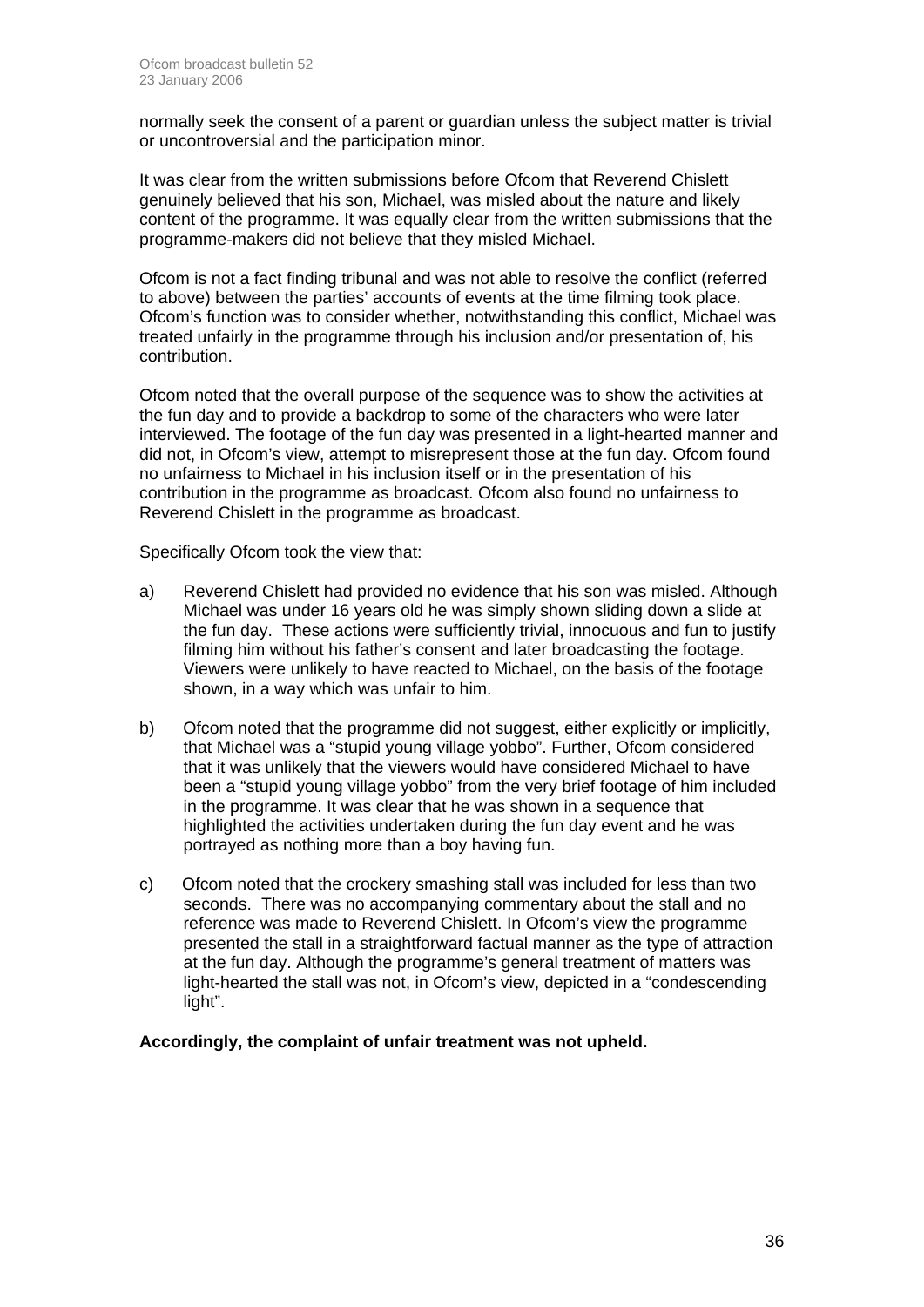### **Complaint by Mr Joseph Clements**

*Traffic Cops, BBC1, 13 June 2004* 

**Summary:** Ofcom has not upheld this complaint of unfair treatment and unwarranted infringement of privacy about this programme which documented the work of the traffic department of South Yorkshire Police. Mr Joseph Clements was filmed being stopped in his car by a police patrol, being breathalysed and later being taken into custody and breathalysed again at the police station. Mr Clements complained that he was misrepresented in the programme and that footage of him was used out of context to create an unfair impression of him and his behaviour. Also he complained that his privacy was unwarrantably infringed in the making and broadcast of the programme.

Having viewed the unedited footage of the incident, Ofcom considered that:

- there was no evidence to support Mr Clements' complaint that footage in the programme was used out of context or misrepresented his behaviour; and,
- although much of the filming took place in a public place, the circumstances were such that Mr Clements would have been likely to have expected a degree of privacy. He requested that filming stop, was in a vulnerable state and was being arrested for a serious offence. Further, broadcast of the footage was likely to cause Mr Clements considerable embarrassment. However, Ofcom was satisfied that the public interest in examining the work of the police services in combating drink-driving and in exposing Mr Clements' own criminal conduct (he was found to be three times over the drink-drive limit and refused to take responsibility for his actions or acknowledge the seriousness of his offence) was sufficient to justify filming him and later broadcasting the footage. Ofcom therefore found that his privacy was not unwarrantably infringed in either the making of the programme or in the programme as broadcast.

Mr Clements' complaint of unfair treatment and unwarranted infringement of privacy was not upheld.

### **Introduction**

The programme documented the work of the traffic department of South Yorkshire Police. Mr Joseph Clements was filmed being stopped in his car by a police patrol, being breathalysed and later being taken into custody and breathalysed again at the police station. Mr Clements was clearly identifiable in the programme and was referred to by name a number of times. The programme stated that Mr Clements was convicted of being three times over the legal limit and was sentenced to a period of 30 months disqualification from driving and fined £150.

Mr Clements complained to Ofcom that he was treated unfairly in the programme and that his privacy was unwarrantably infringed in both the making of the programme and the programme as broadcast.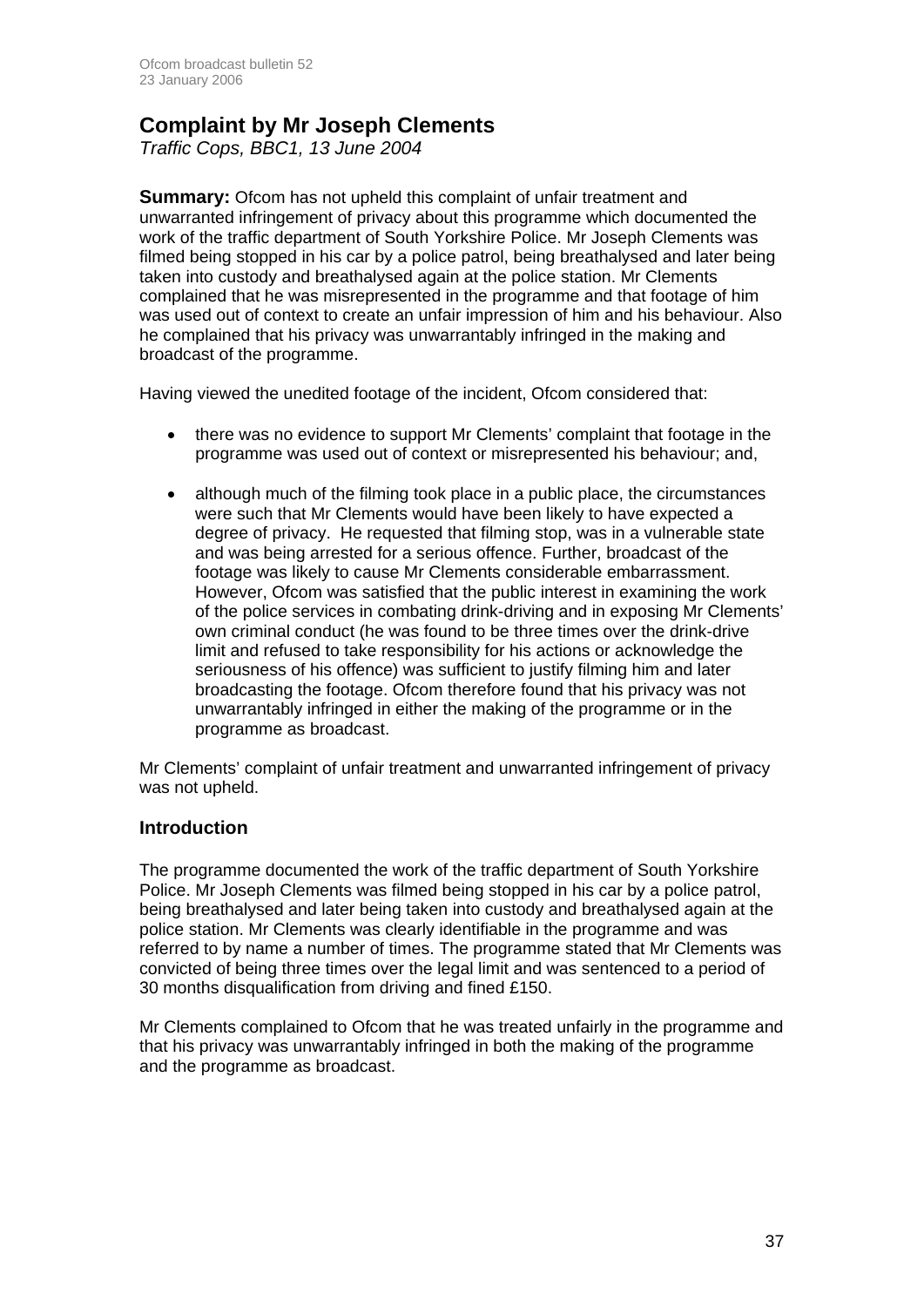### **The Complaint**

### **Mr Clements' case**

In summary, Mr Clements complained that:

- a) The programme used footage of him out of context and misrepresented his behaviour. In particular:
	- i) the programme misrepresented the circumstances of him stumbling when getting out of his car. Nothing was shown or referred to in the commentary that made it clear that he walked with the aid of a cane and that when getting out of his car he would turn to get his cane; and,
	- ii) the programme was edited in such a way to portray a mobile telephone call that Mr Clements answered while sitting in the police car, as taking longer than it actually did. The programme suggested that he displayed "arrogance" in answering the call. It failed to make it clear that, as an IT professional, he was trained to answer "support" calls instantly and not to let it wait. This gave the viewer the impression that he was acting unreasonably.
- b) Mr Clements said that the programme presented him as "having attitude" when, in fact, he was polite and cooperative at all times to the police officers. He said that the tone of the programme was "not even close to the truth". In particular he said that the programme suggested that he was "making excuses" for his level of intoxication. Mr Clements said that he had only provided details of his possible liver problems after he was cautioned at the police station as he was unsure whether such information would be important or not.

 Also, his comment to the custody officer to "do your job" was taken out of context giving the impression that he possessed an arrogant attitude towards the police officers and the circumstances for his arrest. He said that the programme failed to show that the reason he had told the custody officer to "do his job" was because the police officers were "playing to the camera".

- c) The constant use of his name was unfair and malicious.
- d) Mr Clements claimed that his privacy was infringed in both the making and broadcast of the programme in that he was filmed against his wishes and some of the footage was used in the programme. He made it clear to the programmemakers on more than one occasion that he did not wish to be filmed. He was also referred to by name several times, making him identifiable to friends and clients.

### **The BBC's case**

In summary, the BBC responded that:

- a) The programme fully and accurately reflected what happened when Mr Clements was stopped by the police patrol and later at the police station. This was evident from the unedited footage of the incident. The BBC provided Ofcom with the unedited footage. Specifically:
	- i) Mr Clements' stumbling was not misrepresented in the programme. The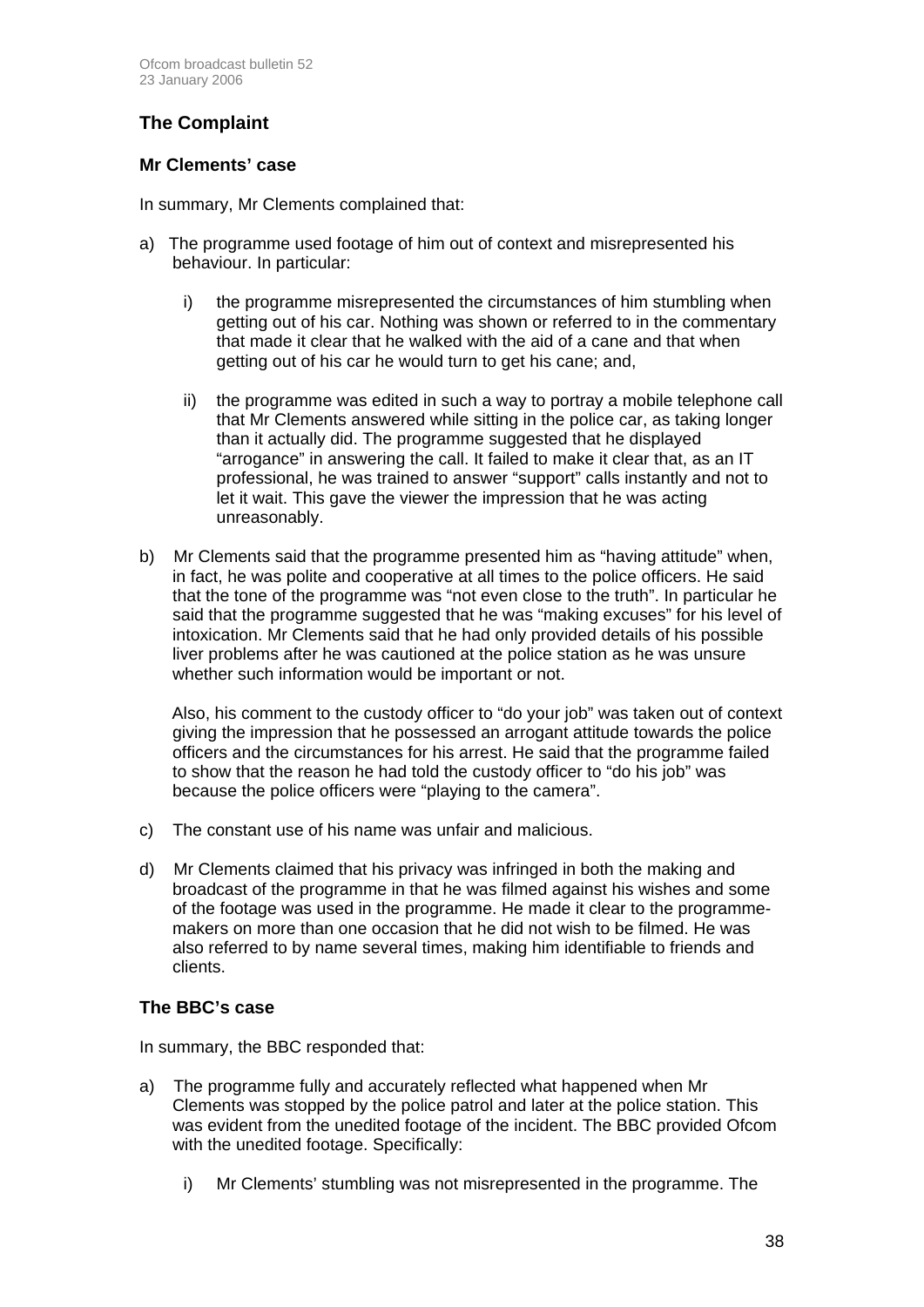footage clearly showed Mr Clements being helped out of the car by the police officer and that he stumbled in doing so. Mr Clements also stumbled again when getting out of the police car to lock up his own car. The BBC said that although Mr Clements used a cane, his bearing was influenced by inebriation rather than his disability.

ii) The BBC said that the length of Mr Clements' mobile telephone call was not misrepresented in the programme. He was shown in the programme on his phone for approximately 1 minute 3 seconds. However, the unedited footage of this incident clearly shows that this conversation lasted 3 minutes 47 seconds. In relation to Mr Clements' complaint about the style of editing used by the programme-makers, the BBC said that it was normal practice in documentaries to inter-cut footage of several different events. In this case, it was sufficient for viewers to hear only part of Mr Clements' mobile telephone conversation to get an idea of his behaviour after being stopped by the police.

The BBC said that if Mr Clements felt that he had not come over well in the programme, it was not the result of unfair editing, but his own behaviour.

b) The BBC said that Mr Clements was not portrayed unfairly as "having attitude" or "making excuses". The programme showed him accurately and fairly, which was confirmed in the unedited footage. Mr Clements was not depicted in the programme as being impolite or uncooperative in the sense of being overtly rude or aggressive. However, he was shown as being uncooperative by: having a mobile telephone conversation when the police were waiting to talk to him; refusing to accept that he was over the limit; questioning the accuracy of the breathalysing equipment; and advising the police on how to do their job. Mr Clements also told the police that he had a liver disorder which might have affected the alcohol levels of his body.

 The BBC said that the unedited material clearly showed that Mr Clements' comment to the custody officer to "do your job" was not taken out of context and was typical of his behaviour and attitude towards the police officers. This material did not support Mr Clements' account of the behaviour at the police station in relation to the police officers "playing to the cameras". The footage used in the programme was not unfairly edited to misrepresent Mr Clements' behaviour and attitude.

c) Mr Clements was not named in an unfair or malicious way. The BBC said that Mr Clements was included and identified in the programme because of the nature of his offence and his own apparent disregard for the fact he had committed a criminal offence and was a danger to the public.

 The BBC said that drinking and driving was socially unacceptable and regarded by the public as irresponsible. The issue was very high on the public agenda and one which clearly needed to be continually reinforced. The programme highlighted this by including Mr Clements, whose behaviour was anti-social and criminally irresponsible.

d) The BBC said that when Mr Clements had objected to being filmed in the street, the police officer had explained to him that the filming was being conducted in a public place. Mr Clements had accepted that he was being filmed in the police station but had made clear his objections to any of the footage being broadcast. However, the BBC said that programme-makers decided to include him in the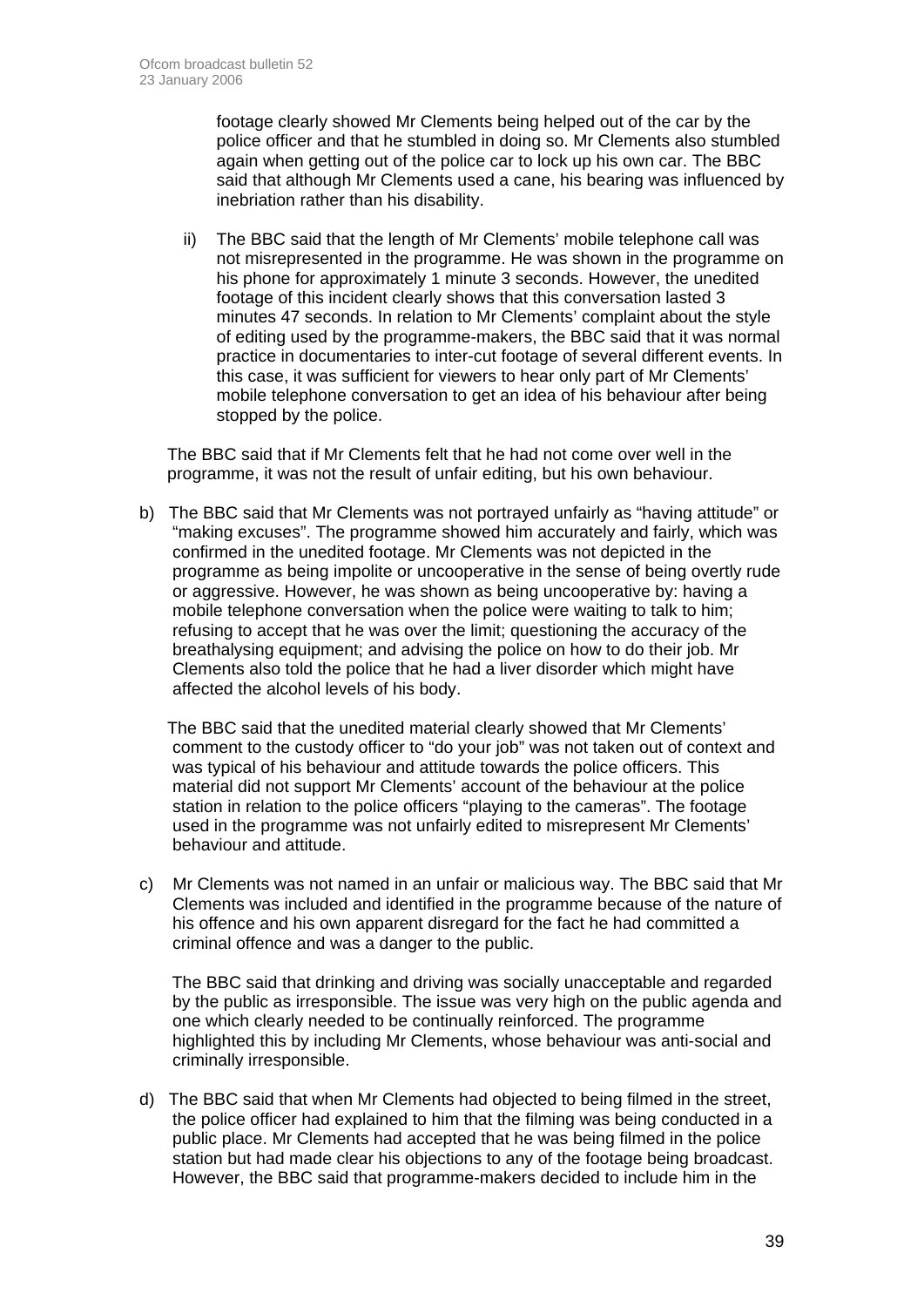programme because he was later found guilty of drink driving and it was not, therefore, incumbent on them to respect his wishes for privacy or to conceal his identity.

 The BBC also said that it was clearly in the public interest to show police work of this nature and how there are people who not only break the law, but also continue to protest their innocence despite the evidence against them and who fail to take responsibility for their actions. For these reasons, the BBC did not consider that Mr Clements' privacy had been unwarrantably infringed.

### **Decision**

Ofcom's function is to consider whether Mr Clements was treated unfairly in the programme as broadcast or had his privacy unwarrantably infringed in either the making or broadcast of the programme. This is in accordance with its statutory duties under the Communications Act 2003 and the Broadcasting Act 1996 (as amended). Ofcom has regard to the need, when carrying out these duties, to do so in a manner that best guarantees an appropriate level of freedom of expression.

Ofcom requires broadcasters to take special care when their programmes are capable of adversely affecting the reputation of individuals and that they take all reasonable care to satisfy themselves that all the material facts have been considered before transmission and so far are represented fairly.

In this case Ofcom found the following:

- a) Having viewed the unedited footage of the incident, Ofcom took the view that it did not support Mr Clements' complaint that footage in the programme was used out of context or misrepresented his behaviour. In particular, Ofcom considered that:
	- i) The programme's presentation of his stumble was unlikely to have materially affected viewers' understanding of Mr Clements and/or his actions in a way that was unfair to him. It was clear from the unedited footage that Mr Clements required assistance from the police officer when getting out of both his own vehicle and the police car. Although Mr Clements walked with the aid of a cane it was not unreasonable for the programme to reflect the police officer's view that Mr Clements' stumbling was indicative of the amount he had drunk. In reaching this conclusion Ofcom took into account the fact that Mr Clements was arrested at the roadside on suspicion of driving while having excess alcohol in his body and was subsequently found guilty by the Court for being three times over the limit. Ofcom also recognised that the police officer at the scene was experienced in dealing with people suspected of drink driving, and recognised their body language and demeanour.
	- ii) Having viewed the unedited footage of the incident Ofcom considered that the programme accurately portrayed the police officer's reaction to Mr Clements' decision to conduct a telephone conversation during his arrest. In light of the gravity of the offence that the police officer suspected Mr Clements to have committed (and was later found guilty of) it was not unreasonable for the arresting police officer to have considered Mr Clements conduct as arrogant. In these circumstances, the programme's presentation of the duration of the call itself was unlikely to have material affected viewers' opinion of Mr Clements in a way that was unfair.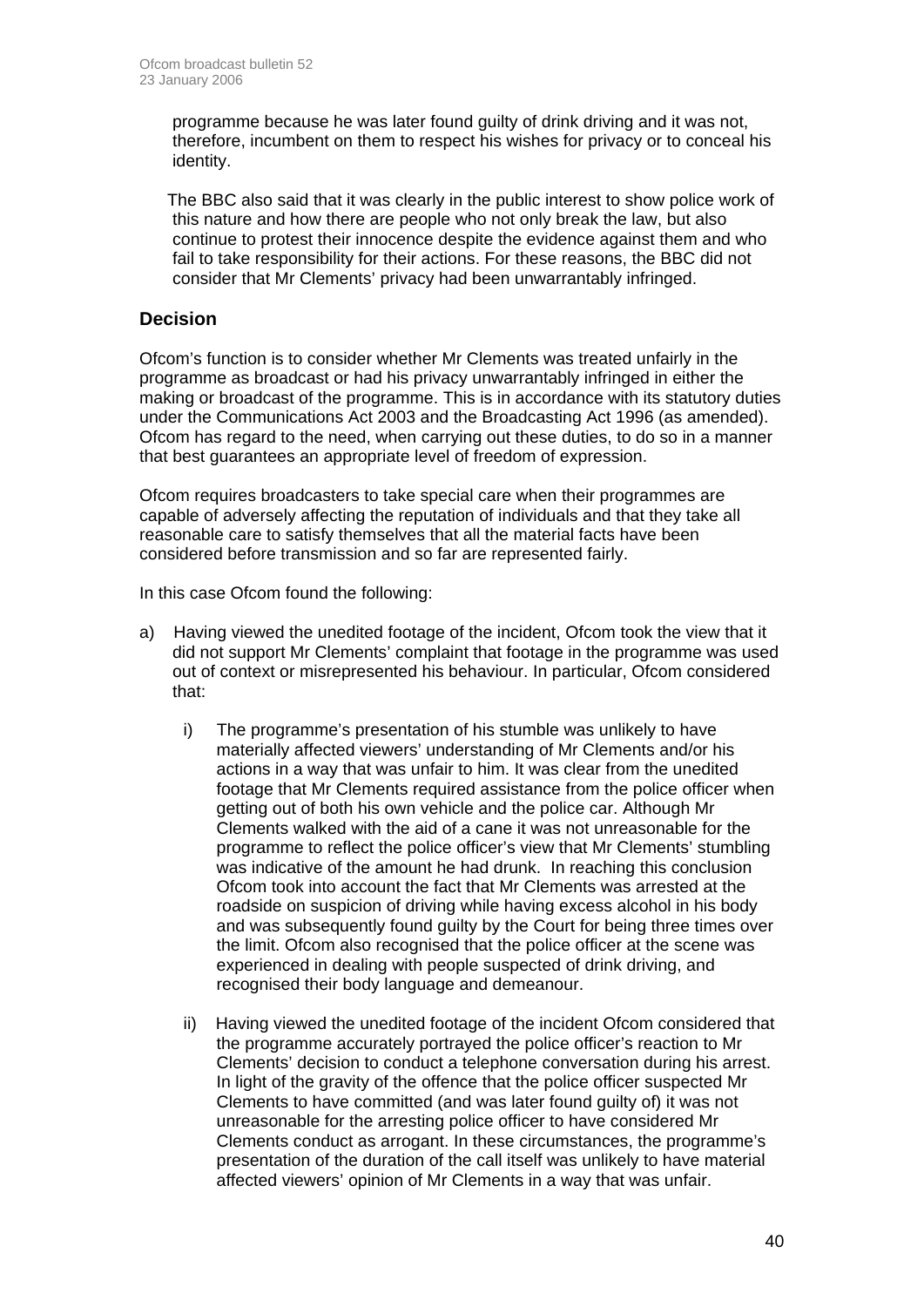Ofcom found no unfairness to Mr Clements in these respects.

b) Ofcom noted, from both the unedited footage and the programme as broadcast, that Mr Clements was not rude or impolite to the police officers and did not consider that viewers would have been likely to conclude from the programme as broadcast that Mr Clements was rude or impolite. Further, it considered that the manner in which he behaved towards the officers was not unreasonably or unfairly presented in the programme. In particular, it was clear from the unedited footage that Mr Clements refused to accept that he had done anything wrong. He continually denied that he had exceeded the drink-drive limit and questioned the accuracy of the breathalysing equipment. In this context, when Mr Clements had put forward the reason for his inebriation as being the result of a liver condition, it was reasonable for the programme to imply that this may have been an attempt to avoid accepting the fact that he had committed an offence.

 Having viewed the unedited footage, Ofcom was also satisfied that the programme's portrayal of Mr Clements telling the custody officer to "do his job" was straightforward and factual. In reaching this conclusion Ofcom took into account the fact that the unedited footage did not support Mr Clements' claim that the police officers were "playing up to the cameras".

Ofcom found no unfairness to Mr Clements in these respects.

- c) Ofcom was not satisfied that Mr Clements' name was used constantly in the programme as broadcast or that it was used in a malicious or unfair manner. Mr Clements' name was referred to five times. Once in the commentary and four times by the police officer when he was talking to Mr Clements. Ofcom also noted that, at the time of broadcast, Mr Clements' name was already in the public domain as he was convicted and sentenced for driving whilst drunk by the courts. Ofcom found no unfairness to Mr Clements in this respect.
- d) The line to be drawn between the public's right to information and the citizen's right to privacy can sometimes be a fine one. In considering complaints about the unwarranted infringement of privacy, the Committee will therefore, where necessary, address itself to two distinct questions: First, has there been an infringement of privacy? Second, if so, was it warranted?

 Whether or not an event, action or information is in the public domain must be considered on a case by case basis according to all the relevant facts. The fact that it occurs in a public place is not necessarily sufficient in itself to determine that it is in the public domain. There may be circumstances where people can reasonably expect privacy even in a public place. Ofcom is conscious of the challenges faced by programme-makers when making programmes of this kind.

 With specific regard to this programme, Ofcom considered that although much of the filming took place in a public place, the circumstances were such that Mr Clements would have been likely to have expected a degree of privacy. He requested that filming stop, was in a vulnerable state and was being arrested for a serious offence. Further, broadcast of the footage was likely to cause Mr Clements considerable embarrassment. However, Ofcom was satisfied that the public interest in examining the work of the police services in combating drinkdriving and in exposing Mr Clements' own criminal conduct (he was found to be three times over the drink-drive limit and refused to take responsibility for his actions or acknowledge the seriousness of his offence) was sufficient to justify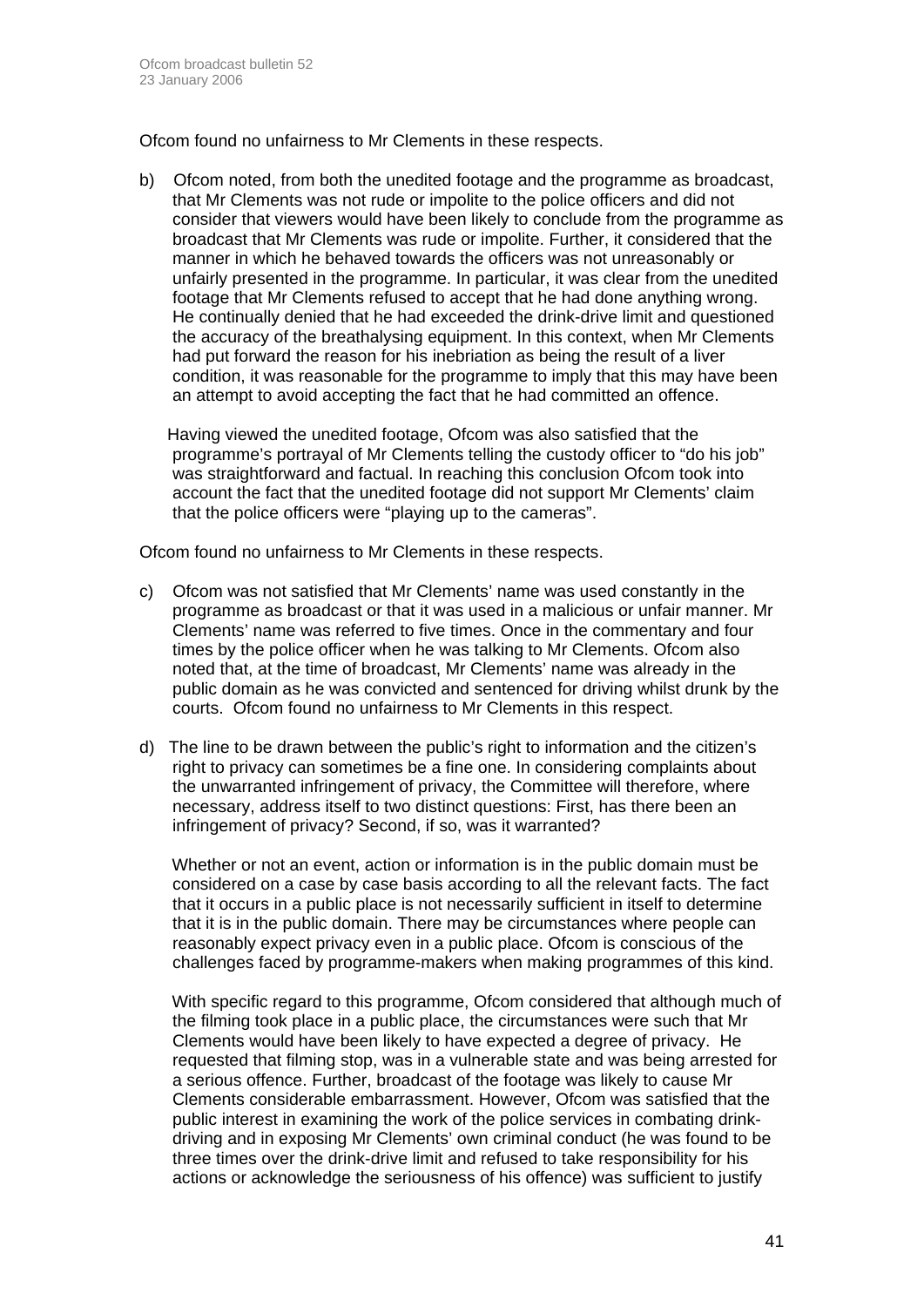filming him and later broadcasting the footage. Ofcom therefore found that his privacy was not unwarrantably infringed in either the making of the programme or in the programme as broadcast.

**Accordingly, Mr Clements' complaint of unfair treatment and unwarranted infringement of privacy was not upheld.**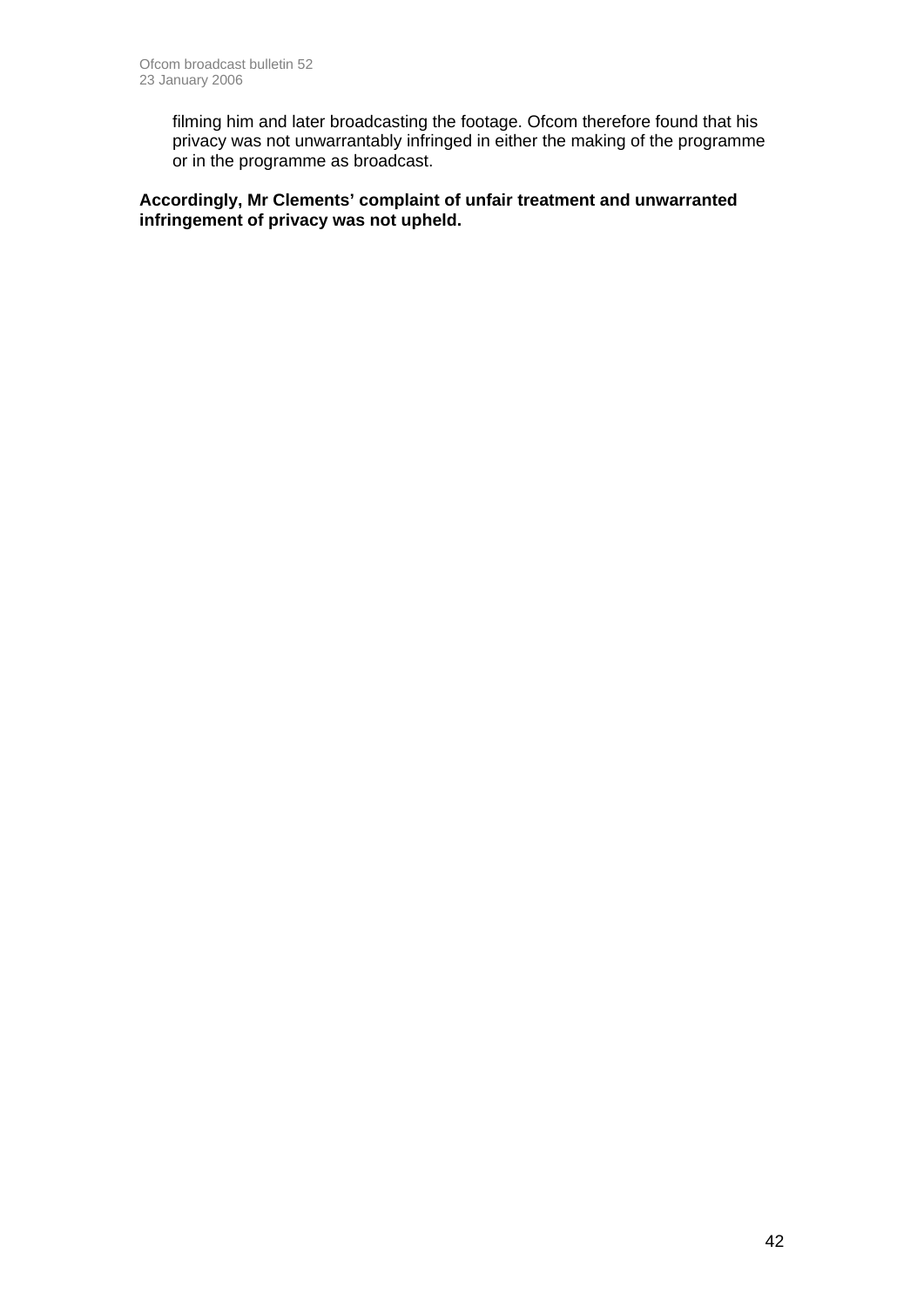# **Other programmes not in breach/out of remit**

### **14 December– 27 December 2005**

| Programme                           | <b>Trans Date</b> | <b>Channel</b>      | Category            | No of<br><b>Complaints</b> |
|-------------------------------------|-------------------|---------------------|---------------------|----------------------------|
|                                     |                   |                     |                     |                            |
| 100 Greatest Christmas Moments      | 18/12/2005        | Channel 4           | Violence            | $\overline{2}$             |
| 9 Songs                             | 08/11/2005        | Sky Box Office      | Scheduling          | 1                          |
| A Place in Greece                   | 12/10/2005        | Channel 4           | Language            | 1                          |
| <b>Adam Boulton</b>                 | 14/11/2005        | <b>Sky News</b>     | Impartiality        | $\mathbf 1$                |
| Airline                             | 09/12/2005        | ITV1                | Sexual              | 1                          |
|                                     |                   |                     | Portrayal           |                            |
| Anglia News                         | 13/11/2005        | ITV1                | Impartiality        | 1                          |
| <b>BBC Breakfast News</b>           | 14/12/2005        | BBC1                | Offence             | $\mathbf 1$                |
| <b>BBC Look East</b>                | 09/12/2005        | BBC1                | Sexual              | $\mathbf{1}$               |
|                                     |                   |                     | Portrayal           |                            |
| <b>BBC News</b>                     | 22/12/2005        | BBC1                | Misleading          | $\mathbf{1}$               |
| <b>BBC News 24</b>                  | 19/12/2005        | <b>BBC News 24</b>  | Offence             | 1                          |
| <b>BBC Radio WM</b>                 | 05/11/2005        | <b>BBC Radio WM</b> | Offence             | 1                          |
| <b>Big Brother's Little Brother</b> | 05/08/2005        | Channel 4           | Offence             | 1                          |
| <b>Big Game TV</b>                  | 27/10/2005        | <b>ITV</b>          | Misleading          | 1                          |
| <b>Bikini Beach</b>                 | 15/08/2005        | Lucky Star TV       | Misleading          | 1                          |
| Casualty @ Holby City               | 24/10/2005        | BBC1                | Violence            | 1                          |
| Casualty @ Holby City               | 25/10/2005        | BBC1                | Violence            | 1                          |
| <b>Central News</b>                 | 16/11/2005        | ITV1                | Offence             | 1                          |
| Channel 4 News                      | 19/12/2005        | Channel 4           | Violence            | 1                          |
| <b>Christmas Calling</b>            | 22/12/2005        | Channel 4           | Offence             | 1                          |
| <b>Classic Gold</b>                 | 05/12/2005        | <b>Classic Gold</b> | Offence             | 1                          |
| <b>Coronation Street</b>            | 12/12/2005        | ITV1                | Offence             | 3                          |
| <b>Coronation Street</b>            | 19/12/2005        | ITV1                | Offence             | 1                          |
| <b>Coronation Street</b>            | 18/12/2005        | ITV1                | Sexual              | 1                          |
|                                     |                   |                     | Portrayal           |                            |
| Eastenders                          | 12/12/2005        | BBC1                | Sexual<br>Portrayal | 1                          |
| Eastenders                          | 15/12/2005        | BBC1                | Other               | 1                          |
| Eastenders                          | 16/12/2005        | BBC1                | Sexual              | 1                          |
|                                     |                   |                     | Portrayal           |                            |
| Father of the Pride                 | 03/04/2005        | Sky One             | Offence             | 1                          |
| <b>Frank Skinner Show</b>           | 08/12/2005        | ITV1                | Offence             | 1                          |
| <b>Frank Skinner Show</b>           | 15/12/2005        | ITV1                | Language            | 1                          |
| <b>GMTV</b>                         | 14/12/2005        | ITV1                | Other               | 1                          |
| <b>GMTV</b>                         | 21/12/2005        | ITV1                | Offence             | $\mathbf 1$                |
| Have I Got News For You             | 07/11/2005        | BBC <sub>2</sub>    | Offence             | 1                          |
| Hiroshima                           | 07/08/2005        | BBC1                | Impartiality        | $\mathbf 1$                |
| Hollyoaks                           | 15/12/2005        | Channel 4           | Other               | $\mathbf{1}$               |
| I'm a Celebrity4                    | 16/12/2005        | ITV1                | Offence             | $\overline{2}$             |
| I'm a Celebrity4                    | 20/12/2005        | ITV1                | Offence             | 1                          |
| Isle of Wight Radio                 | 11/10/2005        | Isle of Wight Radio | Offence             | 1                          |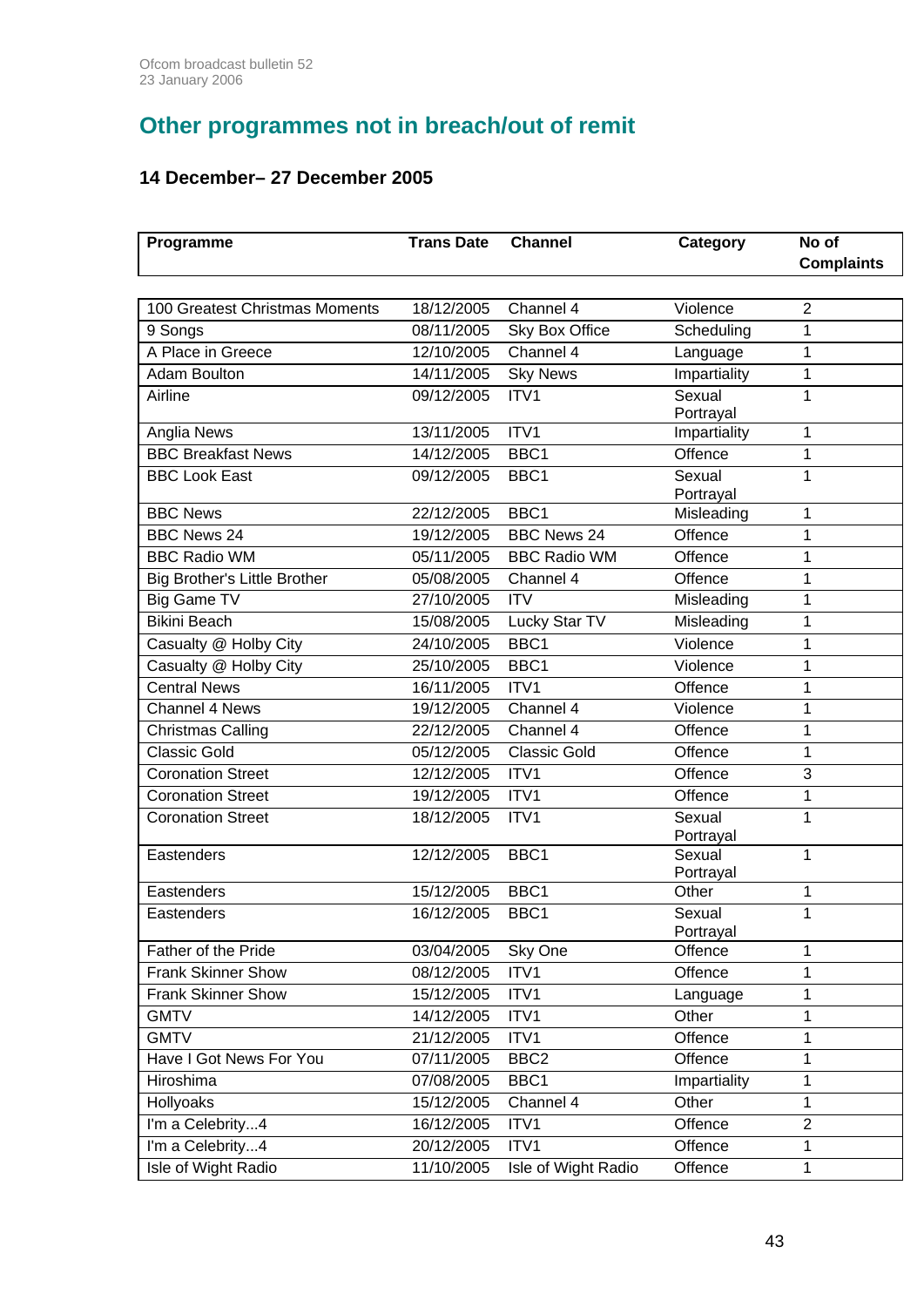| <b>ITV News</b>               | 07/12/2005 | ITV1                    | Offence              | 1              |
|-------------------------------|------------|-------------------------|----------------------|----------------|
| <b>ITV News</b>               | 12/12/2005 | ITV1                    | Accuracy             | 1              |
| <b>ITV News</b>               | 15/12/2005 | ITV1                    | Impartiality         | 1              |
| <b>ITV News</b>               | 19/12/2005 | ITV1                    | Sexual               | $\overline{2}$ |
|                               |            |                         | Portrayal            |                |
| <b>ITN News Channel</b>       | 01/12/2005 | <b>ITN News Channel</b> | Accuracy             | $\mathbf{1}$   |
| <b>James Whale Show</b>       | 30/11/2005 | Talksport               | Offence              | $\overline{2}$ |
| Late Night Love               | 06/12/2005 | <b>Invicta FM</b>       | Offence              | 1              |
| <b>LBC Programme</b>          | 28/10/2005 | LBC97.3                 | Language             | 1              |
| <b>Little Britain</b>         | 08/12/2005 | BBC <sub>1</sub>        | Offence              | 1              |
| Make It Big                   | 04/12/2005 | Five                    | Offence              | 1              |
| <b>MATV</b>                   | 10/01/2005 | <b>MATV</b>             | Offence              | 1              |
| Men and Motors                | 04/10/2005 | Men and Motors          | Offence              | 1              |
| Ministry of Mayhem            | 12/11/2005 | ITV1                    | Offence              | 1              |
| Ministry of Mayhem            | 17/12/2005 | ITV1                    | Other                | 1              |
| <b>Most Haunted</b>           | 03/09/2005 | Living                  | Offence              | $\mathbf 1$    |
| <b>MTV</b>                    | 12/12/2005 | <b>MTV</b>              | Sexual               | 1              |
| My Secret Body                | 28/10/2005 | Five                    | Portrayal<br>Offence | 1              |
| Nathan Barley                 | 09/12/2005 | Channel 4               | Offence              | $\overline{2}$ |
| Nick Margerrison              | 27/11/2005 | <b>Hallam FM</b>        | Offence              | 1              |
| Parkinson                     | 29/10/2005 | $\overline{IV1}$        |                      | 1              |
| Pimp My Ride                  | 16/12/2005 | Five                    | Language<br>Offence  | 1              |
| Punk'd                        | 18/11/2005 | <b>MTV</b>              | Offence              | 1              |
| Quizmania                     | 20/12/2005 | ITV1                    | Offence              | 1              |
| <b>Revelation TV</b>          | 26/09/2005 | Revelation TV           | Offence              | $\mathbf 1$    |
| Richard and Judy              | 08/12/2005 | Channel 4               |                      |                |
| Richard and Judy              | 20/12/2005 | Channel 4               | Misleading<br>Sexual | 1<br>1         |
|                               |            |                         | Portrayal            |                |
| Richard Bacon: The Go Home    | 05/12/2005 | Capital FM              | Offence              | 1              |
| Show                          |            |                         |                      |                |
| Rome                          | 07/12/2005 | BBC1                    | Language             | 1              |
| <b>Secret Smile</b>           | 13/12/2005 | ITV1                    | Violence             | 1              |
| Shops, Robbers and Videotape  | 12/12/2005 | BBC1                    | Offence              | 1              |
| Space Cadets                  | 12/12/2005 | Channel 4               | Misleading           | $\overline{2}$ |
| Steve Wright in the Afternoon | 16/12/2005 | <b>BBC Radio 2</b>      | Sexual<br>Portrayal  | 1              |
| Story of God                  | 18/12/2005 | BBC1                    | Impartiality         | 1              |
| Supernanny                    | 14/09/2005 | Channel 4               | Offence              | 1              |
| Taggart                       | 11/11/2005 | ITV1                    | Offence              | 1              |
| Taggart                       | 09/12/2005 | ITV1                    | Misleading           | 1              |
| Taggart                       | 16/12/2005 | ITV1                    | Violence             | $\mathbf{1}$   |
| Take That - For The Record    | 15/12/2005 | ITV2                    | Sexual               | 1              |
|                               |            |                         | Portrayal            |                |
| Talksport                     | 02/12/2005 | Talksport               | Offence              | 1              |
| <b>Test the Nation</b>        | 18/12/2005 | BBC1                    | Sexual<br>Portrayal  | 1              |
| The Bill                      | 13/10/2005 | ITV1                    | Offence              | 1              |
| The Jeremy Kyle Show          | 13/12/2005 | ITV1                    | Offence              | $\mathbf{1}$   |
| The Magic of Jesus            | 30/12/2005 | Channel 4               | Religious<br>Offence | $\overline{2}$ |
| The Quay                      | 25/11/2005 | 107.4 The Quay          | Violence             | $\mathbf{1}$   |
|                               |            |                         |                      |                |